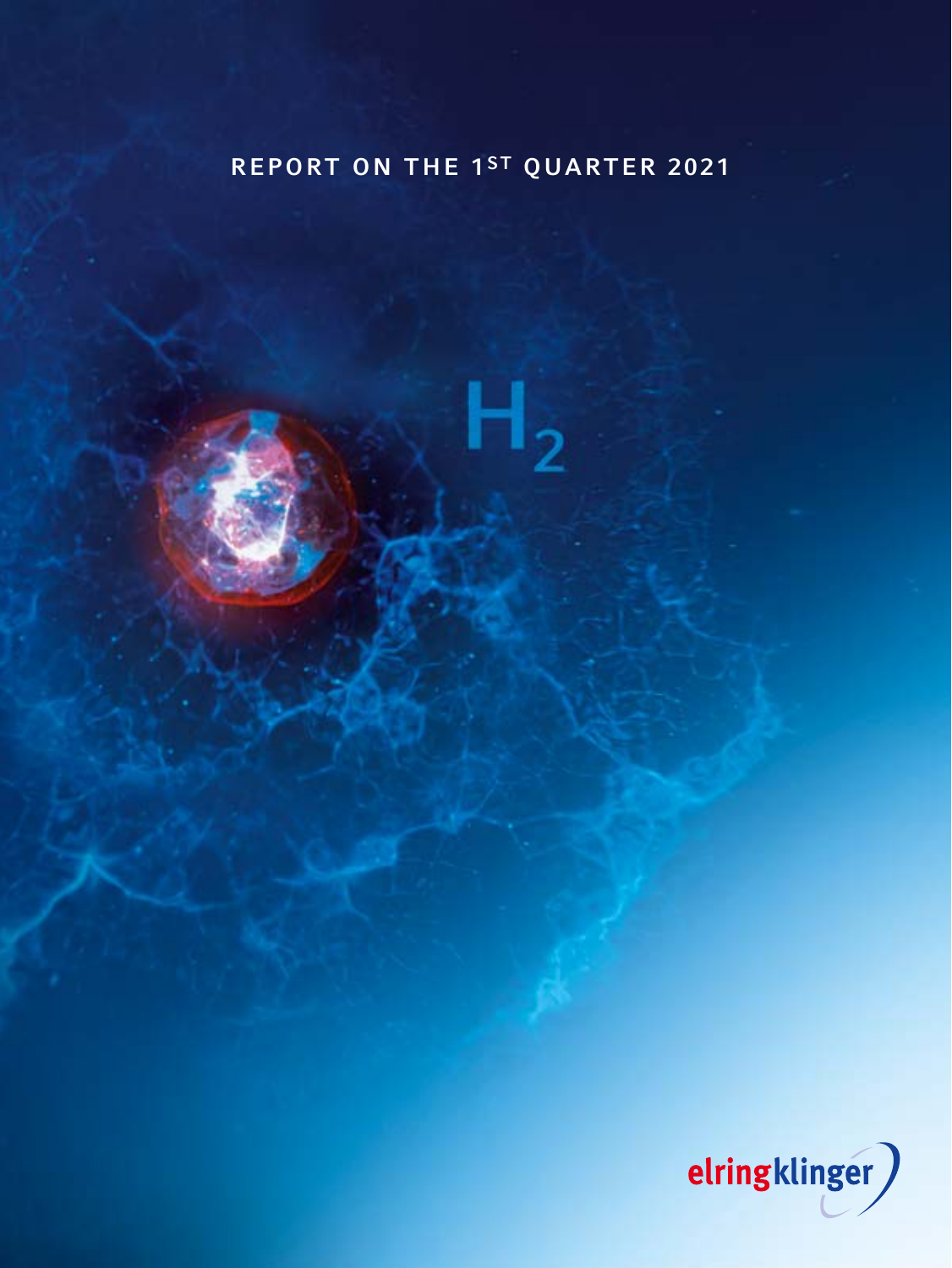# Key figures

### ElringKlinger Group

|                                                                |                    | 1st Quarter<br>2021 | 4 <sup>th</sup> Quarter<br>2020 | 3rd Quarter<br>2020 | 2 <sup>nd</sup> Quarter<br>2020 | 1st Quarter<br>2020 |
|----------------------------------------------------------------|--------------------|---------------------|---------------------------------|---------------------|---------------------------------|---------------------|
| <b>Order Situation</b>                                         |                    |                     |                                 |                     |                                 |                     |
| Order intake                                                   | $\epsilon$ million | 576.6               | 512.0                           | 423.6               | 192.6                           | 354.9               |
| Order backlog                                                  | $\epsilon$ million | 1,185.6             | 1,033.1                         | 971.8               | 929.4                           | 989.0               |
| Sales/Earnings                                                 |                    |                     |                                 |                     |                                 |                     |
| Sales revenue                                                  | $\epsilon$ million | 424.1               | 450.9                           | 381.2               | 252.2                           | 396.2               |
| Cost of sales                                                  | $\epsilon$ million | 314.8               | 361.1                           | 296.3               | 229.7                           | 308.4               |
| Gross profit margin                                            |                    | 25.8%               | 19.9%                           | 22.3%               | 8.9%                            | 22.2%               |
| EBITDA                                                         | $\epsilon$ million | 77.2                | 87.6                            | 49.0                | $-0.9$                          | 45.8                |
| <b>EBIT/Operating result</b>                                   | $\epsilon$ million | 48.4                | 25.2                            | 18.9                | $-32.4$                         | 16.0                |
| EBIT margin                                                    |                    | 11.4%               | 5.6%                            | 5.0%                | $-12.8%$                        | 4.0%                |
| Earnings before taxes                                          | $\epsilon$ million | 49.4                | 9.8                             | 9.2                 | $-38.7$                         | 6.2                 |
| Net income                                                     | $\epsilon$ million | 38.5                | - 8.9                           | 2.9                 | $-35.5$                         | 1.6                 |
| Net income attributable to shareholders<br>of ElringKlinger AG | $\epsilon$ million | 37.9                | $-10.7$                         | 3.4                 | $-35.5$                         | 2.0                 |
| Cash flow                                                      |                    |                     |                                 |                     |                                 |                     |
| Net cash from operating activities                             | $\epsilon$ million | 42.0                | 87.0                            | 78.4                | 39.6                            | 12.8                |
| Net cash from investing activities                             | $\epsilon$ million | $-0.8$              | $-30.3$                         | 0.4                 | $-14.3$                         | $-16.4$             |
| Net cash from financing activities                             | $\epsilon$ million | $-7.5$              | $-71.1$                         | $-81.1$             | 22.9                            | $-26.5$             |
| Operating free cash flow <sup>1</sup>                          | $\epsilon$ million | 28.6                | 62.4                            | 78.6                | 25.8                            | $-2.2$              |
| <b>Balance Sheet</b>                                           |                    |                     |                                 |                     |                                 |                     |
| Balance sheet total                                            | $\epsilon$ million | 2,109.9             | 1,963.1                         | 2,014.6             | 2,050.4                         | 2,091.4             |
| Equity                                                         | $\epsilon$ million | 949.9               | 812.9                           | 825.7               | 830.8                           | 872.4               |
| Equity ratio                                                   |                    | 45.0%               | 41.4%                           | 41.0%               | 40.5%                           | 41.7%               |
| Net debt <sup>2</sup>                                          | $\epsilon$ million | 400.2               | 458.8                           | 512.4               | 579.9                           | 603.1               |
| <b>Human Resources</b>                                         |                    |                     |                                 |                     |                                 |                     |
| Employees (as at end of quarter)                               |                    | 9,597               | 9,724                           | 9,770               | 9,991                           | 10,373              |
| <b>Stock</b>                                                   |                    |                     |                                 |                     |                                 |                     |
| Earnings per share                                             | €                  | 0.6                 | $-0.17$                         | 0.05                | $-0.56$                         | 0.03                |

1 Net cash from operating activities minus net cash from investing activities (excluding acquisitions/divestments and investments in financial assets) 2 As from FY 2020 reduced by time deposites and current securities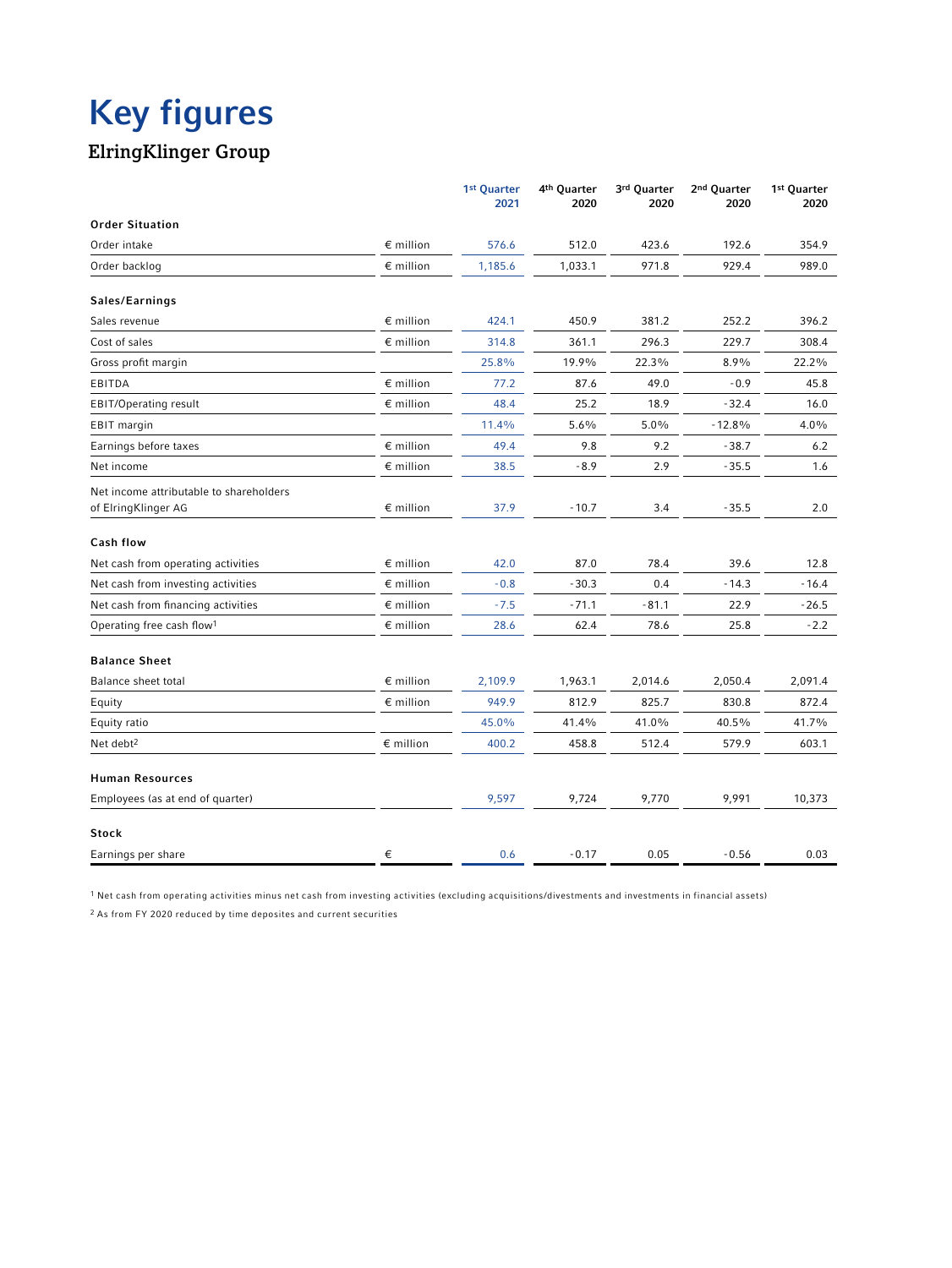# First quarter of 2021 in brief

- Group revenue up 7.0% year on year to EUR 424.1 million in the first quarter of 2021; organic revenue growth of 10.7%; revenue up 38.8% in Asia-Pacific due in part to low comparative base and up 4.8% in Europe. North America with slight gain when adjusted for currency effects.
- Group EBIT with disproportionately large increase of EUR 32.4 million to EUR 48.4 million, up from EUR 16.0 million in first three months of 2020. EBIT margin rises to 11.4% (Q1 2020: 4.0%). Even without gain on disposal of EUR 10.9 million from sale of Austrian subsidiary (cf. Significant Events), EBIT margin up significantly compared to previous quarters at 8.8%. Positive effect from favorable product and regional mix as well as improved utilization of existing capacities due to buoyant demand and solid earnings contributions from Aftermarket and Engineered Plastics segments.
- Operating free cash flow for first three months of 2021 reaches EUR 28.6 million  $\bullet$ (Q1 2020: EUR -2.2 million); improvement driven primarily by strong earnings as well as continued disciplined investment approach, and further optimization of net working capital.
- Net debt ratio scaled back to 1.9 as of March 31, 2021, down from 3.1 a year earlier; net financial liabilities were reduced by more than EUR 200 million to EUR 400.2 million over twelve-month period.
- Significant events in the quarter under review: commencement of business by EKPO Fuel Cell Systems GmbH ("EKPO" for short) based in Dettingen/Erms as of March 1, 2021, and establishment of German site in Neuffen for E-Mobility business activities. EKPO is a joint venture between ElringKlinger (60%) and French automotive supplier Plastic Omnium (40%) and is set to become a major driver of fuel cell technology in the future.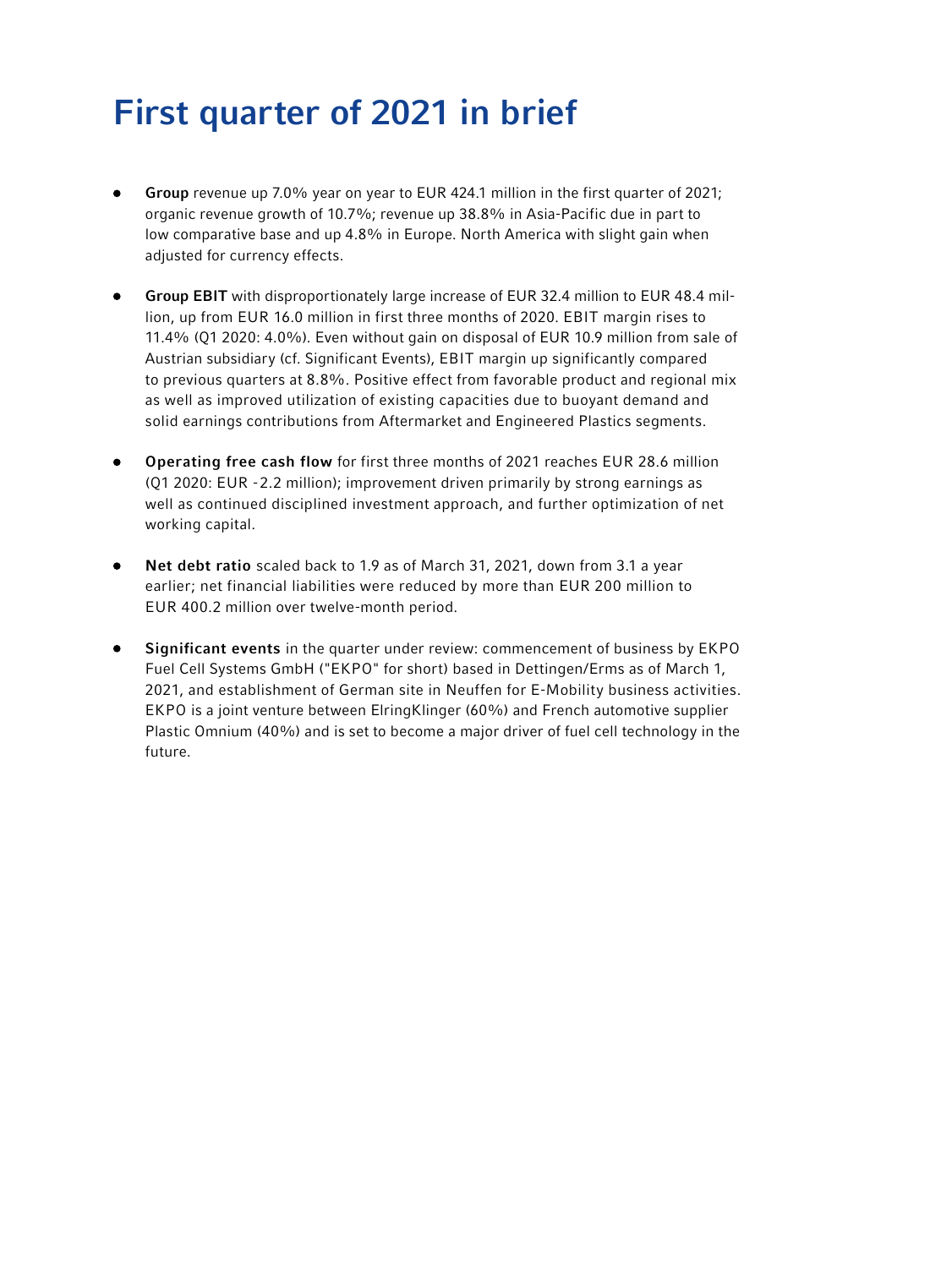# **Contents**

### INTERIM GROUP MANAGEMENT REPORT

- Macroeconomic Conditions and Business Environment
- Significant Events
- Sales and Earnings Performance
- Financial Position and Cash Flows
- Opportunities and Risks
- [6](#page-0-0) Report on Expected Developments



### INTERIM CONSOLIDATED FINANCIAL STATEMENTS

- Group Income Statement
- [3](#page-0-0) Group Statement of Comprehensive Income

ELRINGKLINGER AND ELRINGKLINGER AND

- [4](#page-0-0) Group Statement of Financial Position
- Group Statement of Changes in Equity
- Group Statement of Cash Flows
- Group Sales Revenue
- Segment Reporting
- Notes
- Responsibility statement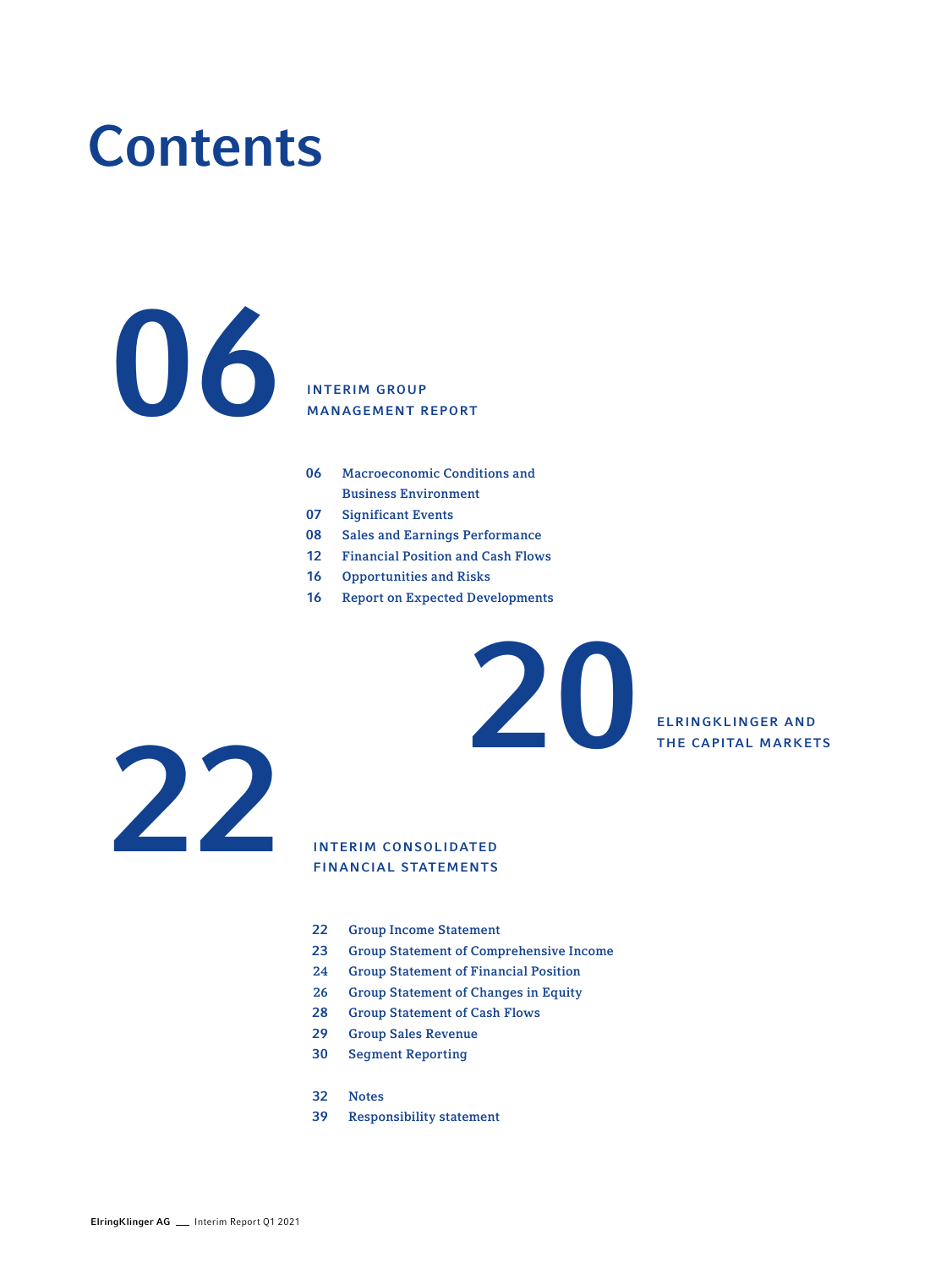### **FUEL OF THE** FUTURE

Convinced of the future of hydrogenbased mobility, ElringKlinger took important steps during the 2020 financial year to further advance fuel cell technology. Through strategic partnerships with Airbus and Plastic Omnium, ElringKlinger will step up its efforts to develop solutions for climate-friendly mobility by road, rail, water, and air. Find out more in [»Fuel of the future«](https://www.elringklinger.de/en/company/pulse-magazine/fuel-of-the-future) in our [»pulse«](https://www.elringklinger.de/de/unternehmen/pulse-magazin) magazine.

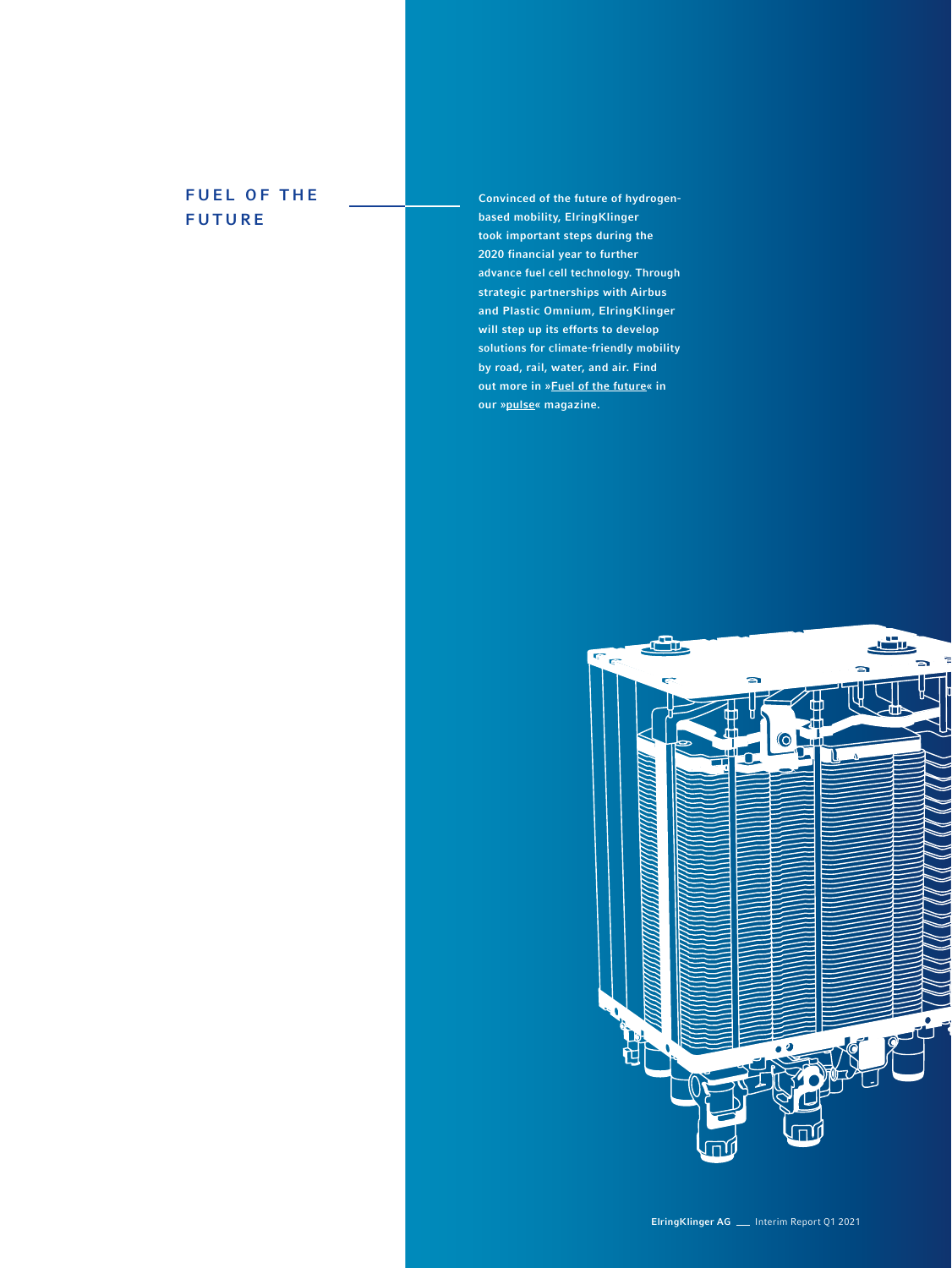# Macroeconomic Conditions and Business Environment

The repercussions of the coronavirus pandemic continued to have an impact on the economic environment in the first quarter of 2021. A third wave of infection and the more widespread emergence of virus mutations prompted governments around the globe to extend or reintroduce lockdown measures. Despite the resulting restrictions on mobility and economic activity, many economies continued to recover from the severe setbacks experienced in the previous year. This was driven by various influencing factors. These include a visible adjustment to everyday life in the pandemic, in addition to significant supportive measures being pursued by governments and central banks in terms of fiscal and monetary policy.

In the euro area, however, tighter restrictions in response to the coronavirus pandemic again triggered a recession. Having said this, thanks to the tailwind generated by global demand, these recessionary effects proved to be less pronounced than those seen in the spring of 2020. The United States, which saw a change of government in the first quarter and steady progress with regard to vaccinations, benefited from a sustained recovery in its economy. China's economy experienced strong growth compared to last year's extremely poor first-quarter performance. However, leading indicators there point to a slowdown in growth.

#### Global vehicle production up by 14%

Global production of light vehicles (passenger cars and light commercial vehicles) increased by 14.0% to 20.3 million units in the first quarter of 2021. Progress within the European vehicle market, however, was slow. Persistent lockdowns and closed dealerships at the turn of the year as well as the expiry of incentive programs had a dampening effect. There were major differences in the level of demand within the five largest individual markets: while 6.4% fewer new cars were registered in Germany and the decline was even more pronounced in the United Kingdom at -12.0% and in Spain at -14.9%, sales increased by 28.7% in Italy and by 21.1% in France. At -0.9% or 4.7 million new vehicles, production output in Europe as a whole fell short of the low level recorded in the previous year.

North America, too, saw a year-on-year decline of 4.5% in the production of light vehicles in the quarter under review. The Chinese market, by contrast, grew significantly, although this was attributable in part to the low comparative base.

From a regional and timing perspective, vehicle markets slumped to varying degrees in the wake of the coronavirus pandemic. Correspondingly, markets saw significant distortions in the quarterly percentage changes in the current year.

| Year-on-year change in % | 4 <sup>th</sup> quarter 2020 | 1st quarter 20211 | 2nd quarter 20212 | 3rd quarter 20212 | 4 <sup>th</sup> quarter 2021 <sup>2</sup> |
|--------------------------|------------------------------|-------------------|-------------------|-------------------|-------------------------------------------|
| Eurozone                 | $-4.9$                       | $-1.8$            | 11.8              | 1.7               | 3.7                                       |
| Germany                  | $-3.6$                       | $-3.2$            | 9.5               | 3.5               | 4.0                                       |
| USA                      | $-2.4$                       | 0.3               | 12.2              | 6.0               | 6.2                                       |
| Brazil                   | $-1.1$                       | $-0.6$            | 9.4               | 2.3               | 1.8                                       |
| China                    | 6.5                          | 18.1              | 7.2               | 5.9               | 5.4                                       |
| India                    | 0.4                          | 5.0               | 24.2              | 14.0              | 4.5                                       |
| Japan                    | $-1.4$                       | $-0.9$            | 9.3               | 5.3               | 2.3                                       |

#### GDP growth projections

Source: HSBC (April 2021)

1Preliminary Estimate

2Forecast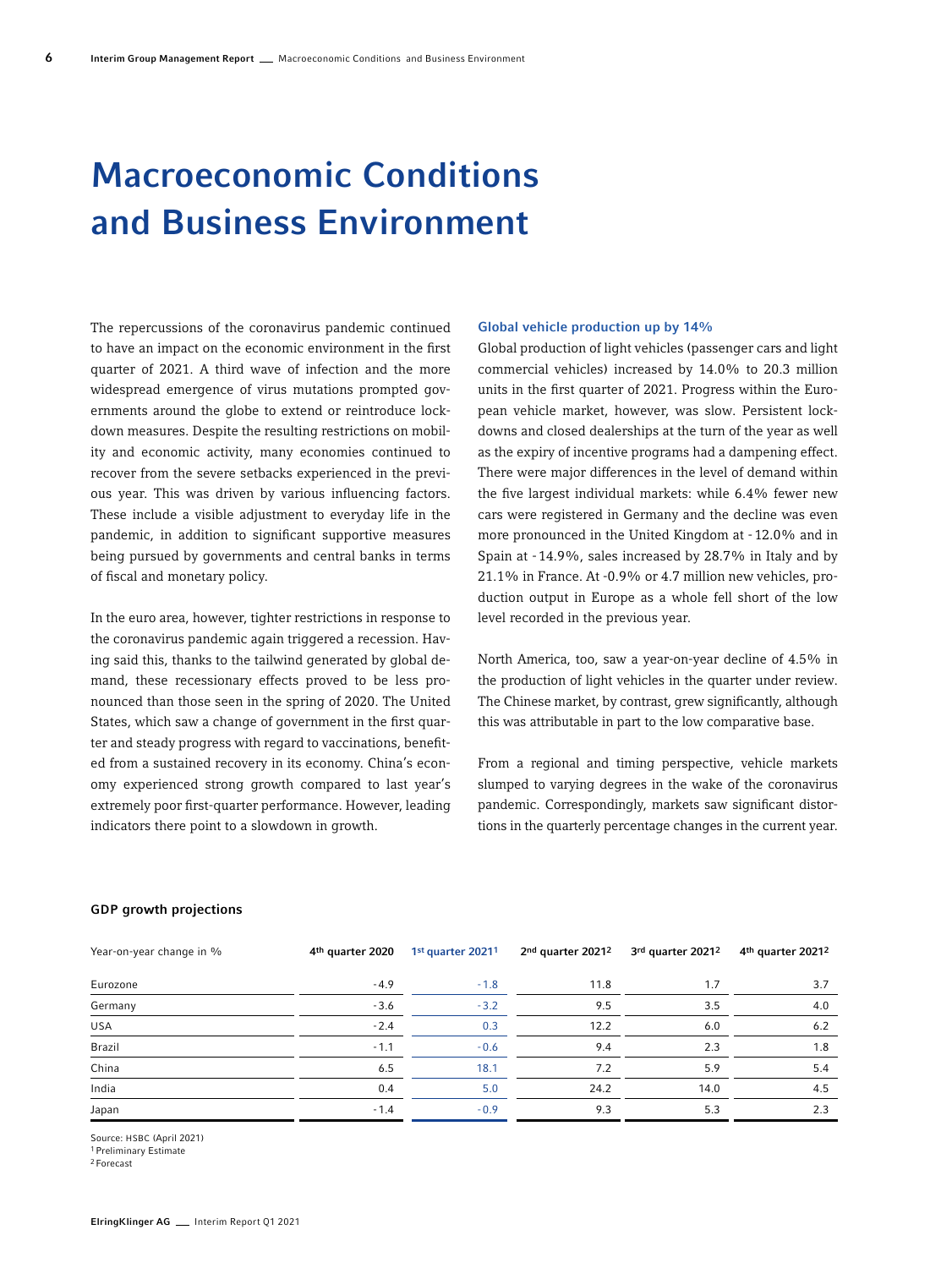7

#### Production Light Vehicles

|                     | <b>Vehicles millions</b>     |                  | Year-on-year-change in %                  |                               |                                           |
|---------------------|------------------------------|------------------|-------------------------------------------|-------------------------------|-------------------------------------------|
| Region              | 1 <sup>st</sup> quarter 2021 | 1st quarter 2021 | 2 <sup>nd</sup> quarter 2021 <sup>2</sup> | 3rd quarter 2021 <sup>2</sup> | 4 <sup>th</sup> quarter 2021 <sup>2</sup> |
| Europe <sup>1</sup> | 4.7                          | $-1\%$           | 108%                                      | $-2\%$                        | $-5%$                                     |
| China               | 5.8                          | 77%              | $-2\%$                                    | $-7%$                         | $-8%$                                     |
| Japan/Korea         | 3.1                          | $0\%$            | 34 %                                      | $-4%$                         | $-2\%$                                    |
| Middle East/Africa  | 0.5                          | $-1%$            | 56 %                                      | $8\%$                         | $5\%$                                     |
| North America       | 3.6                          | $-4%$            | 174 %                                     | $5\%$                         | $6\%$                                     |
| South America       | 0.7                          | 4%               | 287 %                                     | 21%                           | $-2\%$                                    |
| South Asia          | 2.1                          | 9%               | 283 %                                     | $11\%$                        | $-5\%$                                    |
| World               | 20.3                         | 14%              | 58%                                       | $-1%$                         | $-3%$                                     |

Source: IHS April 2021 1 incl. Russia 2Forecast

### Significant Events

#### EKPO Fuel Cell Technologies commences business activities

EKPO Fuel Cell Technologies GmbH ("EKPO" for short), the new joint entity between ElringKlinger and Plastic Omnium, commenced operations on March 1, 2021. EKPO offers state-of-the-art, competitively priced fuel cell stacks and components for a broad range of applications, initially with a focus on commercial vehicles and buses but in future also passenger cars. Specialist vehicles, trains, and ships are among the other suitable fields of application with growth potential.

The contractual agreements reached with the French automotive supplier based in Levallois, France, in October 2020 had been implemented by the closing date of March 1, 2021, and the requisite antitrust approvals had been granted accordingly. The company received the fuel cell technology unit as a contribution from ElringKlinger and recognized a contribution of EUR 100 million in respect of Plastic Omnium. ElringKlinger holds a 60% interest in EKPO Fuel Cell Technologies GmbH, while Plastic Omnium has a stake of 40%. The entity is fully consolidated within the ElringKlinger Group for accounting purposes.

As part of the agreement, ElringKlinger also sold its subsidiary ElringKlinger Fuelcell Systems Austria GmbH, which specializes in the integration of hydrogen systems and is based in Wels, Austria, to Plastic Omnium with effect from March 1, 2021. In this context, ElringKlinger AG recognized a gain on disposal in the amount of EUR 10.9 million.

#### E-Mobility unit based at new Neuffen location

As part of the transformation process, ElringKlinger repositioned itself around its headquarters in Dettingen/Erms and established a new site in Neuffen – some 10 km away – at the beginning of 2021. In future, the battery-related activities of the E-Mobility business unit will be brought together at this site.

#### Major order for cell contact systems from global battery manufacturer

In March 2021, ElringKlinger AG secured a high-volume contract for cell contact systems from a global battery manufacturer. The battery systems are intended for the series platform developed by one of Germany's premium car makers. The contract encompasses a total volume in the midtriple-digit million euro range and will span a contractual period of around nine years. The start of production at the Neuffen plant is scheduled for the first half of 2022.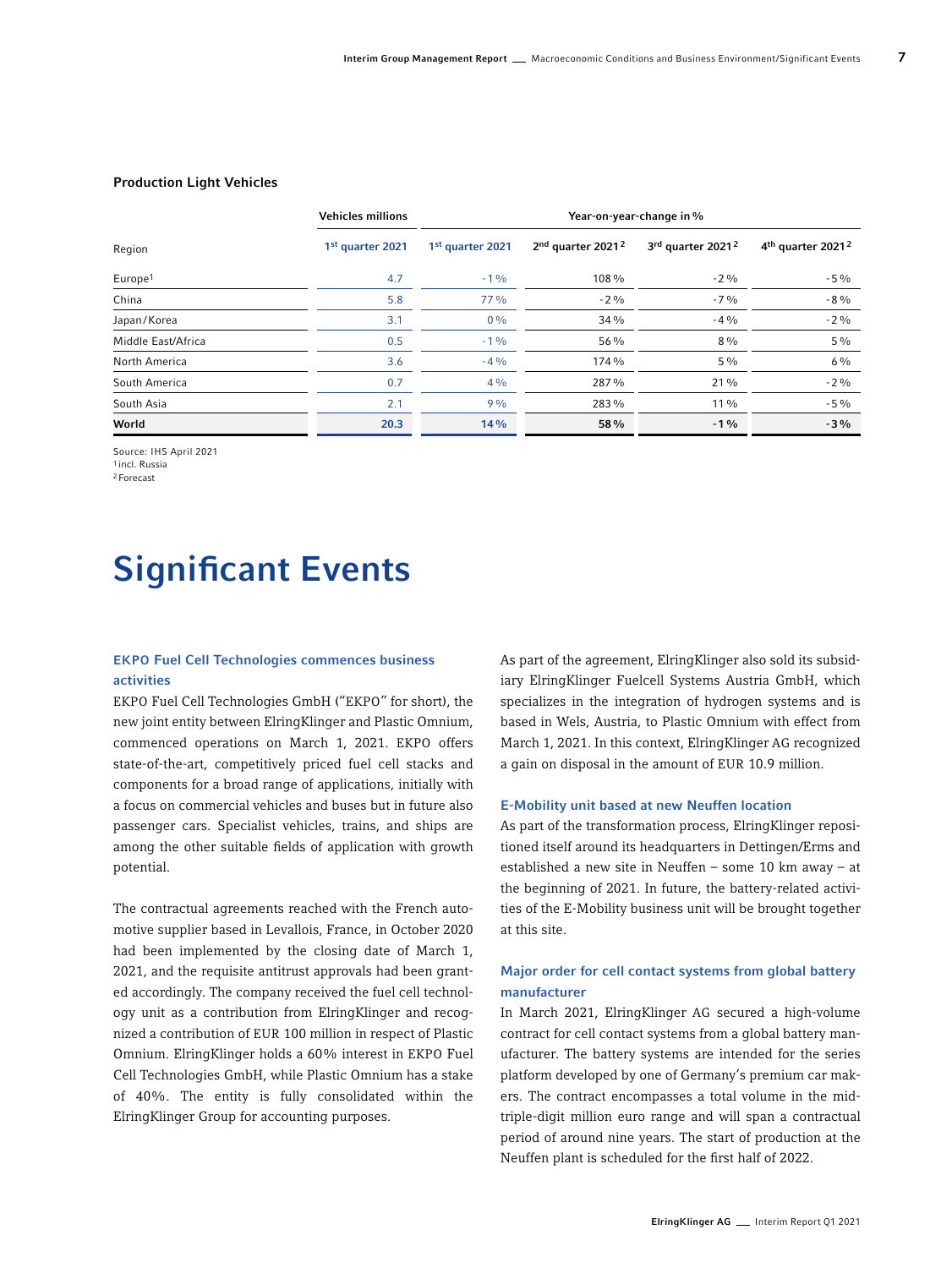### Sales and Earnings Performance

#### Significant increase in revenue

In the first three months of 2021, ElringKlinger recorded a visible increase in sales revenue of EUR 424.1 million, up EUR 27.8 million or 7.0% on the first quarter of the previous year. The Group thus remains on the trajectory of recovery seen in the most recent quarters subsequent to the pandemic-induced slump. Supply-side shortages within the semiconductor industry had no impact on business. The same period last year had been affected by the economic fallout from the coronavirus pandemic in China as well as a general slowdown in the economy, with revenues standing at EUR 396.2 million.

Revenue was diluted by currency effects. If exchange rates had remained unchanged, Group revenue would have been EUR 14.4 million higher. This was primarily due to the direction taken by the US dollar, but also the Brazilian real, the Mexican peso, and the Turkish lira. Revenue from acquired or divested companies is not taken into account in the year-on-year comparison, as a result of which organic growth in the quarter under review amounted to EUR 42.3 million or 10.7%. This growth rate falls short of that relating to global automobile production, which was up by 14.0% in the first three months according to IHS data. As for the full annual period, the Group anticipates that organic revenue will develop roughly in line with the percentage change in global car production.

#### Factors influencing Group revenue in EUR million



#### Strong growth driven mainly by the Asia-Pacific region

After the initial effects of the coronavirus pandemic had been felt in China in the first quarter of the previous year, ElringKlinger managed to achieve significant gains in the Asia-Pacific region in the first three months of the current financial year. Compared to EUR 58.9 million in the previous year, the Group generated sales revenue of EUR 81.8 million in the period from January to March 2021, which corresponds to growth of 38.8%. If exchange rates had remained unchanged, the year-on-year increase would have been as high as 42.7%. Thus, the Asia-Pacific region accounted for 19.3% of Group revenue in the period under review (Q1 2020: 14.9%).

The Group also saw an expansion in revenue in Europe: while growth in Germany was comparatively solid at EUR 1.6 million or 1.8%, revenues in the region encompassing the Rest of Europe rose by a noticeable EUR 8.7 million or 7.1%. Adjusted for currency effects, the increase would have been 2.4% in Germany and 9.1% in the Rest of Europe. In total, the Group generated revenue of EUR 93.5 million in Germany and EUR 131.2 million in the Rest of Europe. With a 30.9% share of revenue (Q1 2020: 30.8%), Europe (excluding Germany) remains the Group's strongest region in terms of revenue.

In North America, meanwhile, ElringKlinger saw a year-onyear decline of EUR 5.7 million or 5.4% in the first quarter of 2021, with sales revenue totaling EUR 100.2 million. This was attributable primarily to the direction taking by the US dollar. Assuming exchange rates had remained unchanged, the Group would have recorded a slight increase in revenue of EUR 0.6 million or 0.6%, taking the figure to EUR 106.5 million. The region now represents 23.6% of Group revenue (Q1 2020: 26.7%).

In South America and the Rest of the World revenue was up marginally by EUR 0.3 million or 1.9% to EUR 17.4 million. The movement in exchange rates, primarily the Brazilian real, was of particular significance in this region. Adjusted for currency effects, the increase would have been EUR 3.2 million or 18.4%. The Group thus generated 4.2% of its total revenue in this region (Q1 2020: 4.3%).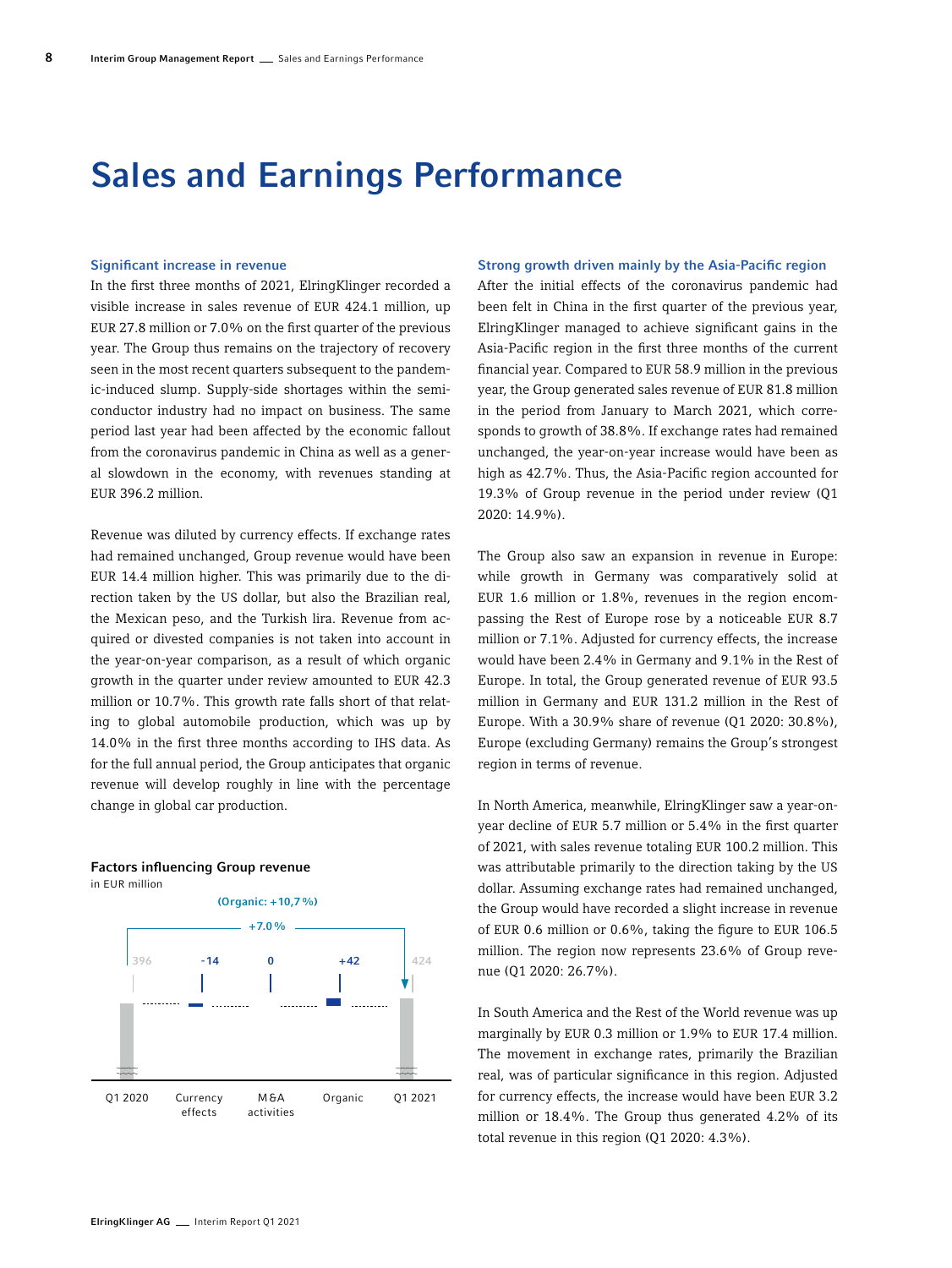#### Group sales by region 1st quarter 2021



Due to the noticeable recovery, especially in the regions covering Asia-Pacific and the Rest of Europe, the share attributable to international markets was up significantly again in the period under review. The Group expanded revenue from foreign sales by 1.2 percentage points to 78.0% (Q1 2020: 76.8%).

#### Original Equipment on track

In the quarter under review, ElringKlinger generated sales revenues of EUR 334.4 million (Q1 2020: EUR 313.2 million) in the Original Equipment segment. Revenue growth of EUR 21.2 million or 6.8% was attributable primarily to the Lightweighting/Elastomer Technology business unit, which saw a disproportionately large increase of around 18%. At around 7%, the increase in revenue relating to the Metal Sealing Systems & Drivetrain Components business unit was roughly in line with the Group average, while revenues in the Shielding Technology business unit declined in the period under review. The E-Mobility business unit, which represented around 2% of Group revenue, grew by a buoyant 14.6% to EUR 7.3 million (Q1 2020: EUR 6.4 million), which is still a relatively low base.

Benefiting from growth in revenues, the segment result was up significantly in the first quarter of 2021. After EUR -0.3 million in the first three months of the previous year, the segment now achieved earnings before interest and taxes (EBIT) of EUR 29.3 million, which corresponds to a margin of 8.8% (Q1 2020: -0.1%). In this context, the regional and product mix also proved significant. In addition, ElringKlinger continued to pursue its efficiency enhancement program in the quarter under review, which had a positive impact on earnings. Overall, almost all business units saw a year-onyear improvement. Preparations are underway for series

manufacturing ramp-ups and production capacity upsizing, especially in Germany, in the key strategic fields of the future, i.e., fuel cell technology, battery technology, and electric drive units. This includes machinery for fuel cell stacks at the Group's headquarters in Dettingen/Erms, a battery system line in Thale, and production machinery for electric drive units in Nürtingen, after investments had already been made with regard to capacity levels at the UK site in Solihull. In addition, the sale of the Austrian subsidiary ElringKlinger Fuelcell Systems Austria GmbH to ElringKlinger's French partner Plastic Omnium resulted in a gain on disposal of EUR 10.9 million. Overall, the E-Mobility unit, as an area of strategic importance to the future, recorded positive earnings before interest and taxes in the quarter under review.

#### Aftermarket business remains very strong

The Aftermarket segment again developed strongly in the quarter just ended, recording an all-time quarterly high in terms of segment revenue. Particularly Eastern Europe, the region with the highest revenue, and North America, saw a significant expansion in revenues. Elsewhere, North Africa and Asia also made visible gains within this segment. In total, revenue generated by the Aftermarket segment in the first quarter of 2021 grew by EUR 3.1 million or 5.9% to EUR 55.4 million (Q1 2020: EUR 52.3 million).

Segment earnings before interest and taxes were again very high at EUR 11.9 million (Q1 2020: EUR 12.8 million). The EBIT margin of 21.5% (Q1 2020: 24.5%) was slightly above that seen in the 2020 financial year as a whole (21.4%). This illustrates the Group's ability to cushion the effects of counteracting factors, such as optimizations in the area of logistics or market cultivation in North America, in the period under review.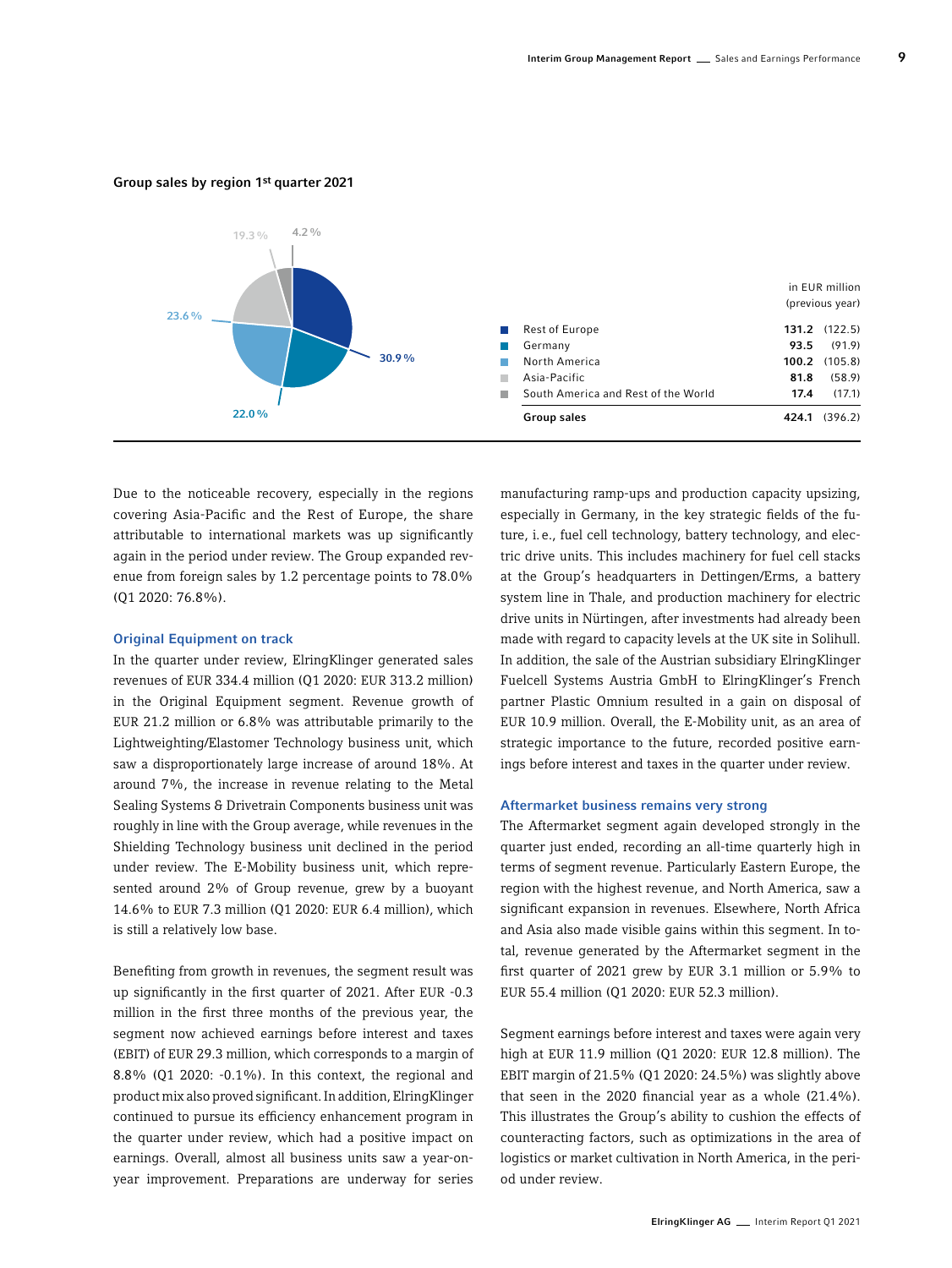#### Group sales by segment and business unit 1st quarter 2021



#### Engineered Plastics also puts in strong quarterly performance

The Engineered Plastics segment increased its revenue in the reporting quarter by EUR 4.2 million or 14.5% to EUR 33.1 million (Q1 2020: EUR 28.9 million), which represents a disproportionately large increase in relation to Group revenue. The segment was thus able to make good use of the tailwind generated by a robust economy, while also benefiting from the encouraging performance of the automotive sector as a whole.

As regards the segment's bottom-line performance, both revenue growth and the continuing commitment to strict cost management had a positive impact. EBIT increased significantly by EUR 3.7 million to EUR 7.2 million (Q1 2020: EUR 3.5 million), as a result of which the EBIT margin improved markedly from 12.1% in the first quarter of 2020 to 21.8% in the period under review.

#### "Others" segment sees contraction in revenue and slightly lower earnings

The segment referred to as "Others" mainly encompasses the activities of Elring Klinger Motortechnik GmbH, Idstein, Germany, ElringKlinger Logistic Service GmbH, Rottenburg/Neckar, Germany, and the industrial park in Idstein, Germany. In the first three months of 2021, revenue fell from EUR 1.8 million in the first quarter of 2020 to EUR 1.2 million. Segment earnings before interest and taxes were down marginally by EUR 0.1 million to EUR -0.1 million (Q1 2020: EUR 0.0 million).

#### Further year-on-year reduction in headcount

In the past twelve months, the Group has further reduced the number of employees in the wake of the coronavirus

ElringKlinger AG \_ Interim Report Q1 2021

pandemic and as part of the global efficiency enhancement program. As of March 31, 2021, the Group employed 9,597 people, compared to a headcount of 10,373 one year earlier. First and foremost, a highly diligent approach was taken when it came to filling vacant positions, while fixed-term contracts were closely examined prior to extension. ElringKlinger reduced its workforce in Europe compared to the end of the first quarter a year ago, with a particular emphasis on Germany and Switzerland. The Group has also adjusted its staffing levels in North America over the last twelve months. Due to the favorable direction taken by business, the headcount in Asia as of March 31, 2021, was slightly above that recorded at the previous year's reporting date. The headcount abroad fell marginally to 58.1% as of March 31, 2021 (Mar. 31, 2020: 58.3%). Thus, the proportion of staff members employed at domestic facilities was 41.9% (Mar. 31, 2020: 41.7%).

#### Gross profit margin at 26%

In the first quarter of 2021, the cost of sales rose by EUR 6.4 million to EUR 314.8 million (Q1 2020: EUR 308.4 million), i.e., at a slower rate compared to growth in revenue of EUR 28 million. In this context, the cost of materials increased by EUR 15.4 million to EUR 174.9 million (Q1 2020: EUR 159.4 million), which is attributable to more expansive sales revenues as well as the fundamentally high price of commodities that are of relevance to ElringKlinger. Due to significant supply-side shortages – particularly with regard to steel and plastic granules – and the backlog of deliveries, the commodities market showed no signs of easing in the period under review. This is due to the effects of the lockdown, which has had a lasting impact on supply chains. Against this backdrop, even isolated incidents that are usually cushioned by the market within an unblemished supply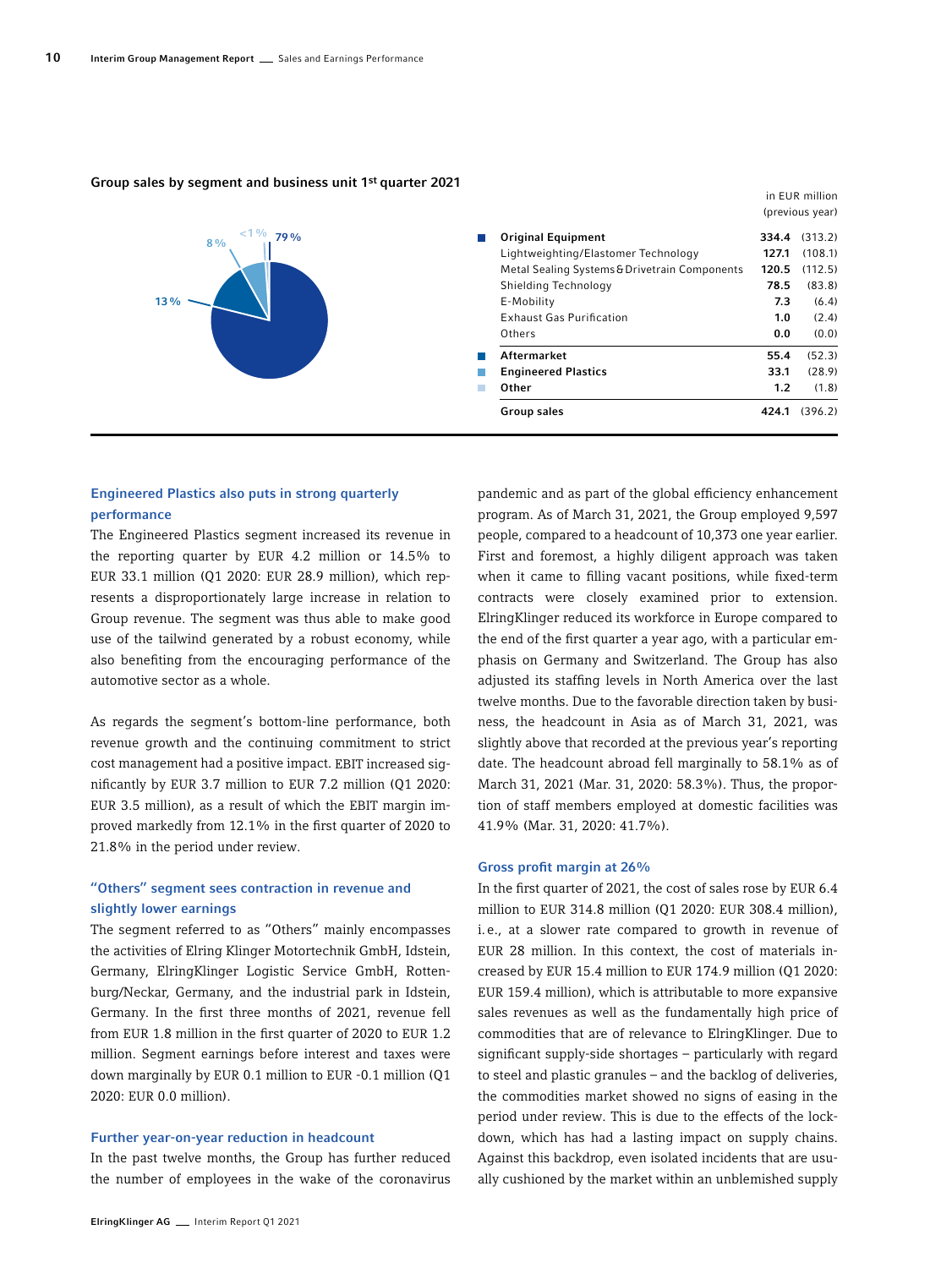chain that has not been affected by the fallout from lockdowns can have a major impact. For instance, the market for plastic granules, or pellets, was hit hard by a winter storm in Texas in February. The situation in respect of anti-dumping and countervailing duties has not changed significantly so far following the change in US administration. In total, the cost-of-materials ratio (cost of materials in relation to revenue) rose slightly to 41.2% (Q1 2020: 40.2%). However, this was offset by lower staff costs allocated to the cost of sales as well as lower production-related costs, such as portions of depreciation. As a result, and due to the overall improvement in utilization of existing capacities, the gross profit margin improved from 22.2% in the first quarter of 2020 to 25.8% in the period under review.

Staff costs within the ElringKlinger Group, which are included in the income statement in various functional areas, fell by EUR 4.1 million to EUR 135.6 million in the quarter under review (Q1 2020: EUR 139.8 million), while revenue increased. This decrease was primarily due to the adjustment in staffing levels to overall demand in the past twelve months. Supportive instruments gradually being phased out or now only being deployed in isolated cases, such as shorttime work in Germany, also had a positive effect. As a result of these measures, staff costs in relation to revenue fell overall to 32.0% (Q1 2020: 35.3%).

Despite higher revenue, selling expenses actually fell slightly year on year to EUR 30.9 million (Q1 2020: EUR 31.4 million). This was due in part to the fact that travel restrictions in response to the pandemic have not yet been lifted. At EUR 22.3 million, general and administrative expenses were slightly higher than in the same period last year, when they had amounted to EUR 21.6 million.

#### Research and development costs at prior-year level

The ElringKlinger Group has focused its research and development (R&D) activities primarily on alternative drive technologies. At EUR 20.8 million (Q1 2020: EUR 20.6 million), R&D expenses in the quarter under review were almost at the previous year's level. Of this total, EUR 2.3 million (Q1 2020: EUR 2.2 million) was capitalized, which corresponds to a capitalization ratio of 10.9% (Q1 2020: 10.7%). Due to the increase in Group revenue, the R&D ratio (incl. capitalized R&D expenses) fell to 4.9% (Q1 2020: 5.2%), which was still within the short- to medium-term range of around 5 to 6%.

Other operating income includes the gain on disposal of the Austrian subsidiary ElringKlinger Fuelcell Systems Austria GmbH, which was sold to ElringKlinger's French partner Plastic Omnium as part of the agreement concluded in October 2020, in the amount of EUR 10.9 million. In addition, the Group received funds of EUR 0.7 million (Q1 2020: EUR 0.9 million) for R&D projects that were recognized in profit or loss. This contrasted with expenses of at least the same amount. In total, other operating income increased from EUR 2.0 million in Q1 2020 to EUR 14.0 million in the quarter under review. Other operating expenses changed only slightly in the same period to EUR 3.1 million (Q1 2020: EUR 2.4 million).

#### Significant improvement in EBIT margin

The ongoing success of optimization measures implemented as part of the efficiency enhancement program was again evident in the quarter under review. Selling expenses were scaled back further, while cost of sales and general and administrative expenses increased only at a slower rate compared to revenue growth. In combination with a favorable product and regional mix, the Group therefore saw earnings before interest, taxes, depreciation, and amortization (EBITDA) rise by EUR 31.4 million year on year in the period from January to March 2021. EBITDA amounted to EUR 77.2 million (Q1 2020: EUR 45.8 million). Depreciation and amortization fell slightly by EUR 1.0 million to EUR 28.8 million in the first quarter (Q1 2020: EUR 29.8 million). Thus, the Group recorded earnings before interest and taxes (EBIT) of EUR 48.4 million (Q1 2020: EUR 16.0 million). The EBIT margin improved from 4.0% in the first quarter of 2020 to 11.4% in the same period of the current year.

#### Net finance result in positive territory

Net finance income amounted to EUR 1.0 million in the quarter under review, an improvement of EUR 10.9 million compared to the same period of the previous year (EUR -9.8 million). A large part of this is due to the net result from currency translation, as the same quarter of the previous year had included significant net foreign exchange losses, especially for the Mexican peso. In total, the net result from currency translation was positive at EUR 4.7 million (Q1 2020: EUR -3.7 million). In addition, interest expenses decreased – also thanks to significantly lower net debt. Thus, the net interest result of EUR -2.1 million in the reporting quarter (Q1 2020: EUR -4.0 million) was EUR 1.9 million better than in the same period of the previous year. The loss from associates, which relates to the interest held in hofer AG, improved by EUR 0.6 million to EUR -1.6 million (Q1 2020: EUR -2.2 million).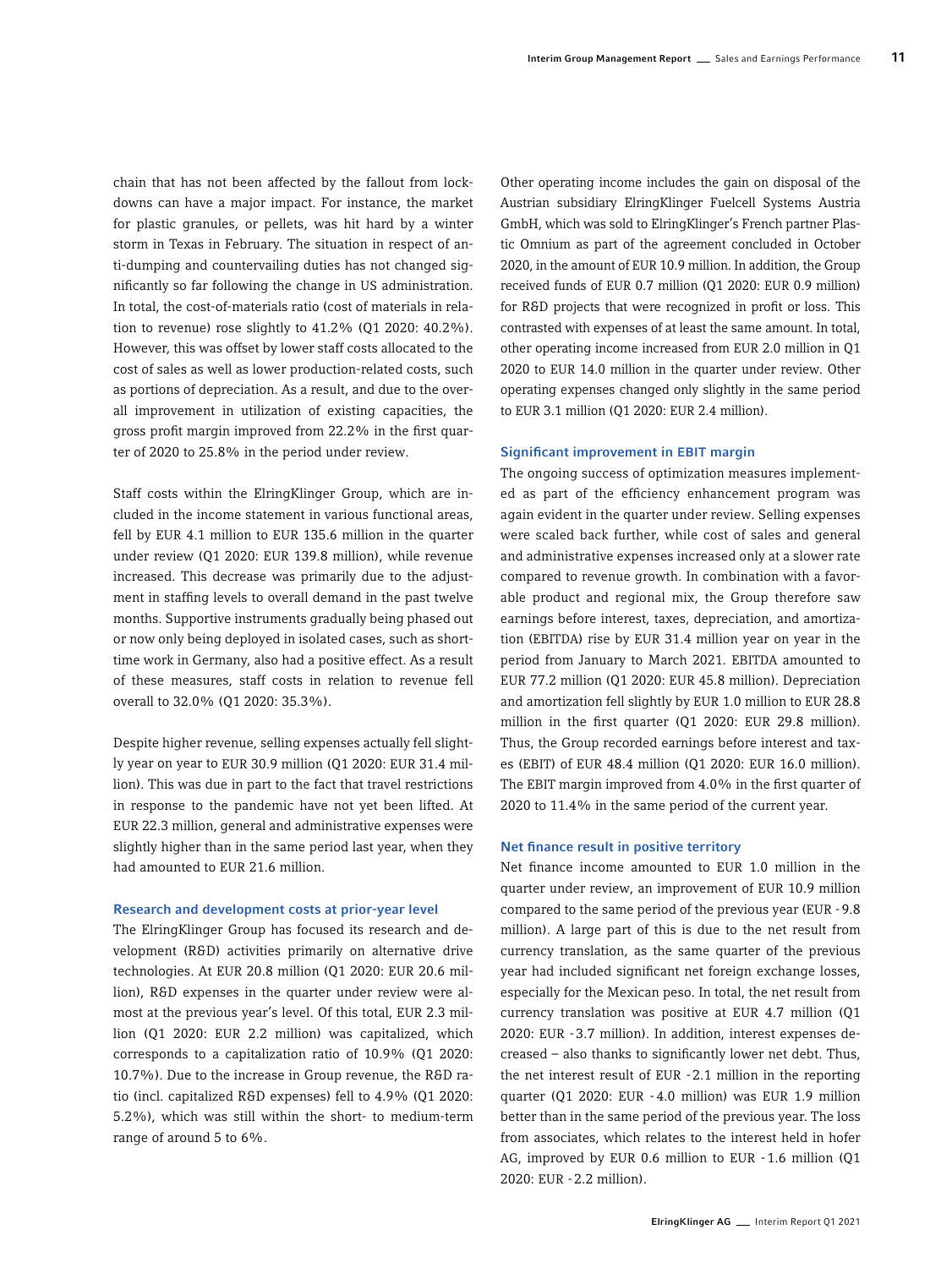Thus, earnings before taxes (EBT) stood at EUR 49.4 million in the first quarter of 2021 (Q1 2020: EUR 6.2 million), which was substantially higher than in the same quarter a year ago.

#### Significant improvement in effective tax rate

Income tax expenses rose at a less pronounced rate in the first quarter of 2021 when compared to the increase in earnings before taxes. They amounted to EUR 10.9 million (Q1 2020: EUR 4.5 million). Thus, the effective tax rate fell from 73.6% to 22.1% in the quarter under review. This is mainly attributable to the regional structure of the revenue and profit generated. In addition, a large part of the gain from the

sale of the Austrian subsidiary was not subject to taxation. Having deducted income taxes, net income stood at EUR 38.5 million in the quarter under review (Q1 2020: EUR 1.6 million). Net income attributable to non-controlling interests amounted to EUR 0.6 million (Q1 2020: EUR -0.3 million). Calculated on this basis, net income attributable to the shareholders of ElringKlinger AG totaled EUR 37.9 million (Q1 2020: EUR 2.0 million). The number of shares outstanding that were entitled to a dividend remained unchanged at 63,359,990. Earnings per share improved substantially to EUR 0.60 (Q1 2020: EUR 0.03).

### Financial Position and Cash Flows

The financial position and cash flows of the ElringKlinger Group were solid in the first quarter of 2021. In consistently pursuing the efficiency enhancement program initiated in 2019, the Group was able to achieve further financial success in the quarter under review, as in previous periods. Net debt, for instance, was again scaled back by the Group, as a result of which the net debt ratio improved further to 1.9 as of March 31, 2021. ElringKlinger generated net cash from operating activities of EUR 42.0 million in the first quarter. Operating free cash flow totaled EUR 28.6 million The equity ratio stood at 45.0% at the end of the quarter.

#### Assets up due to EKPO Fuel Cell Technologies

The ElringKlinger Group's total assets stood at EUR 2,109.9 million as of March 31, 2021, up EUR 146.7 million on the carrying amount at the end of 2020 (EUR 1,963.1 million). Around two-thirds of the increase is attributable to asset additions relating to the new Group company EKPO Fuel Cell Technologies GmbH ("EKPO" for short). The company, which is based in Dettingen/Erms and is fully consolidated within the ElringKlinger Group, commenced operations on March 1, 2021. ElringKlinger AG holds a 60% interest in the entity, while French automotive supplier Plastic Omnium, Levallois, has a stake of 40%. In accordance with the agreement reached in October 2020 (cf. Significant Events), ElringKlinger contributed all of its assets from its fuel cell unit, while a contribution of approximately EUR 100 million from Plastic Omnium was recognized at the closing date of March 1, 2021. At the same time, ElringKlinger received a first partial payment

of EUR 30.0 million relating to this obligation. The other sum of roughly EUR 70 million was recognized at its present value in other non-current and current assets. On the liabilities side, equity increased accordingly.

Upon closing this agreement, ElringKlinger also sold its Austrian subsidiary ElringKlinger Fuelcell Systems Austria GmbH, Wels, to Plastic Omnium. As of December 31, 2020, the assets and liabilities disposed of had already been recognized in the consolidated statement of financial position as held for sale at their carrying amounts of EUR 5.2 million and EUR 1.9 million respectively.

#### Non-current assets at EUR 1,256 million

Non-current assets amounted to EUR 1,256.3 million as of March 31, 2021 (Dec. 31, 2020: EUR 1,212.2 million). Property, plant, and equipment accounted for the lion's share of this, with a carrying amount of EUR 945.2 million, which was at a similar level as that seen at the end of 2020 (EUR 940.0 million). Intangible assets, which mainly include acquired goodwill, also hardly changed at EUR 200.6 million compared to the end of the 2020 reporting period (EUR 201.1 million). In the period under review, additions from investments in property, plant, and equipment and intangible assets (incl. additions from leases) of EUR 26.1 million (Q1 2020: EUR 22.4 million) were more of less on a par with depreciation and amortization of EUR 28.8 million for the period (Q1 2020: EUR 29.8 million).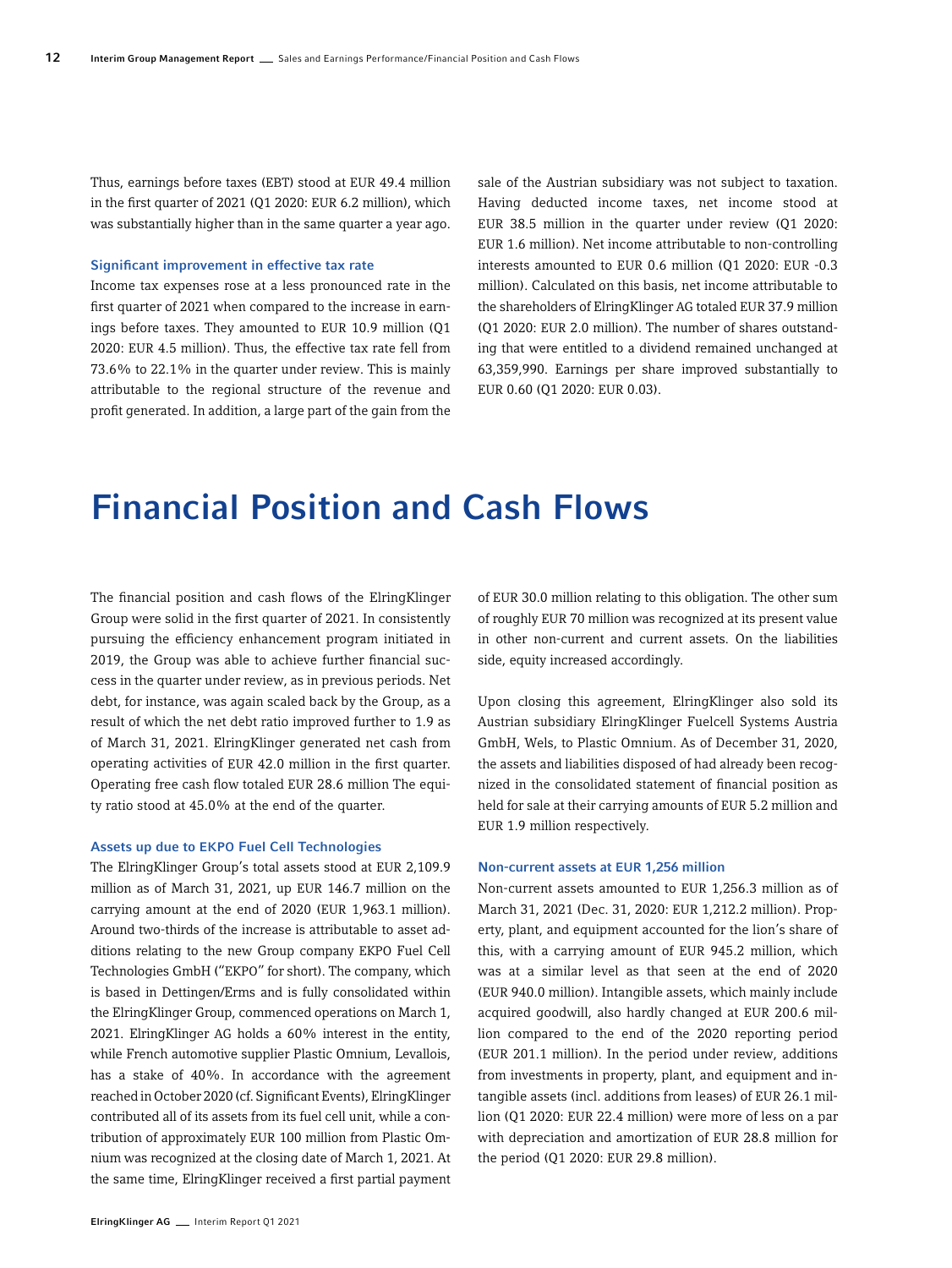| in EUR million                                             | Mar. 31, 2021                | Dec. 31, 2020                | Mar. 31, 2020 |
|------------------------------------------------------------|------------------------------|------------------------------|---------------|
| Total equity and liabilities                               | 2,109.9                      | 1,963.1                      | 2,091.4       |
| Equity ratio                                               | 45.0%                        | 41.4%                        | 41.7%         |
| Net Working Capital <sup>1</sup>                           | 430.4                        | 402.8                        | 452.8         |
| Net Working Capital in relation to sales                   | 28.5%                        | 27.2%                        | 26.9%         |
| Net Debt                                                   | 400.2                        | 458.8                        | 603.1         |
| Net Debt/EBITDA                                            | 1.9                          | 2.5                          | 3.1           |
| ROCE                                                       | 11.3%                        | $1.7\%$                      | 3.5%          |
|                                                            | 1 <sup>st</sup> quarter 2021 | 1 <sup>st</sup> quarter 2020 |               |
| Investments in property, plant, and equipment <sup>2</sup> | 11.6                         | 12.3                         |               |
| Operating free cash flow                                   | 28.6                         | $-2.2$                       |               |

#### Key figures Financial Position and Cash Flows

1 Inventories and trade receivables less trade payables

2 Payments for investments in property, plant, and equipment and investment property

The decline in property, plant, and equipment and intangible assets by EUR 86.6 million compared to the same quarter of the previous year is attributable to several factors relating to the 2020 financial year. These include the lower level of investment activity as well as currency effects and impairment losses recognized at the end of the year due to impairment tests at some of the Group companies.

#### Q1 growth in business reflected in working capital

Working capital, which makes up the major part of current assets and consists of inventories and trade receivables, was EUR 574.5 million as of March 31, 2021, EUR 42.7 million higher than the carrying amount at the end of 2020. Almost half of the increase was accounted for by inventories, which totaled EUR 323.1 million at the end of the quarter (Dec. 31, 2020: EUR 300.5 million) and roughly half by trade receivables with a closing balance of EUR 251.4 million (Dec. 31, 2020: EUR 231.2 million). This expansion is solely due to the growth in business seen in the first quarter of 2021, which was reflected on the one hand in a 10.7% organic increase in Group revenue and on the other hand in a substantial order backlog as of March 31, 2021.

Nevertheless, working capital was scaled back by EUR 22.2 million compared to the same quarter of the previous year (Mar. 31, 2020: EUR 596.7 million) as part of the efficiency enhancement program pursued since 2019. Key aspects of the optimization measures relate to improvements made with regard to stockpiling and receivables management.

At EUR 164.8 million as of March 31, 2021 (Dec. 31, 2020: EUR 127.9 million), cash and cash equivalents held by the ElringKlinger Group were at an above-average level due to factors relating to the end of the reporting period. This was attributable in part to the payment received from Plastic Omnium for the investment in EKPO.

In total, current assets amounted to EUR 853.6 million as of March 31, 2021 (Dec. 31, 2020: EUR 745.7 million). Their share of total assets was 40.5%. Correspondingly, non-current assets accounted for 59.5%.

#### Equity ratio rises to 45 percent

As of March 31, 2021, the ElringKlinger Group had equity of EUR 949.9 million, compared with EUR 812.9 million at the end of 2020. The increase of EUR 137.0 million was due to the recognition of net income of EUR 38.5 million (Q1 2020: EUR 1.6 million) for the first quarter, differences from currency translation as well as the investment of Plastic Omnium in EKPO Fuel Cell Technologies GmbH, as described earlier, which led to an increase in other reserves of EUR 47.2 million and in non-controlling interests of EUR 49.4 million.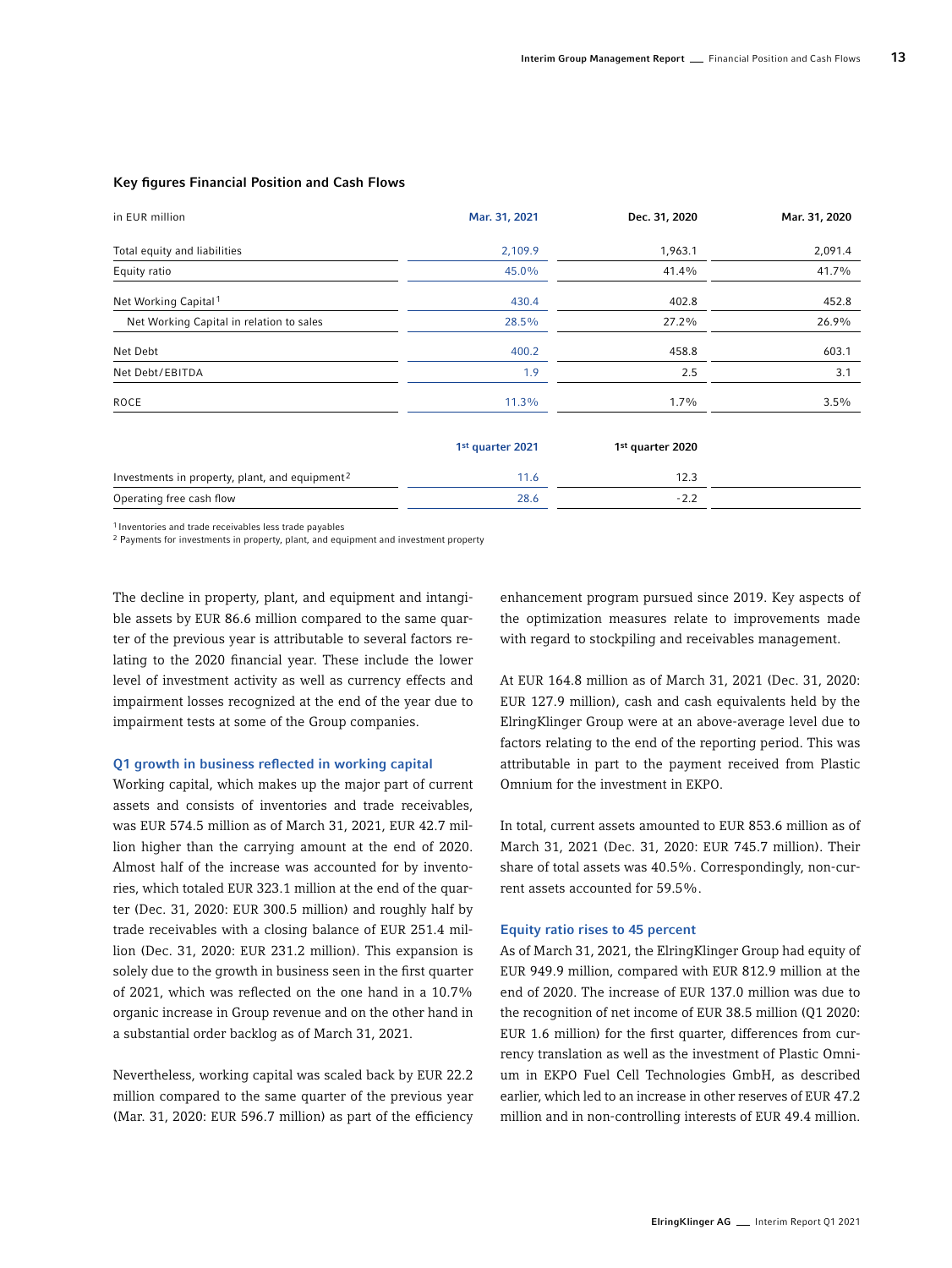As a result, the equity ratio of the ElringKlinger Group increased to 45.0% at the end of the first quarter of 2021 (Mar. 31, 2020: 41.7%). It thus still lies within the management's target range of 40 to 50%.

In total, there have been no significant changes in provisions, including pension provisions, in the financial year to date. Compared to the same quarter a year ago, pension provisions increased by EUR 8.3 million, which is due to the scheduled revaluation conducted at the end of 2020 and the underlying parameters, such as interest rates. The increase in non-current and current provisions recorded in the twelve-month period is attributable primarily to allocations during the fourth quarter of 2020. They related to increased obligations with regard to personnel as well as warranty obligations, potential losses from customer contracts, and other risks.

#### Significant reduction in net debt

Building on the solid financial foundations of the first quarter of 2021, ElringKlinger was again able to scale back its net debt (non-current and current financial liabilities less cash and cash equivalents and securities). Compared to the figure posted at the end of 2020 (EUR 458.8 million), it was down by EUR 58.6 million to EUR 400.2 million. Compared to the same quarter of the previous year (EUR 603.1 million), it was cut by as much as EUR 202.9 million. ElringKlinger thus continued to pursue the steady reduction in debt, as initiated in the first quarter of 2019.

The net debt/EBITDA ratio improved to 1.9 as of March 31, 2021, down from 2.5 at the end of 2020 and 3.1 a year earlier.

#### Year-on-year reduction in net working capital

In line with working capital, trade payables also increased due to more expansive business in the first quarter of 2021. At EUR 144.1 million as of March 31, 2021, therefore, they were EUR 15.1 million above the level at the end of 2020. Compared to the same quarter of the previous year (Mar. 31, 2020: EUR 143.9 million), however, they remained almost unchanged.

Net working capital, which comprises inventories and receivables less trade payables, amounted to EUR 430.4 million, EUR 27.6 million higher than at the end of 2020 but lower than at the end of the same quarter a year ago (EUR 452.8 million).

#### Operating cash flow at EUR 42 million

Against the backdrop of an encouraging business performance in the first three months of 2021, the ElringKlinger Group recorded cash flow from operating activities of EUR 42.0 million in the period under review (Mar. 31, 2020: EUR 12.8 million). The direction taken by cash flow is all the more positive when one considers that the increase in working capital (inventories and trade receivables) during the reporting period has resulted in a higher capital commitment. Including other assets and liabilities not attributable to financing activities, changes in net working capital resulted in a cash outflow of EUR 18.0 million in Q1 2021 (Q1 2020: EUR -31.4 million).

Furthermore, the exceptional income of EUR 10.9 million from the sale of the Austrian subsidiary, as described above, is not included in operating cash flow. This item, together with currency effects, was adjusted in the line "Other noncash expenses and income" in the statement of cash flows.

#### Cash flow from operating activities 1st quarter in EUR million



Investment in property, plant, and equipment remains low As planned, the ElringKlinger Group has scaled back its investment activities significantly over the past two years without neglecting projects of strategic importance. As a result, payments for property, plant, and equipment in the first quarter of 2021 were very low at EUR 11.6 million (Q1 2020: EUR 12.3 million). They related to a number of investment projects from all plants worldwide and also included expansion investments for new ramp-ups.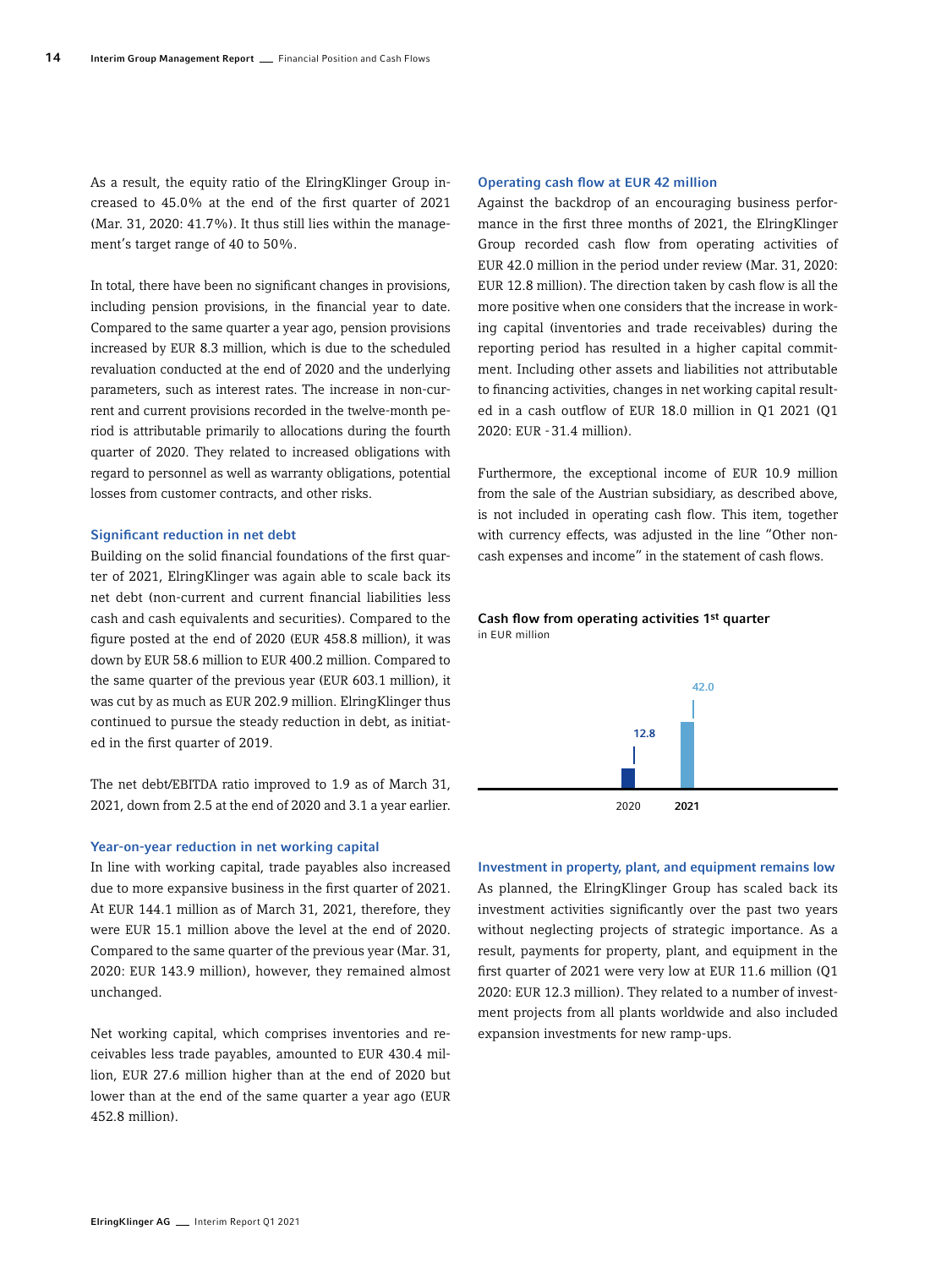The investment ratio (investments in property, plant, and equipment and investment property relative to Group sales revenue) fell to 2.7% in the first quarter of 2021 (Q1 2020: 3.1%).

Payments for intangible assets amounted to EUR 2.4 million in the period under review (Q1 2020: EUR 2.7 million). They were attributable mainly to capitalized development costs.

ElringKlinger recorded proceeds of EUR 14.5 million in the first quarter from the sale of the Austrian subsidiary, as described above.

Overall, the ElringKlinger Group recorded a cash outflow of EUR 0.8 million for investing activities in the first quarter of 2021 (Q1 2020: EUR 16.4 million).

#### Operating free cash flow of EUR 29 million

Net cash from operating activities in the first quarter was significantly higher than cash outflows relating to investing activities. As a result, ElringKlinger was able to generate operating free cash flow (operating cash flow less cash flow from investing activities adjusted for M&A activities and cash flows for financial assets) of EUR 28.6 million (Q1 2020: EUR -2.2 million).

#### Repayment of long-term loans

The Group used its positive net cash flow from operating and investing activities to further reduce financial liabilities. Thus, in the first quarter of 2021, a sum of EUR 57.7 million (Q1 2020: EUR 42.7 million) flowed into the repayment of long-term loans (netted with borrowings). In the same period, funds of EUR 20.1 million (Q1 2020: EUR 16.2 million) were received from the change in short-term loans. Taking into account the first partial payment from Plastic Omnium for the investment in EKPO Fuel Cell Technologies GmbH in the amount of EUR 30.0 million, cash flow from financing activities in the first quarter of 2021 was EUR -7.5 million (Q1 2020: EUR -26.5 million).

As of March 31, 2021, the ElringKlinger Group had cash and cash equivalents of EUR 164.8 million and open, unused credit lines of EUR 257.8 million. As a result, ElringKlinger's liquidity continues to provide a good basis for anticipated business growth.

#### Changes in cash 1st quarter 2021 in EUR million



1 Payments for investments in property, plant and equipment, investment property and intangible assets

2 Sale of ElringKlinger Fuelcell Systems Austria GmbH, Wels, Austria

3 Incl. Partial payment of EUR 30.0 million from Plastic Omnium for the investment in the joint entity EKPO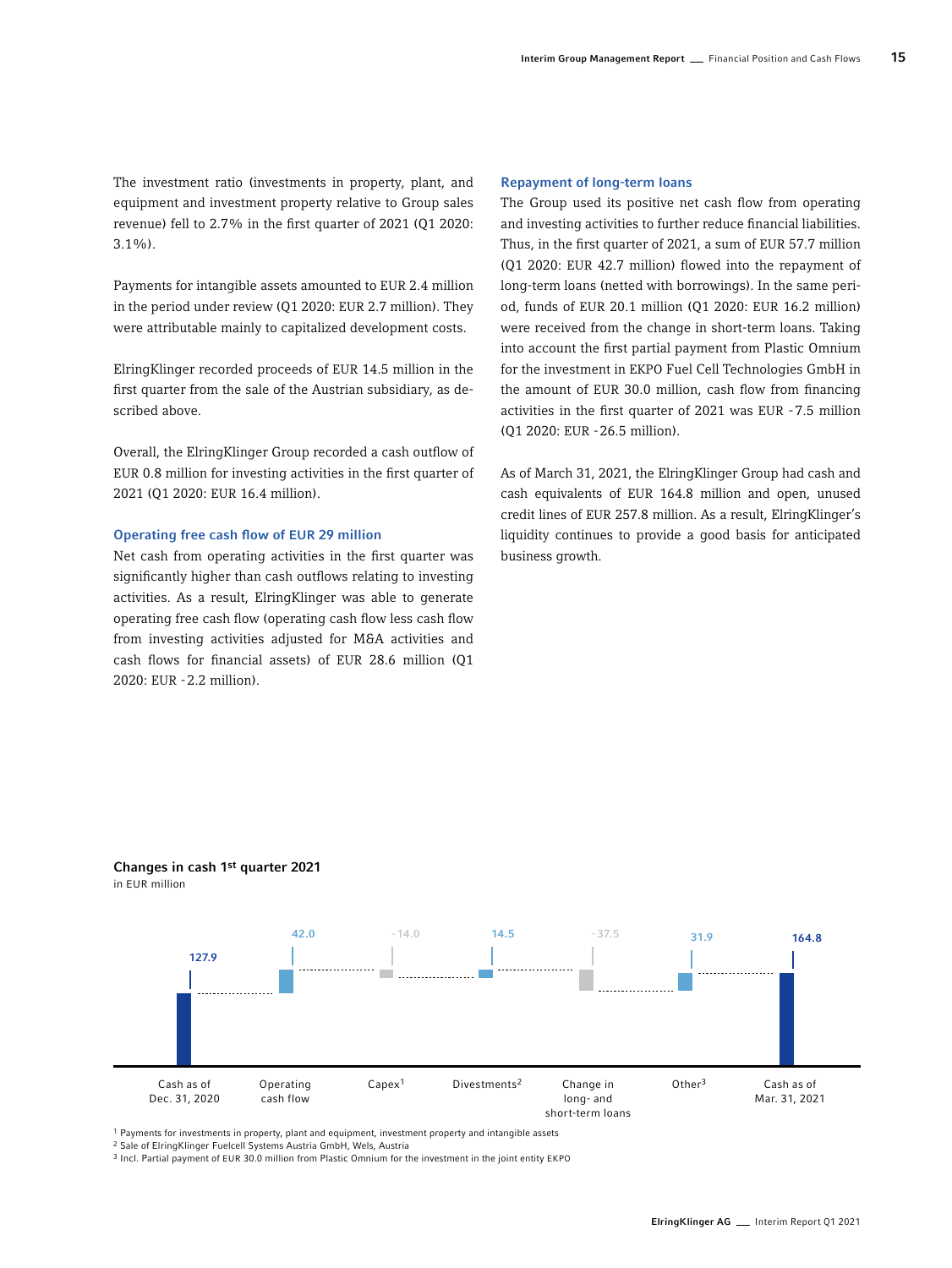### Opportunities and Risks

The 2021 financial year continues to be affected by the economic repercussions of the covid-19 pandemic. At the time of reporting, lockdown measures in response to a third wave of infection were still in place in countries throughout Europe, while new virus mutations are now emerging in some regions around the globe. At the same time, vaccination programs have been advancing worldwide, the aim being to protect populations and bring the pandemic to a close. Developments in the respective countries are driven both by the incidence of infection and by the success of vaccination campaigns and are difficult to predict on the whole. As a result, estimates with regard to the impact on the economy continue to be subject to a high degree of uncertainty. Changes are monitored and evaluated on an ongoing basis and, after the best possible assessment, are taken into account, if necessary, in forecasts during the year (cf. Outlook – Company).

As raw material prices are at a persistently high level and supply chains are not robust throughout, material and supplier risks are increasing, at least in the short term. In addition, negative demand effects may result from the semiconductor bottlenecks.

An assessment of other opportunities and risks for the ElringKlinger Group in respect of the first three months of 2021 shows that there were no significant changes to the 2020 annual report of the ElringKlinger Group.

The report on opportunities and risks from the 2020 annual report can also be accessed on the website of ElringKlinger at [www.elringklinger.de/ar2020/report-on-opportunities-and](http://www.elringklinger.de/ar2020/report-on-opportunities-and-risks)[risks](http://www.elringklinger.de/ar2020/report-on-opportunities-and-risks).

### Report on Expected Developments

### Outlook – Market and Sector

#### Global economy looks set to catch up in 2021

At present, economies around the globe are expected to recover strongly in the current year as vaccination programs aimed at containing the coronavirus pandemic progress and the world gradually returns to economic normality as predicted. In its spring report, the International Monetary Fund (IMF) raises the prospect of economies catching up, as a result of which global GDP is expected to rise by 6.0% in 2021. This comes on the back of a decline in the global economy by 3.3% in the previous year.

In this context, global growth is likely to be driven primarily by the United States, whose central bank continues to take a highly expansive stance in the form of bond purchases. The extensive economic stimulus package adopted by the new US administration is likely to provide further impetus. China, meanwhile, is again expected to see buoyant growth. Indeed, the world's second-largest economy had returned to its pre-crisis level as early as 2020. In the eurozone, eco-

nomic activity is expected to recover strongly in the course of the second quarter of 2021 as government restrictions are phased out.

#### GDP growth projections

| Year-on-year change in %          | 2020   | 20211 | 20221 |
|-----------------------------------|--------|-------|-------|
| World                             | $-3.3$ | 6.0   | 4.4   |
| Advanced economies                | $-4.7$ | 5.1   | 3.6   |
| Emerging and developing countries | $-2.2$ | 6.7   | 5.0   |
| Germany                           | $-4.9$ | 3.6   | 3.4   |
| Eurozone                          | $-6.6$ | 4.4   | 3.8   |
| <b>USA</b>                        | $-3.5$ | 6.4   | 3.5   |
| Brazil                            | $-4.1$ | 3.7   | 2.6   |
| China                             | 2.3    | 8.4   | 5.6   |
| India                             | $-8.0$ | 12.5  | 6.9   |
| Japan                             | $-4.8$ | 3.3   | 2.5   |
|                                   |        |       |       |

Source: IWF (April 2021)

1Forecast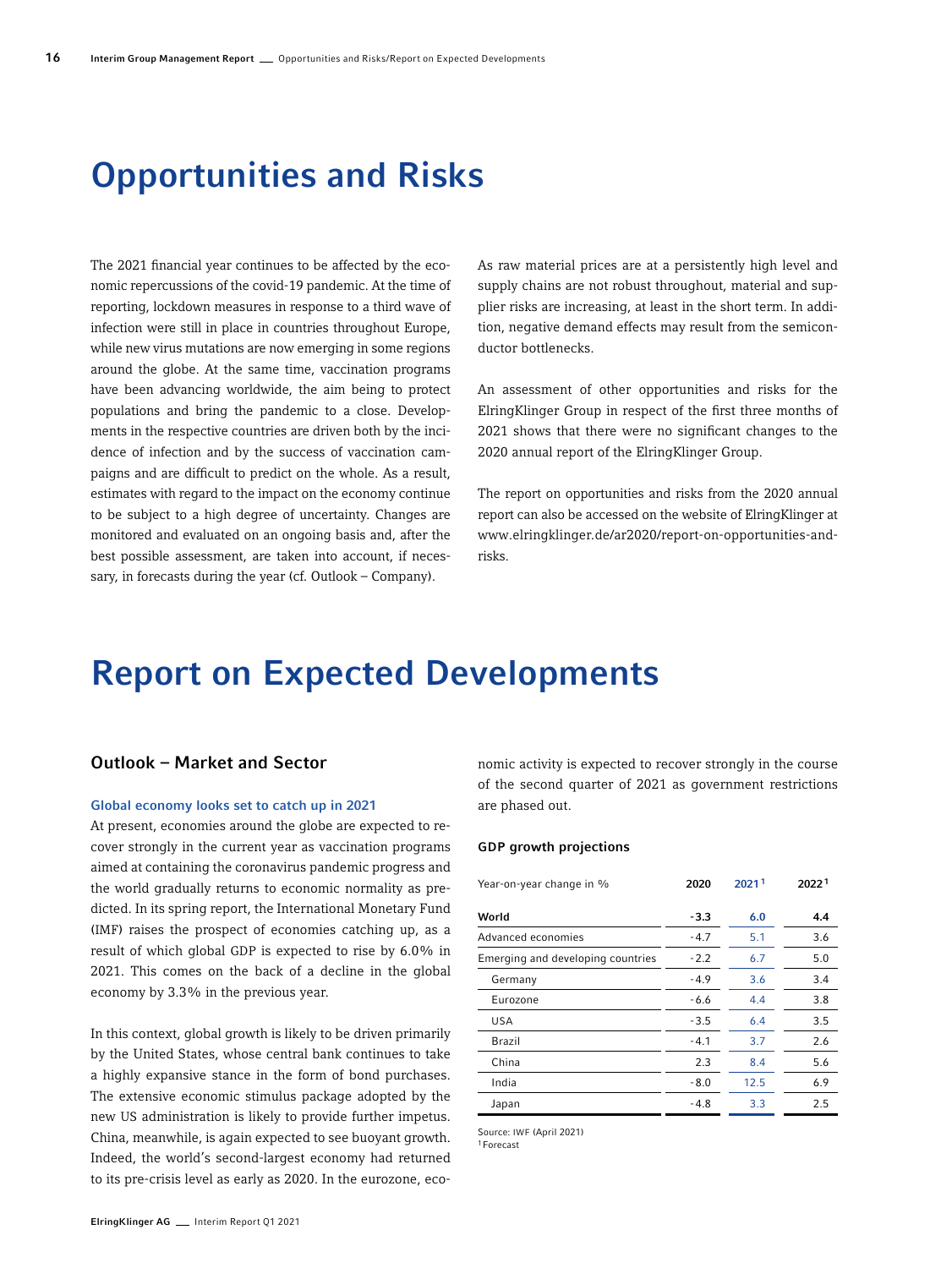According to the IMF, the economies will recover at different speeds and to different degrees in the respective regions. It points out that overcoming the crisis will be particularly challenging in developing and emerging countries, as their financial leeway is more restricted and the distribution of vaccines is more difficult. Overall, the outlook depends heavily on the future direction taken by the pandemic and thus remains subject to considerable uncertainty.

#### Outlook for global vehicle markets in 2021

According to market experts, the global automotive economy will remain on the growth trajectory of the first quarter of 2021 as the year progresses. After the first three months, forecasts for vehicle production (light vehicles) for the year as a whole point to growth of around 12 percent. This means that approximately 9 million more vehicles will be produced than in the crisis year of 2020, taking the total to 83.5 million units.

Closer analysis of the vehicle markets in the individual regions shows a mixed picture, albeit of a positive nature overall. North America is expected to produce the strongest growth in absolute terms with an increase of 2.7 million

#### Light vehicle production – Forecast 2021

| Vehicles<br>(millions) | 2021 | 2021<br><b>Changes</b><br>in $\frac{0}{0}$ | 2022 |
|------------------------|------|--------------------------------------------|------|
| Region                 |      |                                            |      |
| Europe <sup>1</sup>    | 18.6 | $12.4\%$                                   | 20.1 |
| China                  | 24.9 | $5.4\%$                                    | 26.3 |
| Japan/Korea            | 11.7 | $4.7\%$                                    | 12.4 |
| Middle East/           |      |                                            |      |
| Africa                 | 2.0  | 12.8%                                      | 2.2  |
| North America          | 15.7 | 20.4%                                      | 16.9 |
| South America          | 2.9  | 27.1%                                      | 3.2  |
| South Asia             | 7.7  | 25.0%                                      | 8.8  |
| World                  | 83.5 | 11.9%                                      | 89.7 |
|                        |      |                                            |      |

Source: IHS April 2021

1 Incl. Russia

newly produced vehicles, followed by Europe with +2.1 million units. Mirroring the state of the economy as a whole, the industry outlook also continues to be affected by heightened uncertainty in the wake of the coronavirus pandemic.

#### Outlook – Company

Despite the commencement of vaccination campaigns in many countries, the coronavirus pandemic continues to dominate global events. Measures to contain the pandemic are still in place in a number of countries, thus affecting economic activity. Plans aimed at gradually resuming public life vary greatly from country to country as well as within national territories themselves. Overall, therefore, it can be assumed that the pandemic and its consequences will continue to play a significant role in the further course of this year.

#### Strong surge in order intake and order backlog

After a positive trajectory with regard to incoming orders in the second half of the past year, this trend continued at the start of 2021. At EUR 576.6 million, order intake in the quarter under review was up EUR 221.7 million or 62.4% compared to the same period a year ago (EUR 354.9 million). Exchange rate movements were of minor significance in this context. Adjusted for currency effects, order intake increased by EUR 219.7 million or 61.9%.

Accordingly, ElringKlinger also recorded extremely strong growth in its order backlog. At EUR 1,185.6 million, it reached an all-time high as of the quarterly reporting date. Compared to March 31, 2020 (EUR 989.0 million), this represents an expansion of EUR 196.6 million or 19.9%. If exchange rates had remained unchanged, the increase would have been EUR 203.6 million or 20.6%.

#### Current financial year still subject to significant uncertainty

Notwithstanding the Group's solid order book, the level of uncertainty for the rest of 2021 remains significant, while general conditions continue to be very challenging and difficult. While the pandemic is far from over, measures aimed at relaxing some restrictions are currently being discussed in conjunction with the rate of vaccination. In addition, bottlenecks in the supply of semiconductors are affecting the automotive sector and may lead to production cutbacks among manufacturers and consequently also among suppliers. In addition, supply chains are still not consistently robust and commodity prices remain at a very high level.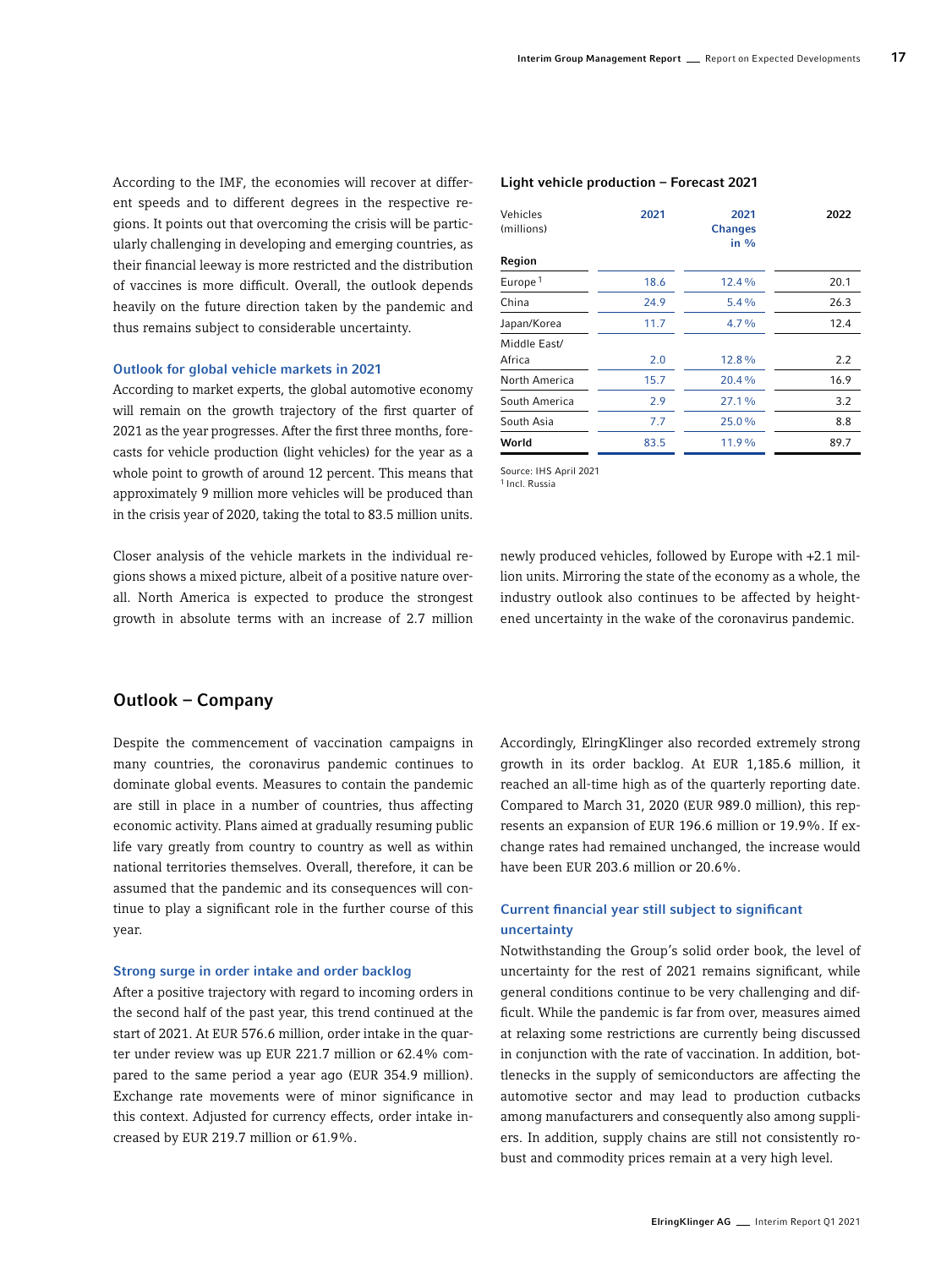#### Earnings outlook revised upward

Operating against this backdrop and reemphasizing the many uncertainties that exist, ElringKlinger anticipates a change in organic revenue that will be roughly in line with the direction taken by global automobile production.

Reflecting the successful first quarter of 2021, the Group has adjusted its earnings outlook for the full annual period. ElringKlinger now anticipates an EBIT margin of around 5% to 6% (previously: around 4% to 5%) in relation to Group sales revenue. This takes into account the projected growth in revenue as well as the Group's continued pursuit of the efficiency enhancement program in what is now its third year.

In addition, overall profitability – measured on the basis of return on capital employed (ROCE) – is also likely to improve visibly.

#### Targeting positive operating free cash flow

Against the backdrop of improved earnings, a continued disciplined approach to capital expenditure, and further optimization of working capital, ElringKlinger is aiming to generate positive operating free cash flow in the current

financial year as well. The Group anticipates that operating free cash flow will be in the double-digit million euro range. This will also help to improve the level of debt in the 2021 financial year as a whole when compared to the figure posted at the end of 2020 (net debt in relation to EBITDA of 2.5).

#### Medium-term outlook

Despite the challenging factors currently driving the business environment in which ElringKlinger operates, the company considers itself to be well positioned in the medium to long term. ElringKlinger was quick off the mark in its efforts to embrace the transition towards e-mobility with products engineered specifically for battery and fuel cell systems as well as electric drive units. In addition, the Group has a strong market position in its traditional business areas of Lightweighting/Elastomer Technology, Shielding Technology, and Metal Sealing Systems & Drivetrain Components. Provided the coronavirus pandemic does not take an abrupt and unforeseen route, ElringKlinger essentially continues to take the view that it will outpace global vehicle production in terms of organic revenue growth. With regard to the earnings situation, the Group has again set itself the goal of gradually improving its EBIT margin in the medium term. The Group can also confirm its other medium-term targets.

Dettingen/Erms, May 6, 2021 The Management Board

Dr. Stefan Wolf Theo Becker Thomas Jessulat Reiner Drews CEO

Kade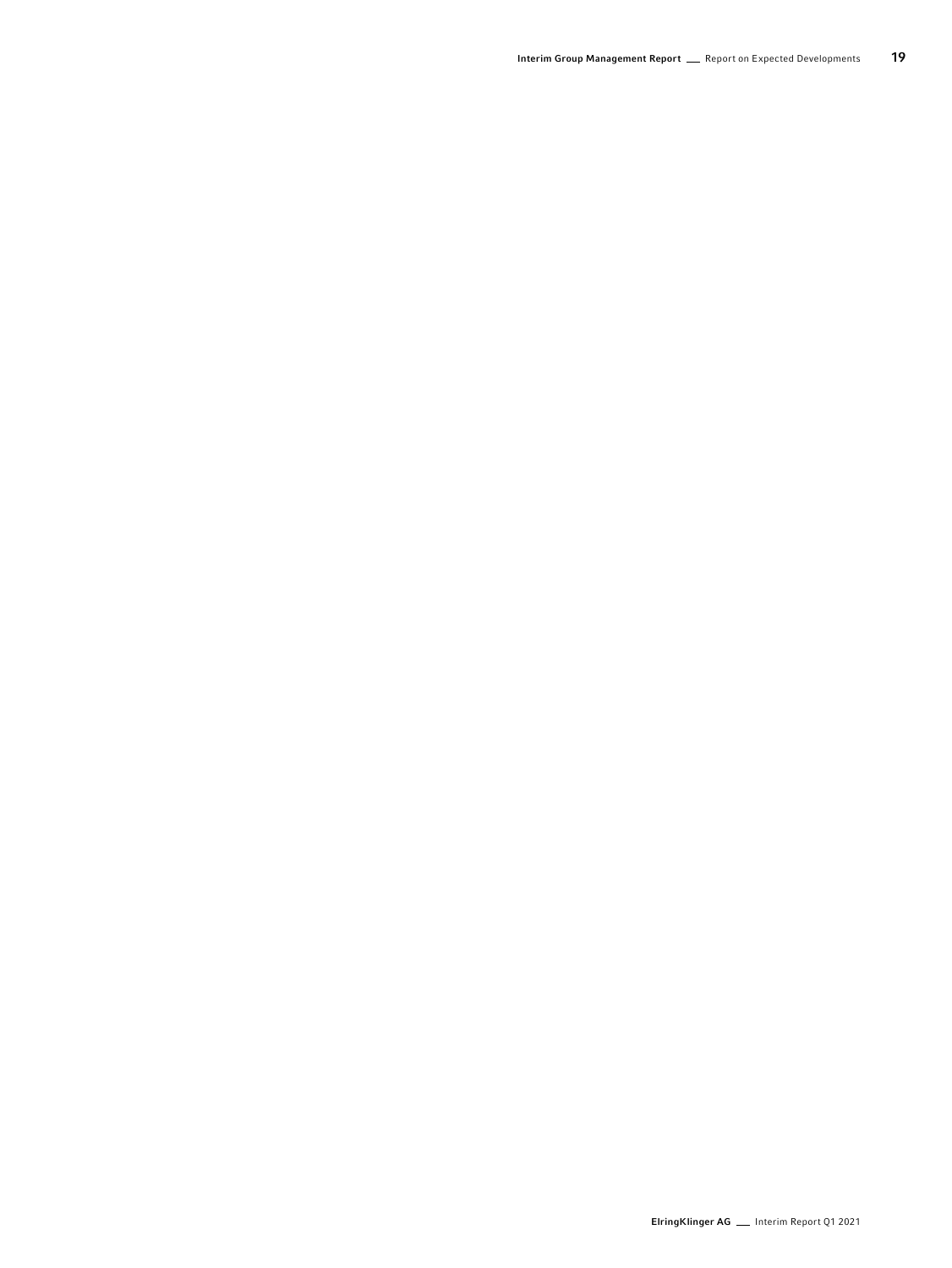### ElringKlinger and the Capital Markets

#### Stock markets buoyed by spirit of optimism

Stock markets trended higher over the course of the first quarter of 2021 in response to positive news concerning the coronavirus pandemic. The capital markets received fresh impetus in particular from the commencement of vaccinations, in which great hope is being placed with a view to overcoming the pandemic and which, according to the current state of research, are highly effective. Despite ongoing vaccination programs, however, many countries remained in lockdown, which contributed to market volatility, especially in January. The global economy continued to be supported by an expansionary stance with regard to monetary policy and fiscal measures. In Germany, there were signs of a dynamic recovery in the purchasing managers' index and a strong Ifo index. In the course of the annual reporting season, which often produced more favorable results than had been anticipated by the market, both the DAX and the US indices reached new all-time highs in the first quarter of 2021. In Germany, the DAX breached the mark of 15,000 points for the first time in the first three months and closed the quarter with a gain of 9.4%. In the United States, meanwhile, the Dow Jones index performed at a similar level, rising above 33,000 points for the first time and gaining 7.8% in the first quarter of 2021. The S&P 500 index, which comprises the 500 largest listed US companies, rose by 5.8% in the same period. In addition, the stock market was fueled by various aid measures – such as the US government's USD 1,900 billion coronavirus aid package – as well as the announcement by the ECB and the US Federal Reserve that they would maintain their expansive monetary policy.

#### ElringKlinger shares consolidate slightly after strong gains in previous year

Trading within a volatile environment, ElringKlinger shares performed more or less in line with the market in January. At the beginning of February, the company's stock matched its previous high for 2021 of EUR 16.66. Having climbed to this level, the period of significant growth experienced in the preceding months was followed by a phase of consolidation in which the share price fell by more than 20%. As a result, ElringKlinger's stock did not follow the upward trajectory of the automotive sector in February and March. The quarter ended at EUR 12.52, the lowest level in the financial year to date.

ElringKlinger's share price performance from Jan. 1 to March 31, 2021 (indexed) in  $0$ /

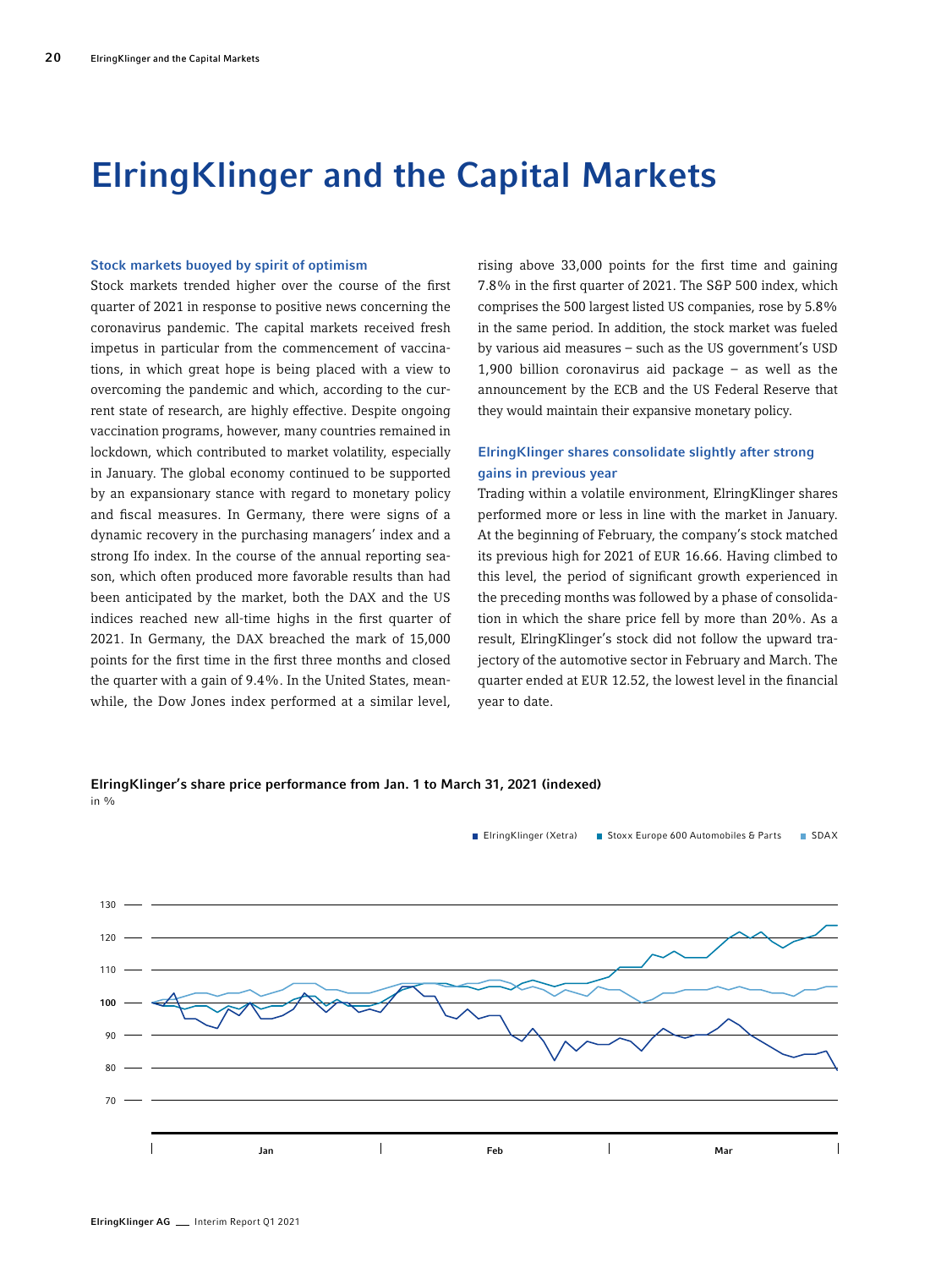#### Shareholder structure as of March 31, 2021



#### Further year-on-year expansion in trading volume

The average daily volume of ElringKlinger shares traded was 286,800 units in the first quarter of 2021, i.e., a visible increase compared to the volume recorded in the same period a year ago (Q1 2020: 238,200 units). This was driven not only by general buoyancy within the market and a stronger interest in the automotive sector during the first quarter of 2021 but also by the comparatively low share price towards the end of the first quarter. The average daily value of ElringKlinger shares traded on German stock exchanges also rose to EUR 4.2 million in the first quarter. Due to the higher share price, this figure was up significantly on that of the first quarter of 2020 (EUR 1.5 million). Thus, ElringKlinger's stock again offered sufficiently high levels of liquidity to conduct relatively large share transactions during the quarter under review.

#### Ongoing dialogue with the capital markets

ElringKlinger took part in one capital market conference in the first quarter of 2021 and presented the company's business activities to a predominantly international audience. Additionally, the Group organized a telephone-based financial statements press conference and analysts' meeting for the purpose of presenting its 2020 financial report on the 30th of March. In this context, the Management Board of ElringKlinger AG outlined the company's results of the financial year just ended and its strategic orientation to the many journalists and analysts taking part in the conference call.

#### Annual General Meeting on May 18 – again as a virtual event

In view of the ongoing impact of the coronavirus pandemic, ElringKlinger has again decided in favor of a fully virtual format for its 116th Annual General Meeting, i.e., via the Internet. Against the background of the Group's earnings performance in 2020 and the economic repercussions of the coronavirus pandemic, the dividend has been suspended for the 2020 financial year.

#### ElringKlinger Stock (ISIN DE0007856023/WKN 785 602)

|                                                                                | 1st Ouarter 2021 | 1st Quarter 2020 |
|--------------------------------------------------------------------------------|------------------|------------------|
| Number of shares outstanding                                                   | 63,359,990       | 63,359,990       |
| Share price (daily price in EUR) <sup>1</sup>                                  |                  |                  |
| High                                                                           | 16.66            | 8.22             |
| Low                                                                            | 12.52            | 3.61             |
| Closing price <sup>2</sup>                                                     | 12.52            | 3.91             |
| Average daily trading volume (German stock exchanges; volume of shares traded) | 286,800          | 238,200          |
| Average daily trading value (German stock exchanges; in EUR)                   | 4,221,900        | 1,467,300        |
| Market capitalization (EUR millions) <sup>1,2</sup>                            | 793.3            | 247.7            |

1 Xetra trading

2 as of March 31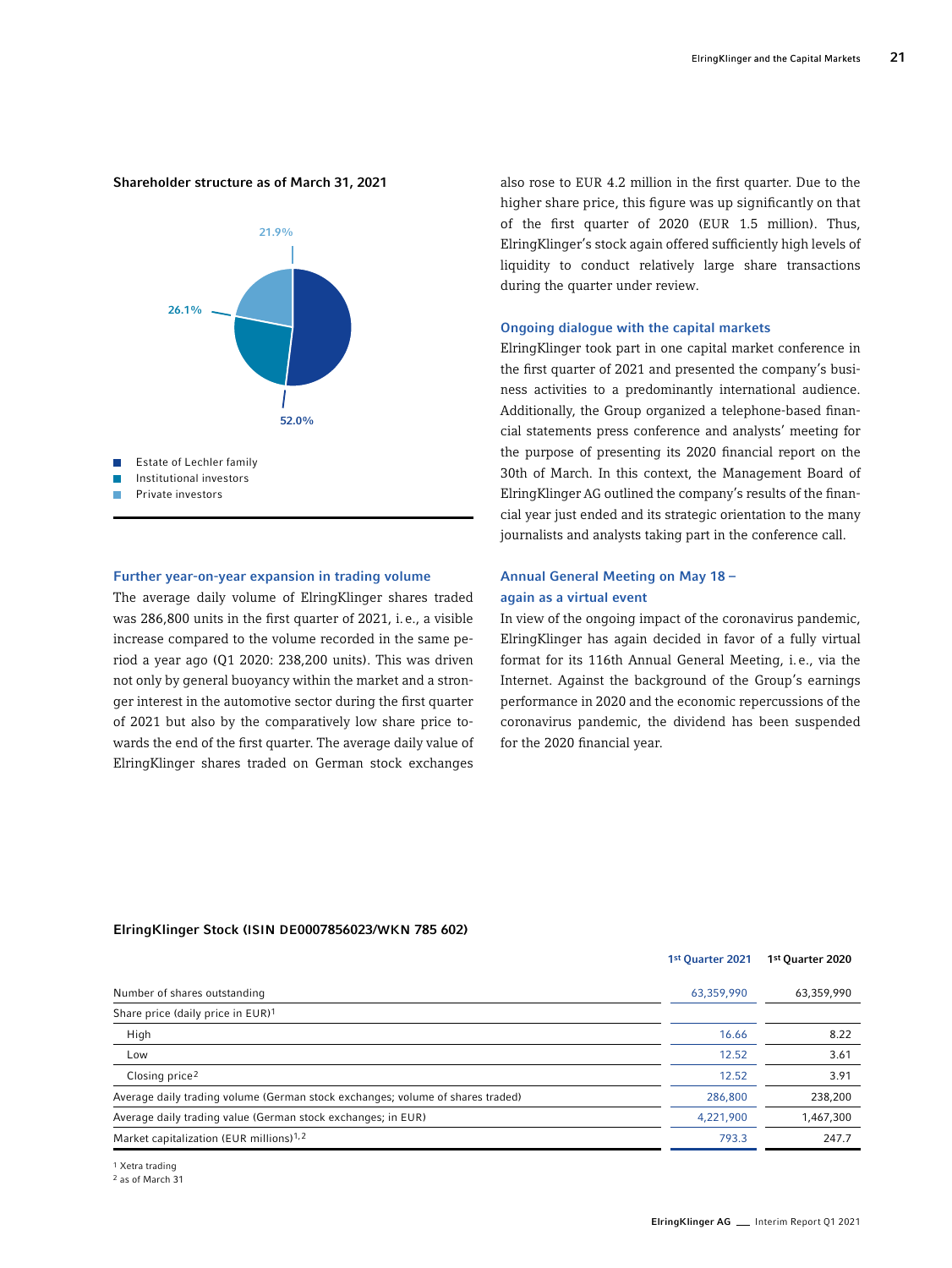# Group Income Statement

### of ElringKlinger AG, January 1 to March 31, 2021

| EUR k                                                      | 1st Quarter 2021 | 1st Quarter 2020 |
|------------------------------------------------------------|------------------|------------------|
| Sales revenue                                              | 424,065          | 396,239          |
| Cost of sales                                              | $-314,834$       | $-308,408$       |
| Gross profit                                               | 109,231          | 87,831           |
| Selling expenses                                           | $-30,870$        | $-31,361$        |
| General and administrative expenses                        | $-22,306$        | $-21,585$        |
| Research and development costs                             | $-18,511$        | $-18,418$        |
| Other operating income                                     | 13,957           | 1,976            |
| Other operating expenses                                   | $-3,097$         | $-2,443$         |
| Operating result/EBIT                                      | 48,404           | 16,000           |
| Finance income                                             | 6,136            | 20,524           |
| Finance costs                                              | $-3,526$         | $-28,139$        |
| Share of result of associates                              | $-1,572$         | $-2,206$         |
| Net finance costs                                          | 1,038            | $-9,821$         |
| <b>Earnings before taxes</b>                               | 49,442           | 6,179            |
| Income tax expense                                         | $-10,905$        | $-4,547$         |
| <b>Net income</b>                                          | 38,537           | 1,632            |
| of which: attributable to non-controlling interests        | 642              | $-339$           |
| of which: attributable to shareholders of ElringKlinger AG | 37,895           | 1,971            |
| Basic and diluted earnings per share in EUR                | 0.60             | 0.03             |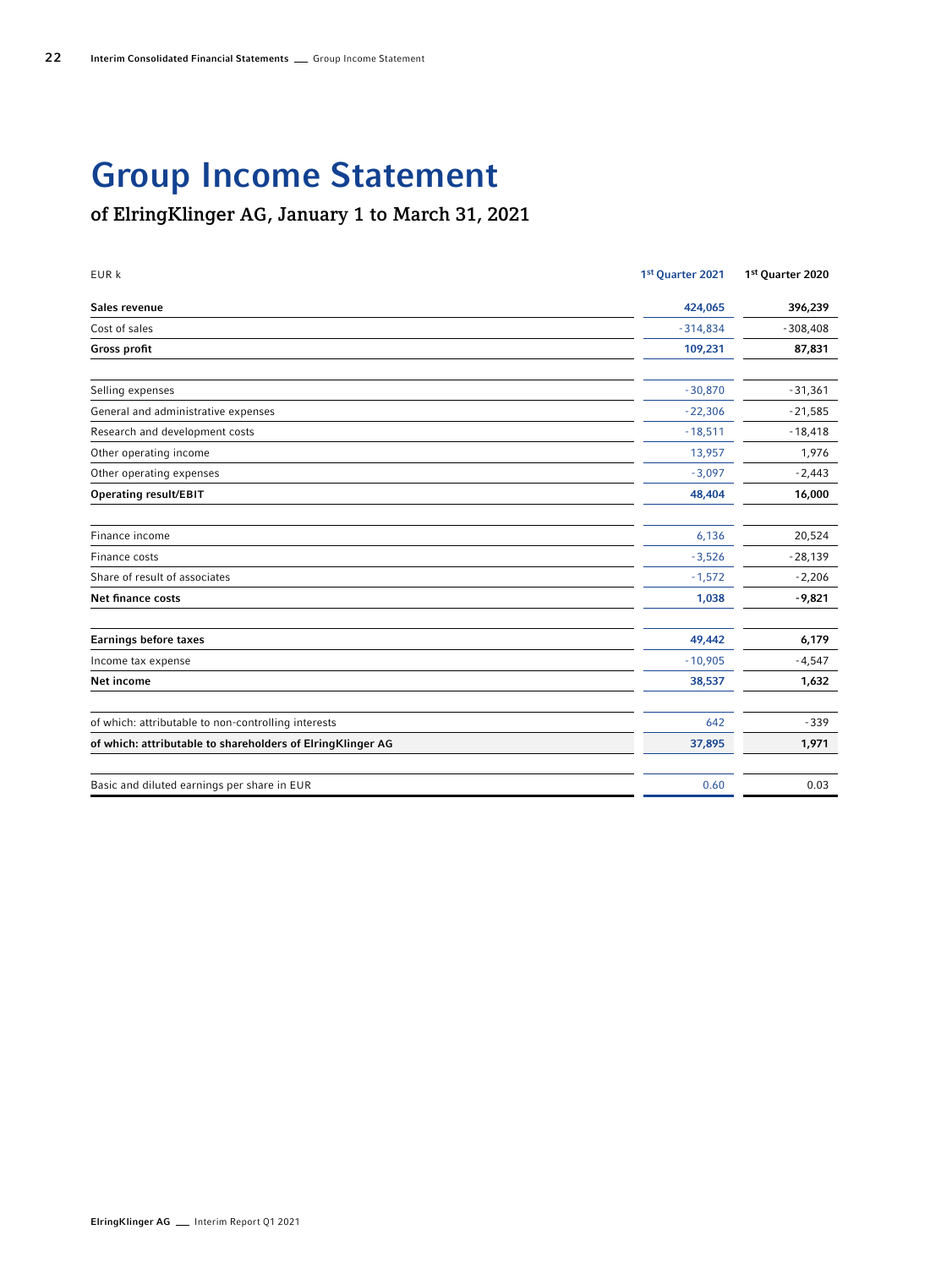# Group Statement of Comprehensive Income

of ElringKlinger AG, January 1 to March 31, 2021

| EUR k                                                                                      | 1st Quarter 2021 | 1st Quarter 2020 |
|--------------------------------------------------------------------------------------------|------------------|------------------|
| Net income                                                                                 | 38,537           | 1,632            |
| Currency translation difference                                                            | 2,177            | $-20,517$        |
| Share of other comprehensive income of associates                                          | $-278$           | 135              |
| Gains and losses that can be reclassified to the income statement in future periods        | 1,899            | $-20,382$        |
| Gains and losses that cannot be reclassified to the income statement in the future periods | 0                | 0                |
| Other comprehensive income after taxes                                                     | 1,899            | $-20,382$        |
| Total comprehensive income                                                                 | 40,436           | $-18,750$        |
| of which: attributable to non-controlling interests                                        | 913              | $-83$            |
| of which: attributable to shareholders of ElringKlinger AG                                 | 39,523           | $-18.667$        |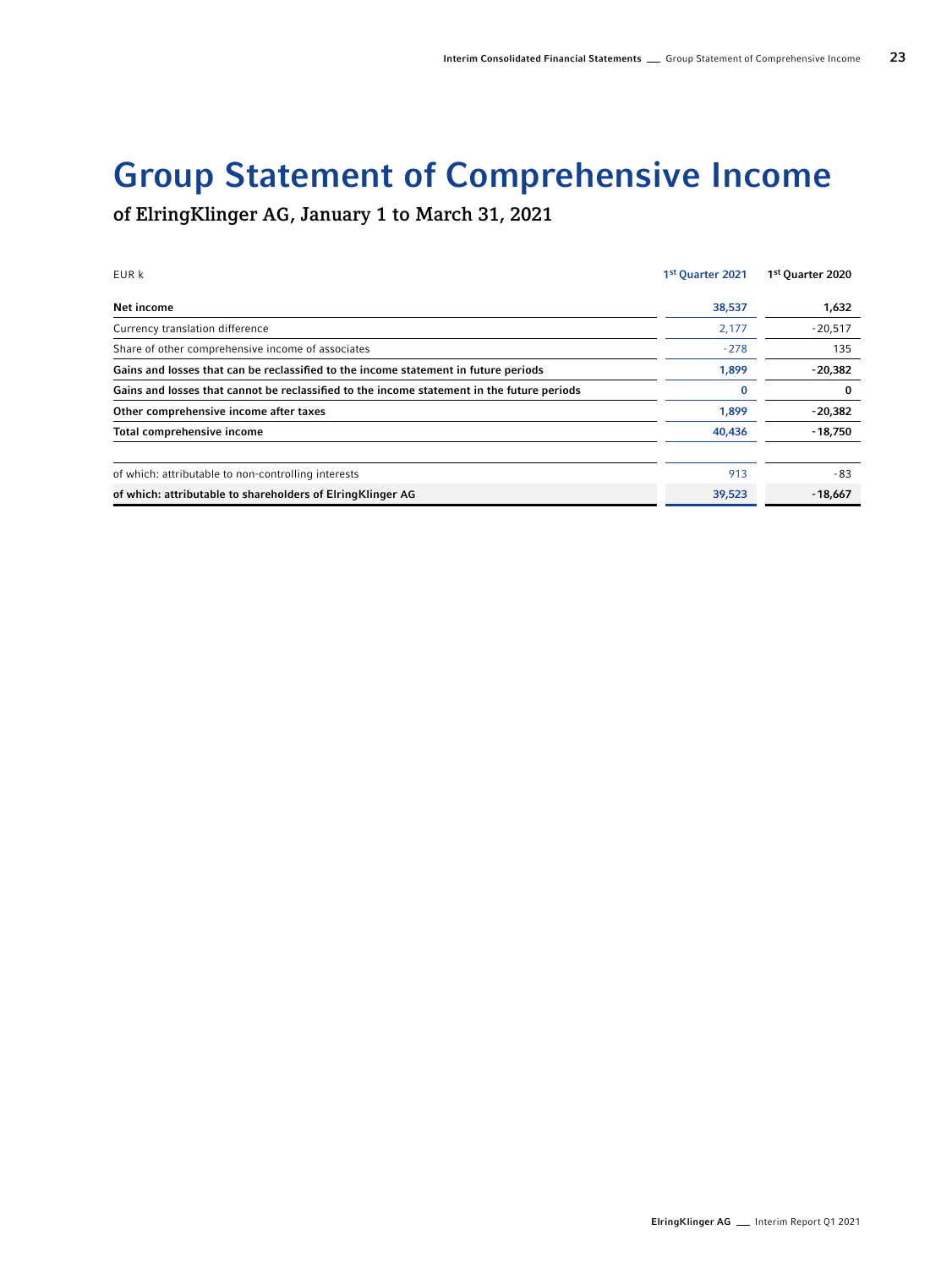# Group Statement of Financial Position

of ElringKlinger AG, as at March 31, 2021

| EUR k                         | March 31, 2021 | Dec. 31, 2020 | March 31, 2020 |
|-------------------------------|----------------|---------------|----------------|
| <b>ASSETS</b>                 |                |               |                |
| Intangible assets             | 200,612        | 201,071       | 211,117        |
| Property, plant and equipment | 945,203        | 939,953       | 1,021,287      |
| Investment property           | $\theta$       | 0             | 3,258          |
| <b>Financial assets</b>       | 15,207         | 15,088        | 3,552          |
| Shares in associates          | 15,329         | 17,179        | 21,635         |
| Non-current income tax assets | 541            | 335           | 293            |
| Other non-current assets      | 41,330         | 4,320         | 4,448          |
| Deferred tax assets           | 28,238         | 23,763        | 16,342         |
| Contract performance costs    | 9,229          | 9,784         | 10,011         |
| Non-current contract assets   | 593            | 717           | 1,305          |
| <b>Non-current assets</b>     | 1,256,282      | 1,212,210     | 1,293,248      |
| Inventories                   | 323,050        | 300,503       | 365,254        |
| Current contract assets       | 10,012         | 9,725         | 10,561         |
| Trade receivables             | 251,443        | 231,249       | 231,439        |
| Current income tax assets     | 3,525          | 4,889         | 5,655          |
| Other current assets          | 100,723        | 71,436        | 84,238         |
| Cash and cash equivalents     | 164,826        | 127,852       | 101,016        |
| <b>Current assets</b>         | 853,579        | 745,654       | 798,163        |
| Assets held for sale          | $\mathbf{0}$   | 5,249         | $\mathbf 0$    |
|                               | 2,109,861      | 1,963,113     | 2,091,411      |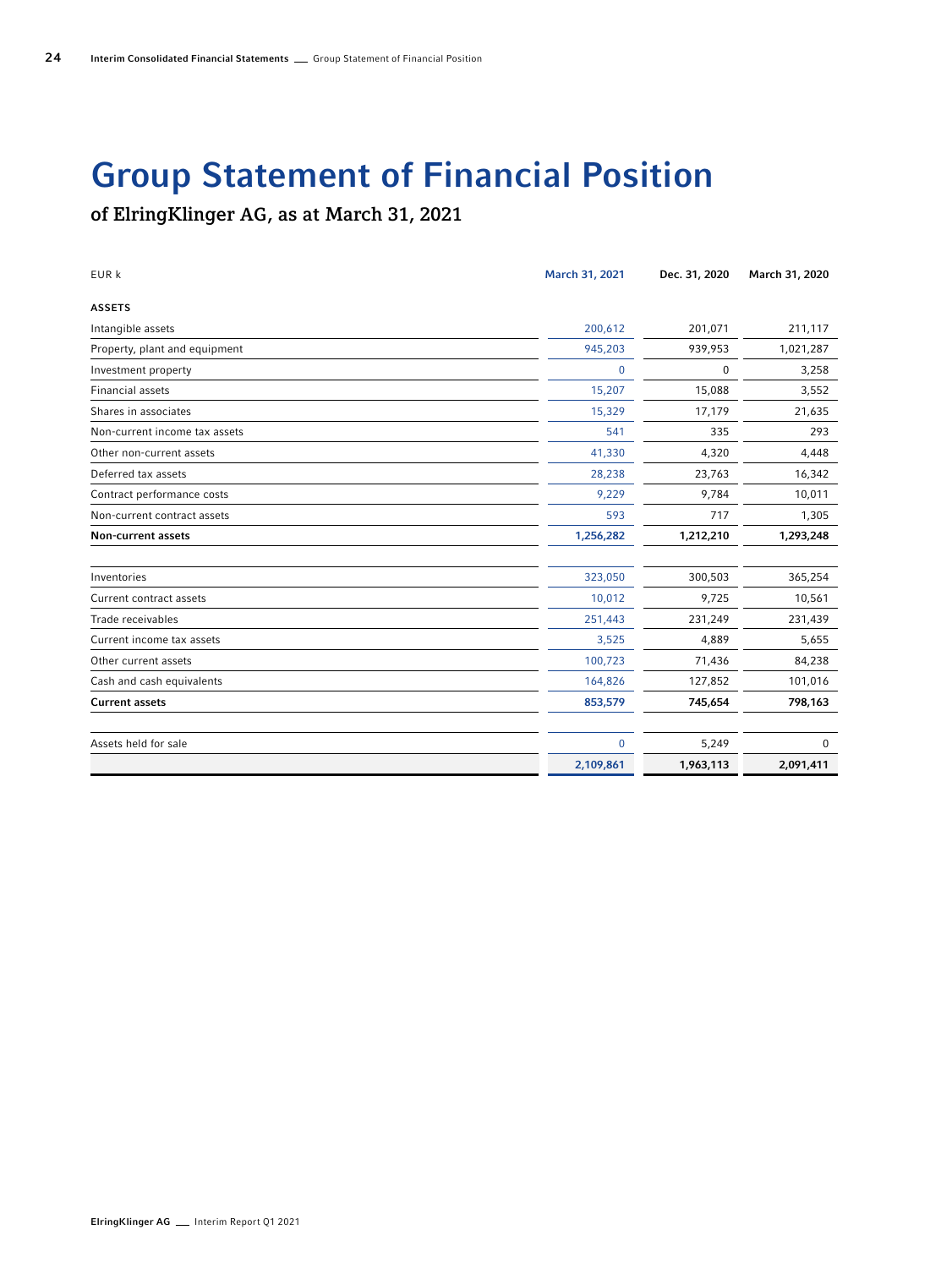| EUR k                                                       | March 31, 2021 | Dec. 31, 2020 | March 31, 2020 |
|-------------------------------------------------------------|----------------|---------------|----------------|
| <b>LIABILITIES AND EQUITY</b>                               |                |               |                |
| Share capital                                               | 63,360         | 63,360        | 63,360         |
| Capital reserves                                            | 118,238        | 118,238       | 118,238        |
| Revenue reserves                                            | 722,220        | 684,325       | 727,099        |
| Other reserves                                              | $-39,850$      | $-88,653$     | $-73,124$      |
| Equity attributable to the shareholders of ElringKlinger AG | 863,968        | 777,270       | 835,573        |
| Non-controlling interest in equity                          | 85,932         | 35,617        | 36,876         |
| Equity                                                      | 949,900        | 812,887       | 872,449        |
| Provisions for pensions                                     | 157,032        | 156,935       | 148,692        |
| Non-current provisions                                      | 19,812         | 19,793        | 18,013         |
| Non-current financial liabilities                           | 357,775        | 391,920       | 571,298        |
| Non-current contract liabilities                            | 7,055          | 7,609         | 12,411         |
| Deferred tax liabilities                                    | 13,941         | 13,692        | 14,927         |
| Other non-current liabilities                               | 7,370          | 7,346         | 8,120          |
| <b>Non-current liabilities</b>                              | 562,985        | 597,295       | 773,461        |
| Current provisions                                          | 28,962         | 26,905        | 16,312         |
| Trade payables                                              | 144,051        | 128,920       | 143,931        |
| <b>Current financial liabilities</b>                        | 219,486        | 205,257       | 143,024        |
| Current contract liabilities                                | 35,016         | 31,159        | 22,590         |
| Tax payable                                                 | 36,688         | 33,278        | 16,099         |
| Other current liabilities                                   | 132,773        | 125,493       | 103,545        |
| <b>Current liabilities</b>                                  | 596,976        | 551,012       | 445,501        |
| Liabilities relating to assets held for sale                | $\Omega$       | 1,919         | $\Omega$       |
|                                                             | 2,109,861      | 1,963,113     | 2,091,411      |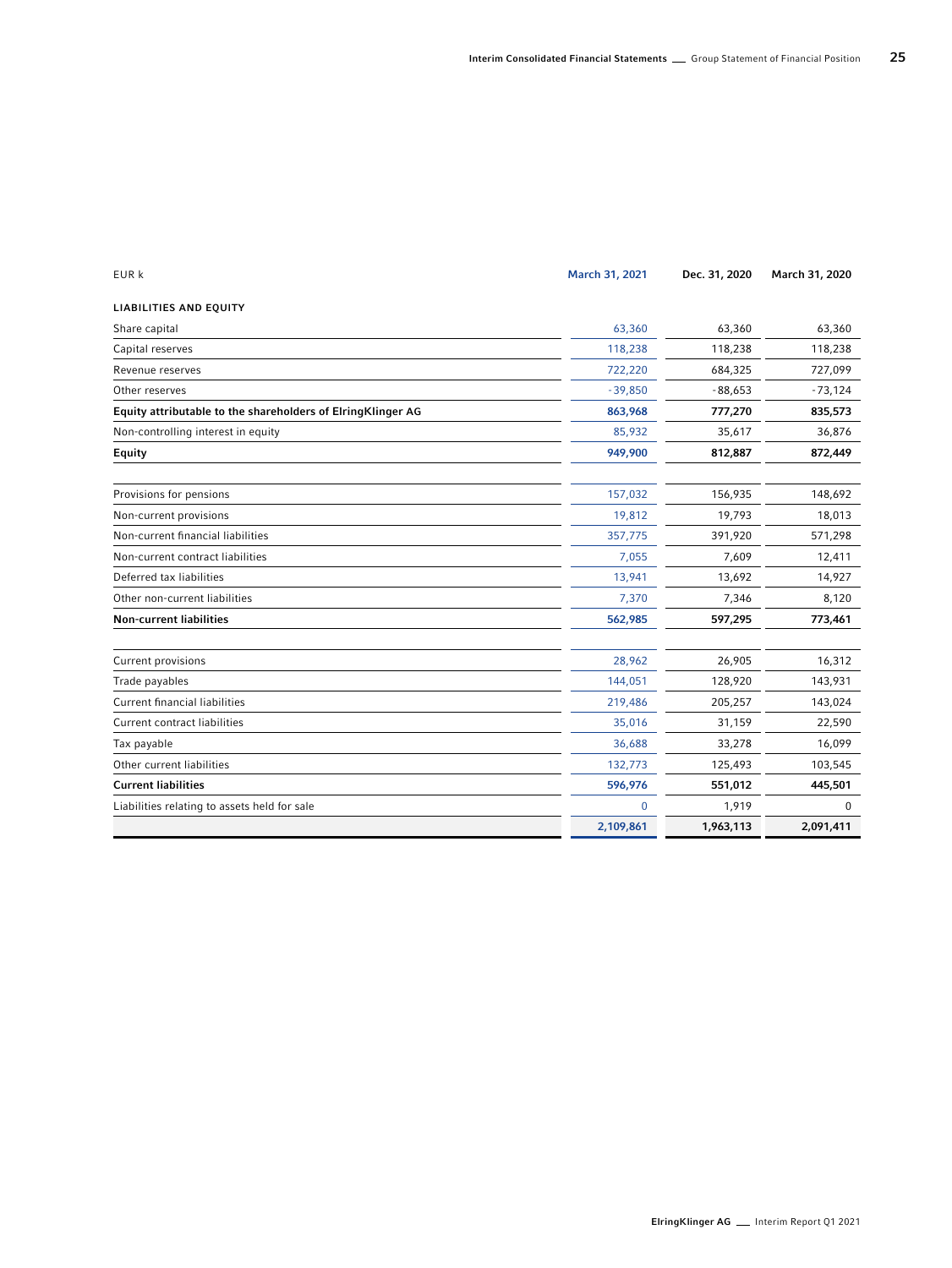### Group Statement of Changes in Equity

of ElringKlinger AG, January 1 to March 31, 2021

| EUR k                                | Share<br>capital | Capital<br>reserves | Revenue<br>reserves |  |  |
|--------------------------------------|------------------|---------------------|---------------------|--|--|
| Balance as of Dec. 31, 2019          | 63,360           | 118,238             | 725,128             |  |  |
| Dividend distribution                |                  |                     |                     |  |  |
| Total comprehensive income           |                  |                     | 1,971               |  |  |
| Net income                           |                  |                     | 1,971               |  |  |
| Other comprehensive income           |                  |                     |                     |  |  |
| Balance as of Mar. 31, 2020          | 63,360           | 118,238             | 727,099             |  |  |
| Balance as of Dec. 31, 2020          | 63,360           | 118,238             | 684,325             |  |  |
| Dividend distribution                |                  |                     |                     |  |  |
| Shares of non-controlling interests* |                  |                     |                     |  |  |
| Total comprehensive income           |                  |                     | 37,895              |  |  |
| Net income                           |                  |                     | 37,895              |  |  |
| Other comprehensive income           |                  |                     |                     |  |  |
| Balance as of Mar. 31, 2021          | 63,360           | 118,238             | 722,220             |  |  |
|                                      |                  |                     |                     |  |  |

\* Share of Plastic Omnium in EKPO Fuel Cell Technologies GmbH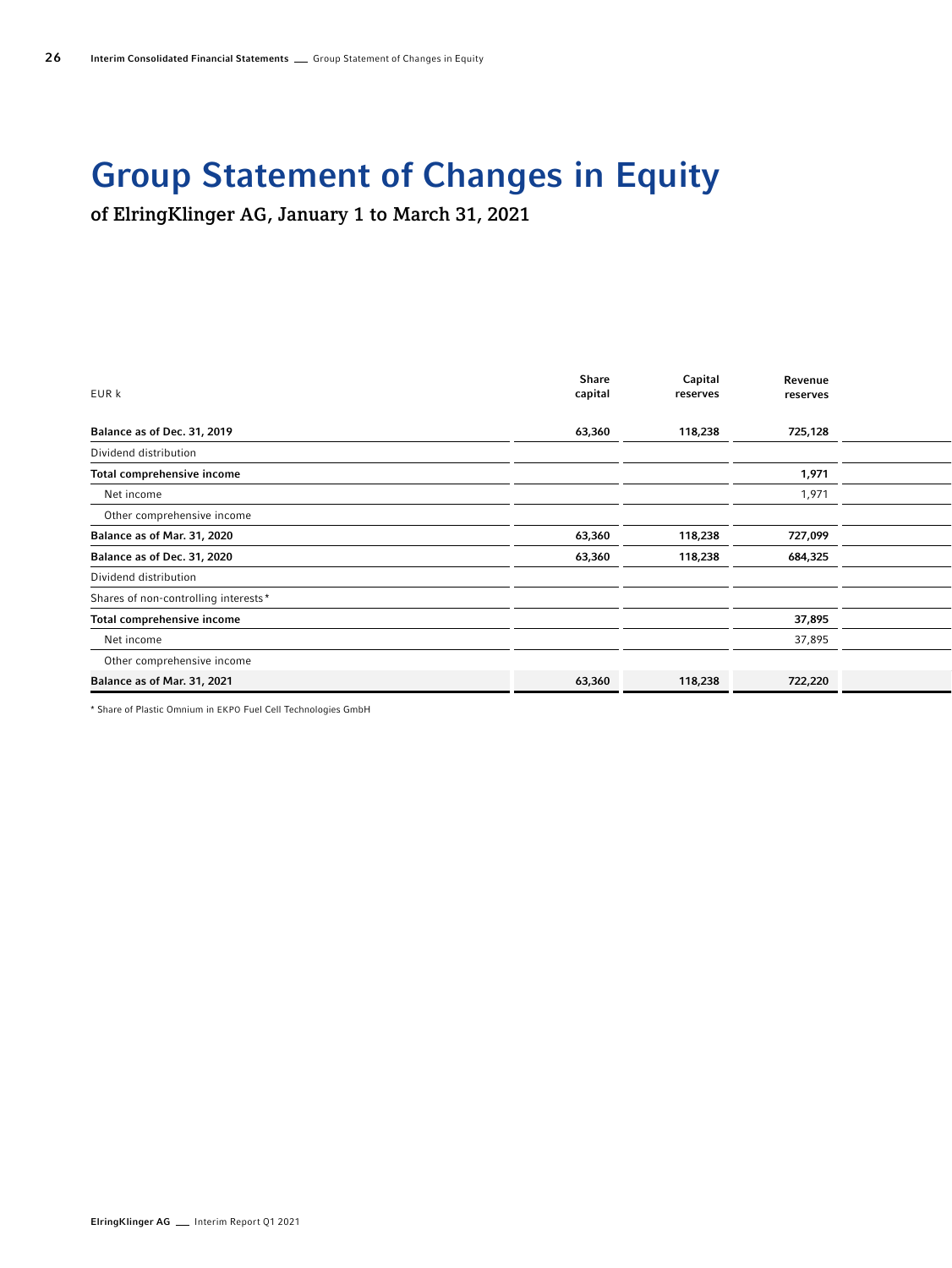|                                                  | Other reserves                                      |                                        |                                                                                                                              |                     |           |
|--------------------------------------------------|-----------------------------------------------------|----------------------------------------|------------------------------------------------------------------------------------------------------------------------------|---------------------|-----------|
| Remeasurement<br>of defined<br>benefit plans net | <b>Equity impact of</b><br>controlling<br>interests | Currency<br>translation<br>differences | Equity<br>Non-<br>attributable to the<br>controlling<br>interests<br>shareholders of<br><b>ElringKlinger AG</b><br>in equity | <b>Group equity</b> |           |
| -52,909                                          | $-422$                                              | 845                                    | 854,240                                                                                                                      | 36,980              | 891,220   |
|                                                  |                                                     |                                        |                                                                                                                              | $-21$               | $-21$     |
|                                                  |                                                     | $-20,638$                              | $-18,667$                                                                                                                    | $-83$               | $-18,750$ |
|                                                  |                                                     |                                        | 1,971                                                                                                                        | $-339$              | 1,632     |
|                                                  |                                                     | $-20,638$                              | $-20,638$                                                                                                                    | 256                 | $-20,382$ |
| $-52,909$                                        | $-422$                                              | $-19,793$                              | 835,573                                                                                                                      | 36,876              | 872,449   |
| $-60,132$                                        | $-422$                                              | - 28,099                               | 777,270                                                                                                                      | 35,617              | 812,887   |
|                                                  |                                                     |                                        |                                                                                                                              | $-20$               | $-20$     |
|                                                  | 47,175                                              |                                        | 47,175                                                                                                                       | 49,422              | 96,597    |
|                                                  |                                                     | 1,628                                  | 39,523                                                                                                                       | 913                 | 40,436    |
|                                                  |                                                     |                                        | 37,895                                                                                                                       | 642                 | 38,537    |
|                                                  |                                                     | 1,628                                  | 1,628                                                                                                                        | 271                 | 1,899     |
| $-60,132$                                        | 46,753                                              | $-26,471$                              | 863,968                                                                                                                      | 85,932              | 949,900   |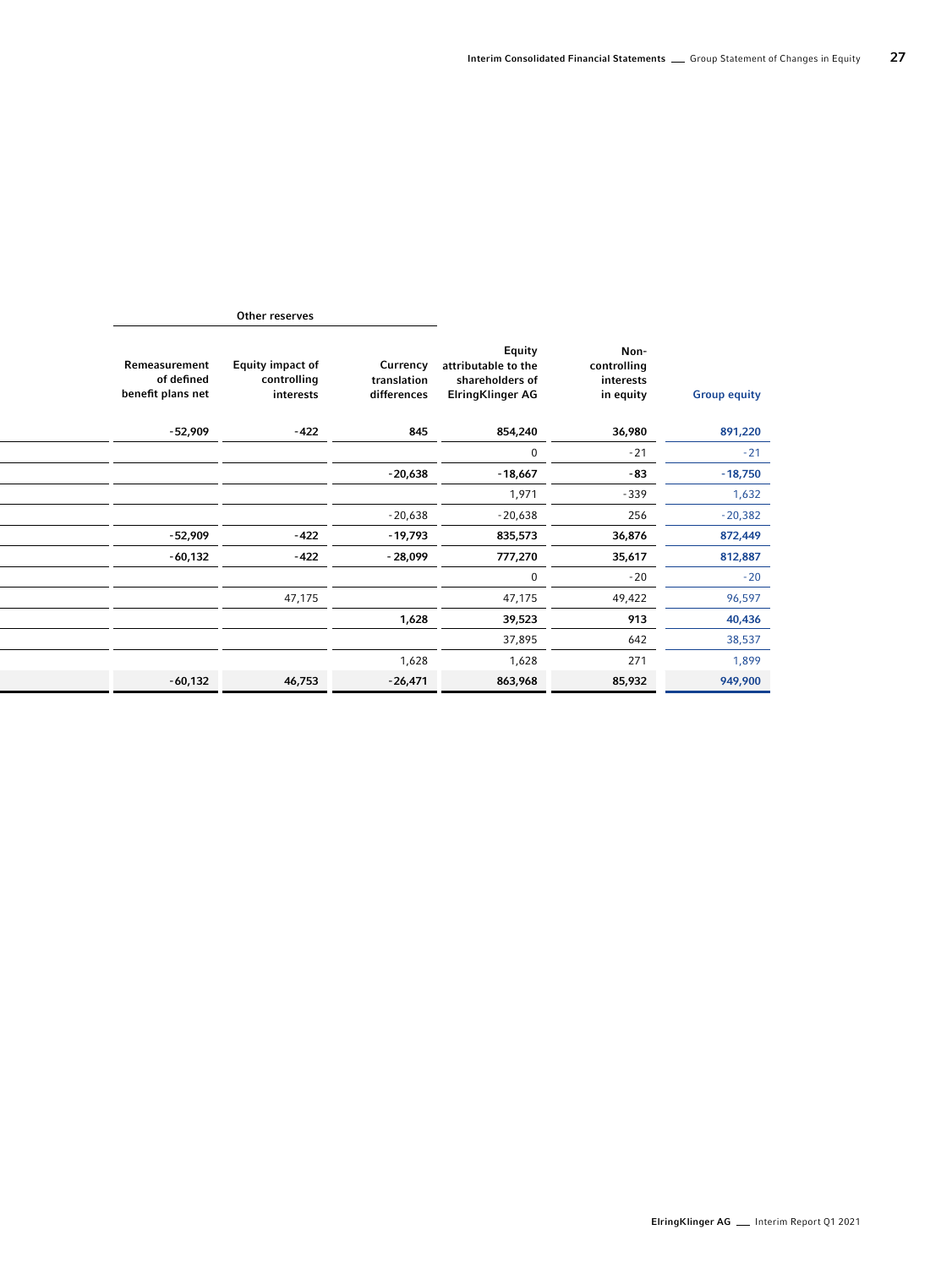### Group Statement of Cash Flows

of ElringKlinger AG, January 1 to March 31, 2021

| EUR k                                                                                                              | 1st Quarter 2021 | 1st Quarter 2020 |
|--------------------------------------------------------------------------------------------------------------------|------------------|------------------|
| Earnings before taxes                                                                                              | 49,442           | 6,179            |
| Depreciation/amortization (less write-ups) of non-current assets                                                   | 28,791           | 29,813           |
| Net interest                                                                                                       | 2,090            | 3,954            |
| Change in provisions                                                                                               | 1,804            | $-1,227$         |
| Gains/losses on disposal of non-current assets                                                                     | 99               | 232              |
| Share of result of associates                                                                                      | 1,572            | 2,206            |
| Change in inventories, trade receivables and other assets<br>not resulting from financing and investing activities | $-35,070$        | $-12,924$        |
| Change in trade payables and other liabilities<br>not resulting from financing and investing activities            | 17,083           | $-18,478$        |
| Income taxes paid                                                                                                  | $-7,683$         | $-6,692$         |
| Interest paid                                                                                                      | $-2,130$         | $-3,113$         |
| Interest received                                                                                                  | 282              | 311              |
| Other non-cash expenses and income                                                                                 | $-14,235$        | 12,514           |
| Net cash from operating activities                                                                                 | 42,045           | 12,775           |
| Proceeds from disposals of property, plant and equipment, intangible assets and investment property                | 616              | 25               |
| Proceeds from disposals of financial assets                                                                        | 937              | 881              |
| Proceeds from the disposal of subsidiaries                                                                         | 14,450           | 0                |
| Payments for investments in intangible assets                                                                      | $-2,379$         | $-2,659$         |
| Payments for investments in property, plant and equipment and investment property                                  | - 11,644         | $-12,338$        |
| Payments for investments in financial assets                                                                       | $-2,821$         | $-2,301$         |
| Net cash from investing activities                                                                                 | $-841$           | $-16,392$        |
| Payments received from non-controlling interests for the acquisition of shares                                     | 30,040           | 0                |
| Dividends paid to shareholders and to non-controlling interests                                                    | $-20$            | $-21$            |
| Proceeds from the addition of long-term loans                                                                      | 98               | 13,378           |
| Payments for the repayment of long-term loans                                                                      | -57,757          | -56,035          |
| Change in current loans                                                                                            | 20,146           | 16,189           |
| Net cash from financing activities                                                                                 | $-7,493$         | $-26,489$        |
| Changes in cash                                                                                                    | 33,711           | $-30,106$        |
| Effects of currency exchange rates on cash                                                                         | 3,263            | $-4,328$         |
| Cash at beginning of period                                                                                        | 127,852          | 135,450          |
| Cash at end of period                                                                                              | 164,826          | 101,016          |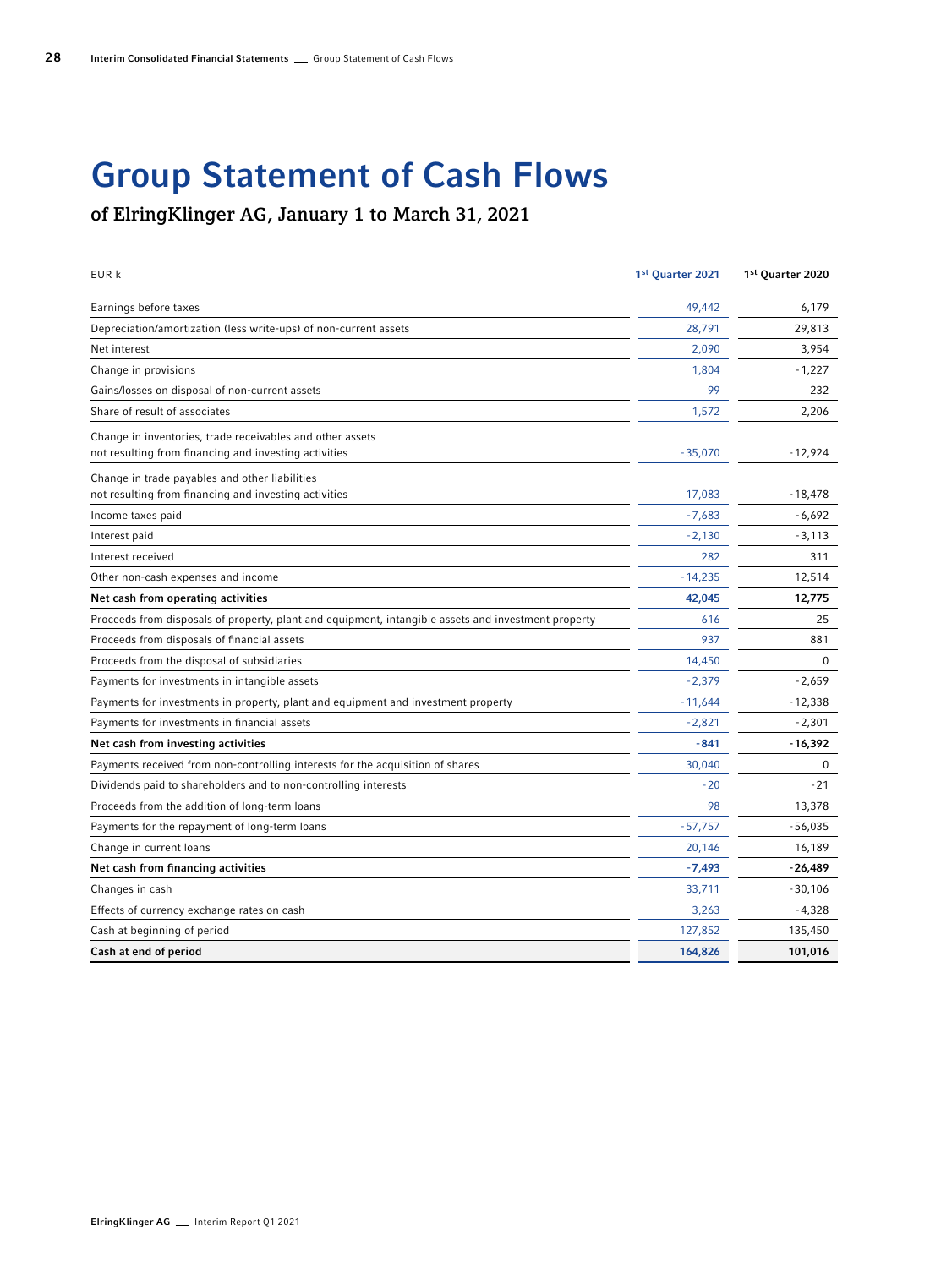# Group Sales Revenue

### of ElringKlinger AG, January 1 to March 31, 2021

### Sales revenue by regions

| EUR k                               | 1st Quarter 2021 | 1st Quarter 2020 |
|-------------------------------------|------------------|------------------|
| Germany                             | 93,492           | 91,855           |
| Rest of Europe                      | 131,163          | 122,505          |
| North America                       | 100,173          | 105,845          |
| Asia-Pacific                        | 81,798           | 58,928           |
| South America and rest of the world | 17,439           | 17,106           |
| Group                               | 424,065          | 396,239          |

### Sales revenue by segments

| EUR k                                         | 1st Quarter 2021 | 1st Quarter 2020 |
|-----------------------------------------------|------------------|------------------|
| Lightweighting/Elastomer Technology           | 127,098          | 108,146          |
| Metal Sealing Systems & Drivetrain Components | 120,457          | 112,525          |
| Shielding Technology                          | 78,523           | 83,780           |
| E-Mobility                                    | 7,284            | 6,355            |
| <b>Exhaust Gas Purification</b>               | 1,016            | 2,372            |
| Others                                        | 23               | 35               |
| <b>Segment Original Equipment</b>             | 334,401          | 313,213          |
|                                               |                  |                  |
| Segment Original Equipment                    | 334,401          | 313,213          |
| Segment Aftermarket                           | 55,363           | 52,293           |
| <b>Segment Engineered Plastics</b>            | 33,118           | 28,932           |
| Sales of goods and licensing                  | 422,882          | 394,438          |
| Proceeds from the rendering of services       | 1,179            | 1,801            |
| Revenue from contracts with customers         | 424,061          | 396,239          |
| Income from rental and leasehold              | 4                | 0                |
| Total                                         | 424,065          | 396,239          |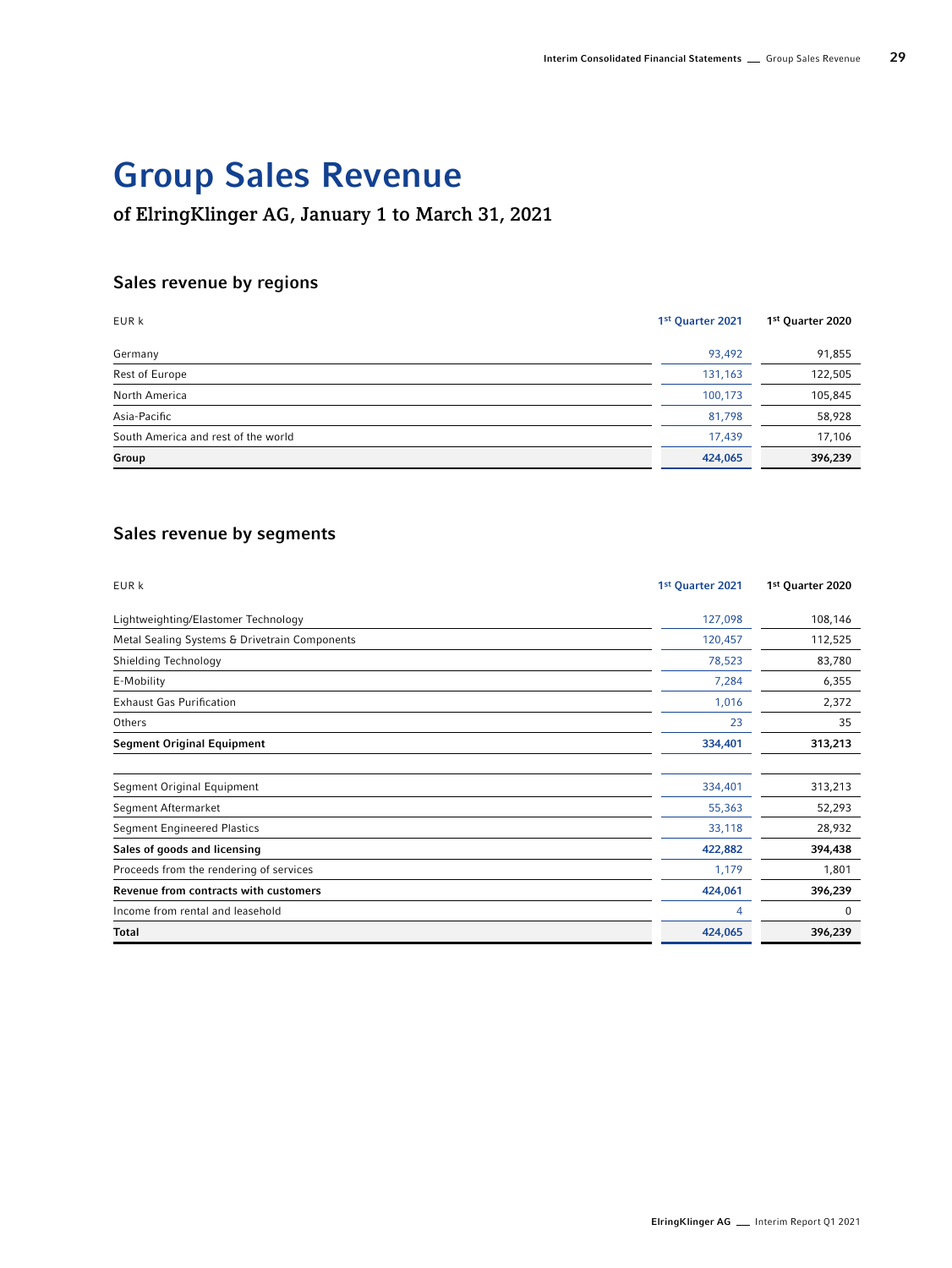# Segment Reporting

### of ElringKlinger AG, January 1 to March 31, 2021

| Segment                                  |                                 | <b>Original Equipment</b>       |                                 | Aftermarket                     |                                 | <b>Engineered Plastics</b> |  |  |  |  |  |
|------------------------------------------|---------------------------------|---------------------------------|---------------------------------|---------------------------------|---------------------------------|----------------------------|--|--|--|--|--|
| EUR k                                    | 1 <sup>st</sup> Quarter<br>2021 | 1 <sup>st</sup> Quarter<br>2020 | 1 <sup>st</sup> Quarter<br>2021 | 1 <sup>st</sup> Quarter<br>2020 | 1 <sup>st</sup> Quarter<br>2021 | 1st Quarter<br>2020        |  |  |  |  |  |
| <b>External revenue</b>                  | 334,401                         | 313,213                         | 55,363                          | 52,293                          | 33,118                          | 28,932                     |  |  |  |  |  |
| Intersegment revenue                     | 7,959                           | 6,156                           |                                 |                                 | 38                              |                            |  |  |  |  |  |
| Segment revenue                          | 342,360                         | 319,369                         | 55,363                          | 52,293                          | 33,156                          | 28,935                     |  |  |  |  |  |
| <b>EBIT<sup>1</sup>/Operating result</b> | 29,341                          | $-290$                          | 11,904                          | 12,798                          | 7,215                           | 3,495                      |  |  |  |  |  |
| Depreciation and amortization            | $-25,522$                       | $-26,686$                       | $-890$                          | $-957$                          | $-1,661$                        | $-1,655$                   |  |  |  |  |  |
| Capital expenditures <sup>2</sup>        | 22,697                          | 21,161                          | 1,211                           | 609                             | 2,001                           | 428                        |  |  |  |  |  |
|                                          |                                 |                                 |                                 |                                 |                                 |                            |  |  |  |  |  |

1 Earnings before interest and taxes

2 Investments in intangible assets and property, plant and equipment and investment property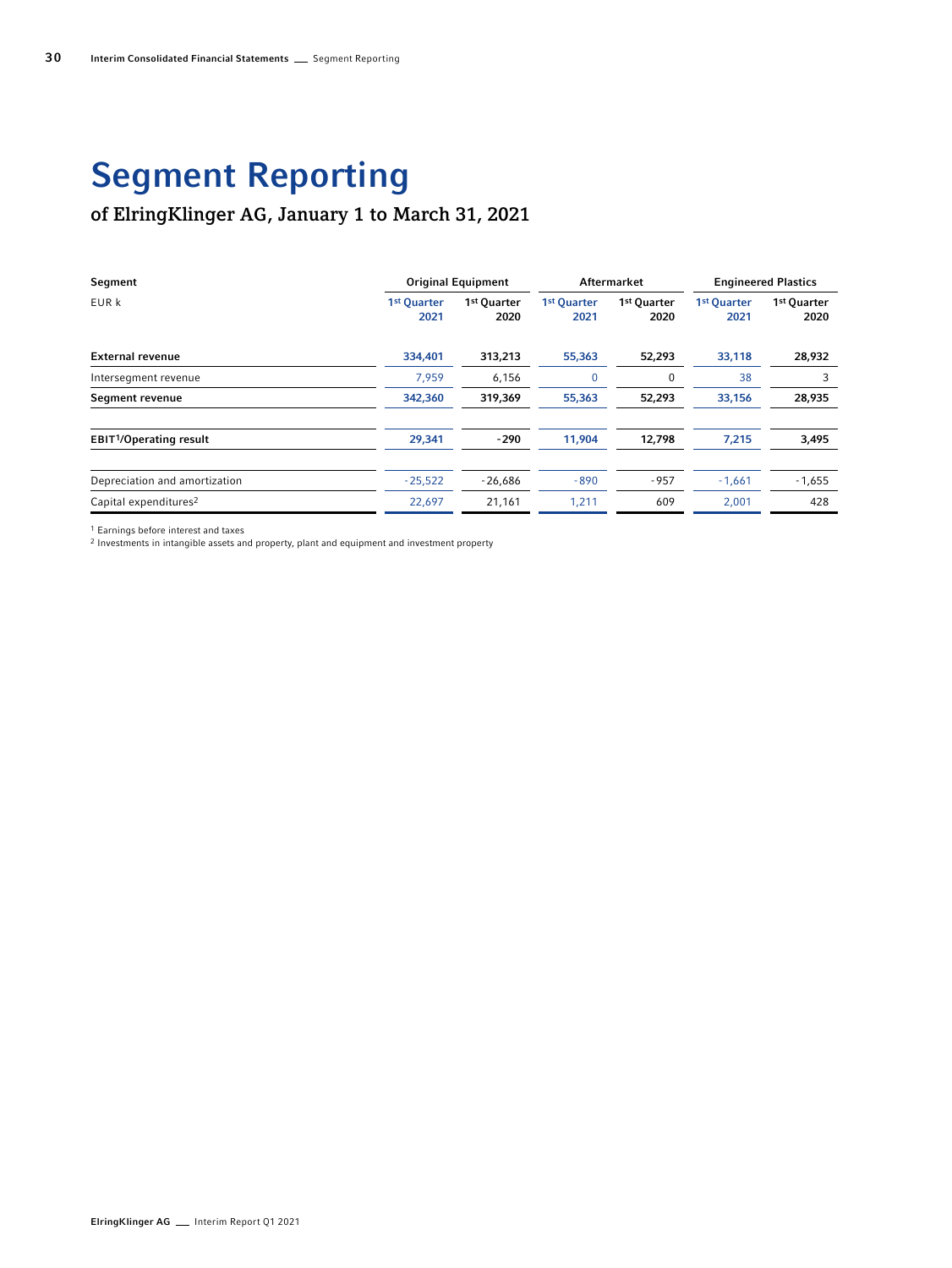|                     | Group               | Consolidation       |                     | Other                           |                                 |
|---------------------|---------------------|---------------------|---------------------|---------------------------------|---------------------------------|
| 1st Quarter<br>2020 | 1st Quarter<br>2021 | 1st Quarter<br>2020 | 1st Quarter<br>2021 | 1 <sup>st</sup> Quarter<br>2020 | 1 <sup>st</sup> Quarter<br>2021 |
| 396,239             | 424,065             | $\bf{0}$            |                     | 1,801                           | 1,183                           |
|                     |                     | $-8,291$            | $-10,509$           | 2,132                           | 2,512                           |
| 396,239             | 424,065             | $-8,291$            | $-10,509$           | 3,933                           | 3,695                           |
| 16,000              | 48,404              |                     |                     | $-3$                            | $-56$                           |
| $-29,813$           | $-28,791$           |                     |                     | $-515$                          | $-718$                          |
| 22,384              | 26,104              |                     |                     | 186                             | 195                             |
|                     |                     |                     |                     |                                 |                                 |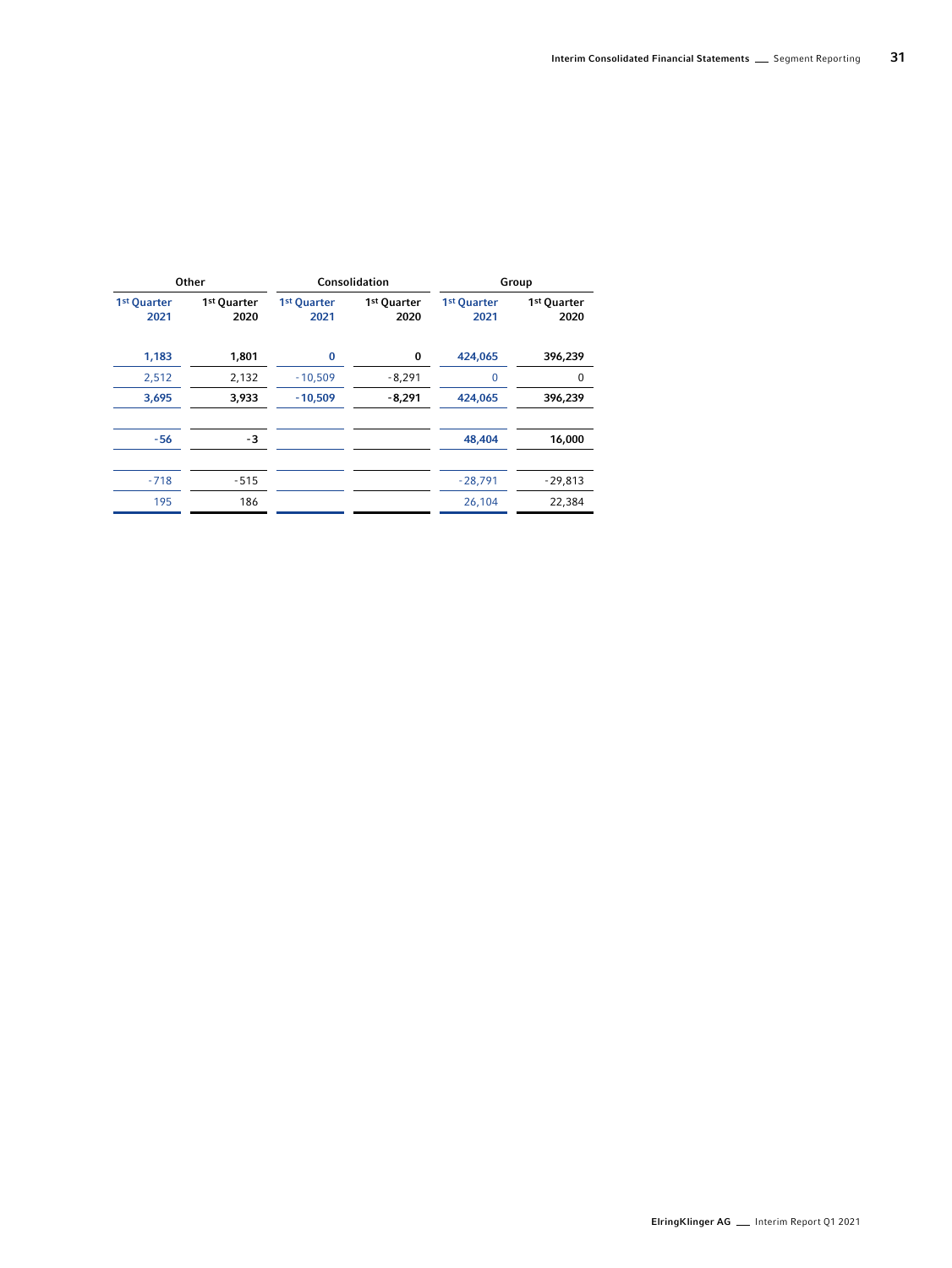### Notes to the first three months of 2021

#### General Information

ElringKlinger AG is an exchange-listed stock corporation headquartered in Dettingen/Erms, Germany.

The accompanying condensed consolidated interim financial statements of ElringKlinger AG and its subsidiaries as of March 31, 2021, have been prepared on the basis of IAS 34 (Interim Financial Reporting). The interim financial statements conform with the International Financial Reporting Standards (IFRS), including the Interpretations issued by the IFRS Interpretations Committee (IFRS IC), as adopted by the European Union.

As the consolidated interim financial statements are presented in a condensed format, the financial statements as of March 31, 2021, do not include all information and disclosures required under IFRS for annual consolidated financial statements.

The consolidated interim financial statements as of March 31, 2021, have been neither audited nor reviewed in any way by an independent auditor.

They were authorized for issue based on a resolution passed by the Management Board on May 6, 2021.

#### Basis of reporting

#### Scope of consolidated financial statements

Alongside the financial statements of ElringKlinger AG, the interim financial statements as of March 31, 2021, include the financial statements of 7 domestic and 30 foreign entities in which ElringKlinger AG holds more than 50% of the interests, either directly or indirectly, or over which, for other reasons, it has the power to govern the financial and operating policies. Inclusion in the consolidated group commences on the date on which control is obtained; it ceases as soon as control no longer exists.

The interests held in hofer AG, Nürtingen, Germany, totaling 24.71% have been accounted for as an associate in non-current Group assets, as ElringKlinger has significant influence over the entity's operating and financial policies. A significant influence over an associate is presumed to exist if an entity holds 20% to 50% of the voting power of the investee.

EK Fuel Cell Technologies GmbH, based in Dettingen/Erms, Germany, was renamed EKPO Fuel Cell Technologies GmbH, based in Dettingen/Erms, Germany. The interests in the company were reduced from 100% to 60%. At the same time, French automotive supplier Plastic Omnium, based in Levallois, France, took a 40% stake in the share capital.

Compared to the consolidated financial statements as of December 31, 2020, there were no other changes in the scope of consolidation with the exception of the sale of ElringKlinger Fuelcell Systems Austria, based in Wels, Austria.

#### Milestone for fuel cell business

On October 28, 2020, ElringKlinger reached an agreement with French automotive supplier Plastic Omnium, based in Levallois, France, to drive forward the development, production, and marketing of fuel cell stacks as part of a joint entity. As agreed, EK Fuel Cell Technologies GmbH, a wholly owned subsidiary of ElringKlinger AG, was initially established on December 15, 2020.

Subsequent to the closing of the agreement, which came into effect on March 1, 2021, EK Fuel Cell Technologies GmbH changed its name to EKPO Fuel Cell Technologies GmbH and commenced its business activities. At the same time, the company's share capital was increased by EUR 75k to EUR 100k. The ownership structure in the company was changed at the date of closing to the extent that ElringKlinger holds 60% and Plastic Omnium 40%. In addition, ElringKlinger contributed the area of fuel cell technology to the company as part of a non-cash contribution. The contribution was made at book value. Plastic Omnium committed itself to a contribution of EUR 100,000k to the company, of which EUR 30,000k was paid in at closing; the outstanding contribution was recognized at present value as other assets.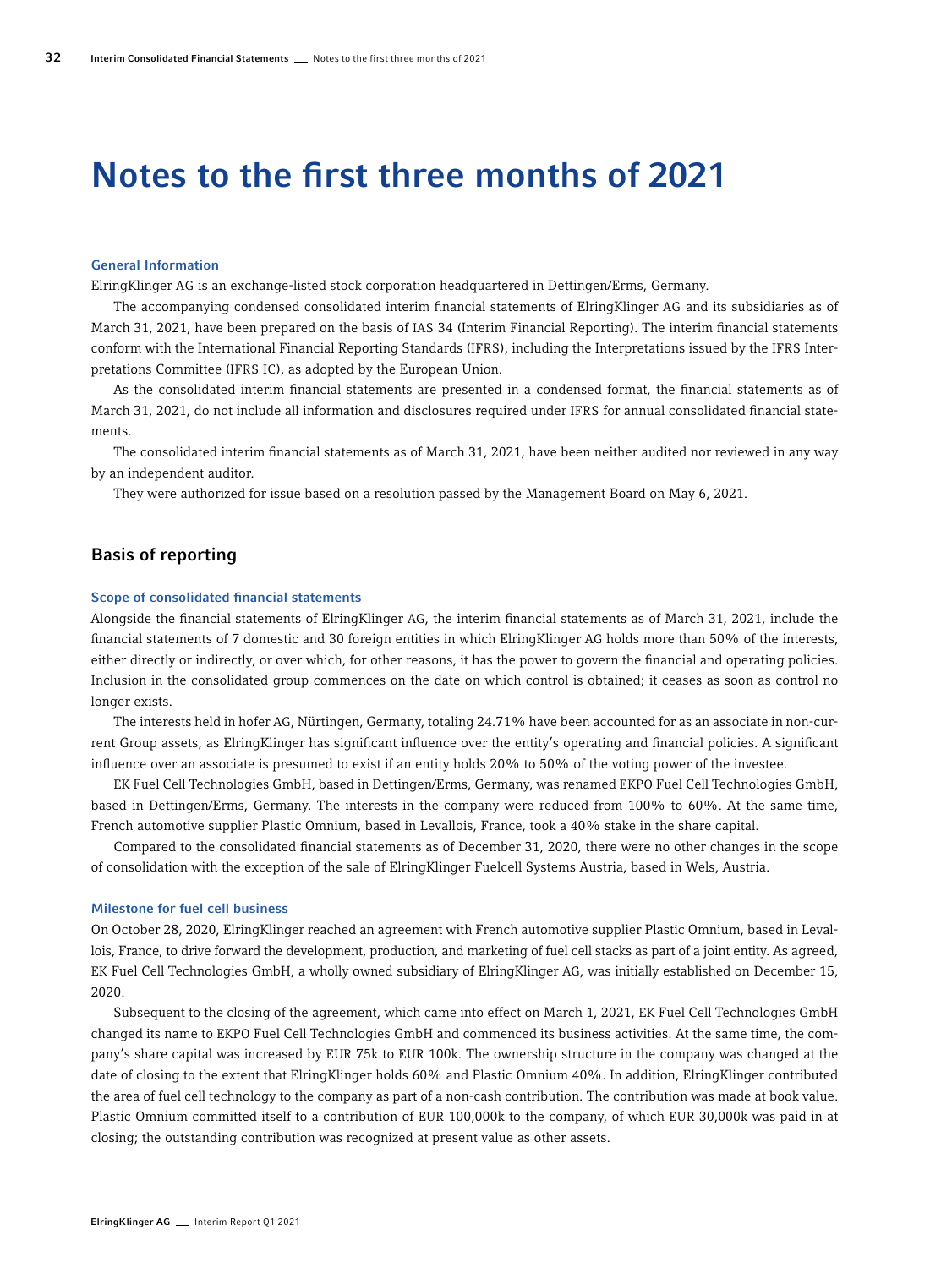Under the terms of the agreement, Plastic Omnium also acquired ElringKlinger Fuelcell Systems Austria GmbH, Wels, Austria, an ElringKlinger Group company specializing in fuel cell system solutions, effective from March 1, 2021, for a purchase price of EUR 13,449k. The result on disposal of EUR 10,907k has been included in other operating income.

#### Exchange rates

Exchange rates developed as follows:

|                               |            |               | <b>Closing rate</b> | Average rate     |                  |  |
|-------------------------------|------------|---------------|---------------------|------------------|------------------|--|
| Currency                      | Abbr.      | Mar. 31, 2021 | Dec. 31, 2020       | Jan. - Mar. 2021 | Jan. - Dec. 2020 |  |
| US dollar (USA)               | <b>USD</b> | 1.17250       | 1.22710             | 1.19940          | 1.14700          |  |
| Pound (United Kingdom)        | GBP        | 0.85209       | 0.89903             | 0.86882          | 0.88935          |  |
| Swiss franc (Switzerland)     | CHF        | 1.10700       | 1.08020             | 1.09513          | 1.07090          |  |
| Canadian dollar (Canada)      | CAD        | 1.47820       | 1.56330             | 1.52110          | 1.53802          |  |
| Real (Brazil)                 | <b>BRL</b> | 6.74090       | 6.37350             | 6.68737          | 5.99878          |  |
| Mexican peso (Mexico)         | <b>MXN</b> | 24.05060      | 24.41600            | 24.62673         | 24.73002         |  |
| RMB (China)                   | CNY        | 7.68120       | 8.02250             | 7.77480          | 7.89749          |  |
| WON (South Korea)             | <b>KRW</b> | 1.324.19000   | 1.336.00000         | 1.348.75667      | 1.350.23750      |  |
| Rand (South Africa)           | ZAR        | 17.34840      | 18.02190            | 17.91890         | 18.91385         |  |
| Yen (Japan)                   | <b>JPY</b> | 129.91000     | 126.49000           | 128.59667        | 121.88417        |  |
| Forint (Hungary)              | <b>HUF</b> | 363.27000     | 363.89000           | 361.03000        | 354.05167        |  |
| Turkish lira (Turkey)         | <b>TRY</b> | 9.72500       | 9.11310             | 9.20633          | 8.15792          |  |
| Leu (Romania)                 | <b>RON</b> | 4.92230       | 4.86830             | 4.89077          | 4.84251          |  |
| Indian rupee (India)          | <b>INR</b> | 85.81300      | 89.66050            | 87.94053         | 84.94442         |  |
| Indonesian rupiah (Indonesia) | <b>IDR</b> | 17,030.56000  | 17,240.76000        | 17,126.07667     | 16,743.66083     |  |
| Bath (Thailand)               | THB        | 36.65800      | 36.72700            | 36.58133         | 35.90242         |  |
| Swedish krona (Sweden)        | <b>SEK</b> | 10.23830      | 10.03430            | 10.16270         | 10.48153         |  |

#### Significant events and business transactions

Estimates and decisions made on the basis of judgment may have an impact on the amount of assets and liabilities recognized. Due to the currently unforeseeable global consequences of the coronavirus pandemic, these are subject to heightened uncertainty. When updating the estimates and judgment-based decisions, information available in respect of expected economic trends and country-specific measures with regard to the coronavirus pandemic were taken into account. This information was applied in the context of impairment considerations as part of quarterly reporting and did not result in any impairment losses with regard to assets. ElringKlinger currently anticipates that this event will be of a temporary nature. Due to the volatile market environment, regular scenario analyses are being conducted.

For further information on the impact of the coronavirus pandemic on business performance and our projections in respect of expected developments, please refer to the details provided in the interim management report.

On October 28, 2020, ElringKlinger reached an agreement with French automotive supplier Plastic Omnium, based in Levallois, France, to drive forward the development, production, and marketing of fuel cell stacks as part of a joint entity. The closing of the transaction took place on March 1, 2021. Further details are provided in the section "Milestone for fuel cell business."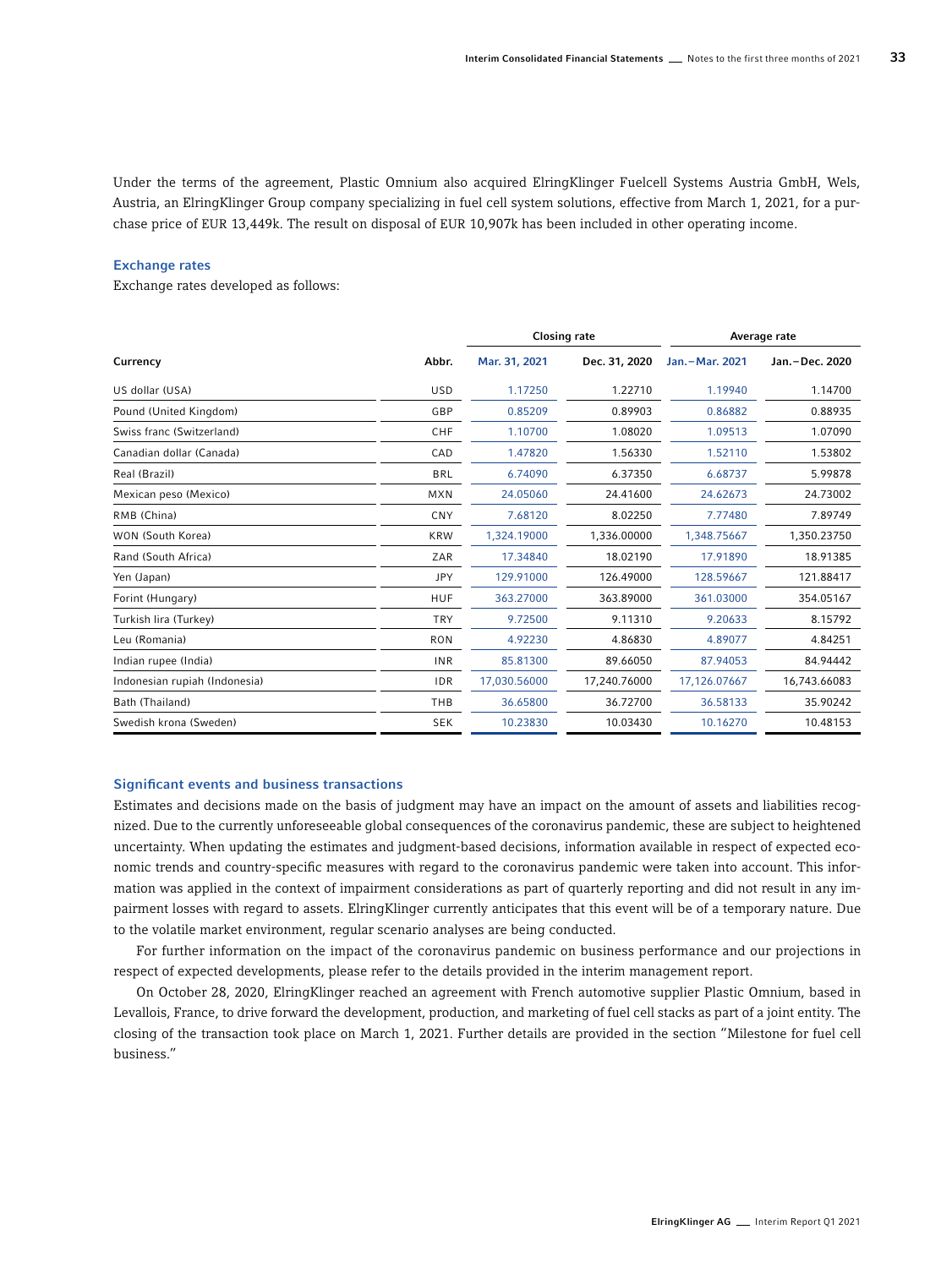#### Disclosures relating to financial instruments

This section provides a comprehensive overview of the significance of financial instruments and offers additional information on line items of the statement of financial position containing financial instruments. There was no offsetting of financial instruments recognized by the company.

The following table shows the carrying amounts (CA) and fair values (FV) of financial assets:

|                                                                                  | Cash    | <b>Trade</b><br>receivables | Other<br>current<br>assets | <b>Derivatives</b> | Non-current<br>securities |           | Other<br>financial investments | <b>Total</b> |           |
|----------------------------------------------------------------------------------|---------|-----------------------------|----------------------------|--------------------|---------------------------|-----------|--------------------------------|--------------|-----------|
| EUR k                                                                            | CA      | CA                          | CA                         | CA                 | CA                        | <b>FV</b> | CA                             | <b>FV</b>    | <b>CA</b> |
| as of Mar. 31, 2021                                                              |         |                             |                            |                    |                           |           |                                |              |           |
| Financial assets measured<br>at amortized cost                                   | 164,826 | 251,443                     | 18,860                     | $\mathbf 0$        | 1,438                     | 1,456     | 2,008                          | 2,008        | 438,575   |
| Financial assets measured at<br>fair value through profit or loss                | 0       | 0                           | 29,438                     | 5,628              | 0                         | 0         | 11,677                         | 11,677       | 46,743    |
| Financial assets measured<br>at fair value through other<br>comprehensive income | 0       | 0                           | $\mathbf 0$                | 0                  | 76                        | 76        | 8                              | 8            | 84        |
| <b>Total</b>                                                                     | 164,826 | 251,443                     | 48,298                     | 5,628              | 1,514                     | 1,532     | 13,693                         | 13,693       | 485,402   |
| as of Dec. 31, 2020                                                              |         |                             |                            |                    |                           |           |                                |              |           |
| Financial assets measured<br>at amortized cost                                   | 127,852 | 231,249                     | 14,639                     | 0                  | 1,438                     | 1,451     | 2,008                          | 2,008        | 377,186   |
| Financial assets measured at<br>fair value through profit or loss                | 0       | 0                           | 0                          | 8,607              | 0                         | 0         | 11,561                         | 11,561       | 20,168    |
| Financial assets measured at<br>fair value through other<br>comprehensive income | 0       | 0                           | 0                          | 0                  | 73                        | 73        | 8                              | 8            | 81        |
| <b>Total</b>                                                                     | 127,852 | 231,249                     | 14,639                     | 8,607              | 1,511                     | 1,524     | 13,577                         | 13,577       | 397,435   |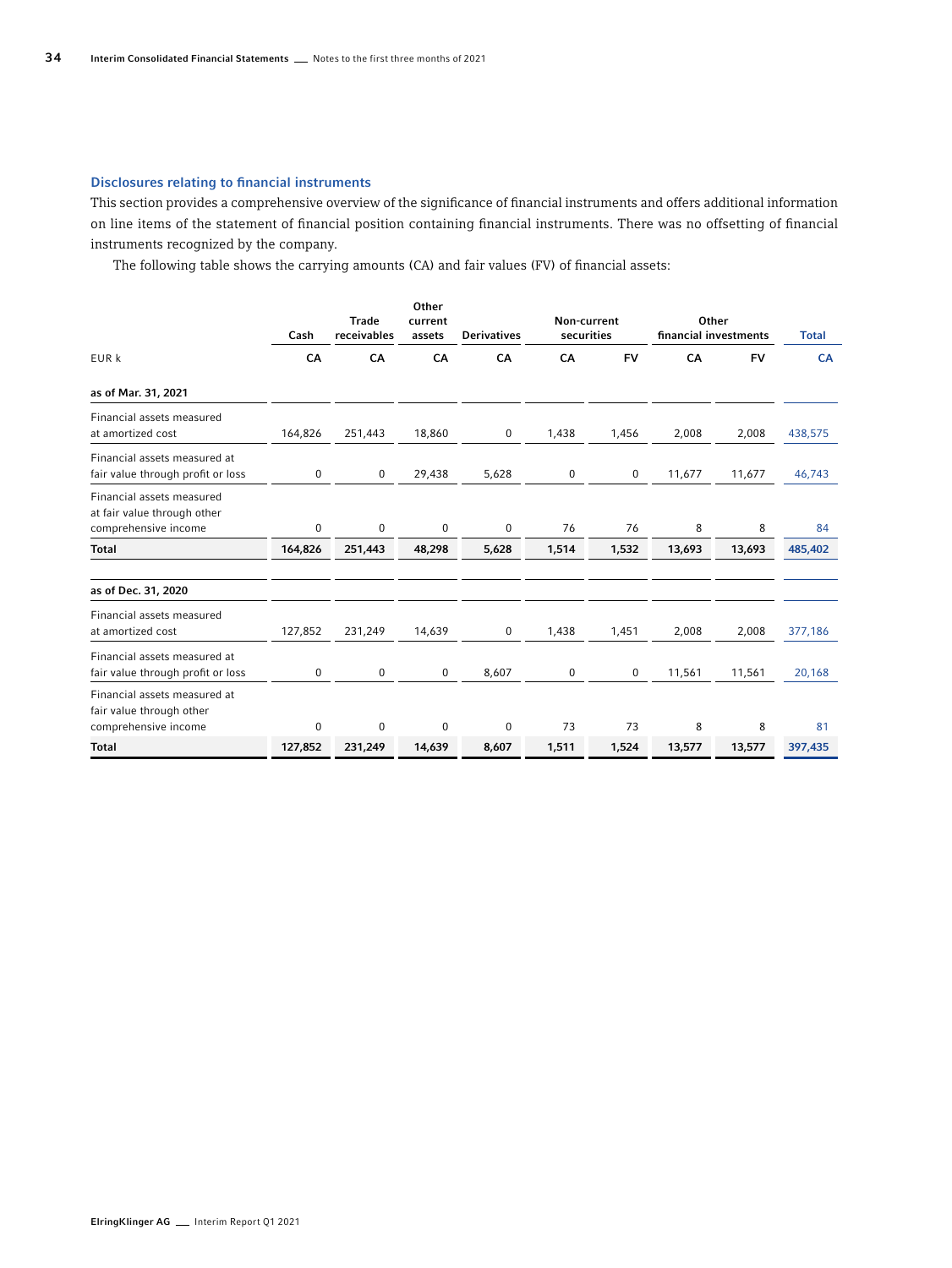The following table shows the carrying amounts (CA) and fair values (FV) of financial liabilities:

|                                                                     | Other current<br>liabilities | Current<br>financial<br>liabilities | Current<br>lease liabilities<br><b>IFRS 16</b> | <b>Trade payables</b> |
|---------------------------------------------------------------------|------------------------------|-------------------------------------|------------------------------------------------|-----------------------|
| EUR k                                                               | CА                           | CА                                  | CA                                             | CА                    |
| as of Mar. 31, 2021                                                 |                              |                                     |                                                |                       |
| Financial liabilities measured at amortized cost                    | 51,720                       | 204.148                             | 15,338                                         | 144,051               |
| Financial liabilities measured at fair value through profit or loss | $\Omega$                     | $\Omega$                            | $\Omega$                                       | <sup>0</sup>          |
| as of Dec. 31, 2020                                                 |                              |                                     |                                                |                       |
| Financial liabilities measured at amortized cost                    | 55,508                       | 192,633                             | 12,624                                         | 128,920               |
| Financial liabilities measured at fair value through profit or loss | 0                            |                                     | $\Omega$                                       |                       |

|                                                  | <b>Derivatives</b> |           | Non-current<br>financial liabilities |         | Non-current<br>lease liabilities<br>IFRS16 | Total   |  |
|--------------------------------------------------|--------------------|-----------|--------------------------------------|---------|--------------------------------------------|---------|--|
| EUR k                                            | CA                 | <b>FV</b> | CA                                   | FV      | CA                                         | CA      |  |
| as of Mar. 31, 2021                              |                    |           |                                      |         |                                            |         |  |
| Financial liabilities measured at amortized cost | $\Omega$           | 0         | 301,170                              | 291,885 | 56,605                                     | 773,032 |  |
| Financial liabilities measured at fair value     |                    |           |                                      |         |                                            |         |  |
| through profit or loss                           | 106                | 106       | 0                                    | 0       | 0                                          | 106     |  |
| as of Dec. 31, 2020                              |                    |           |                                      |         |                                            |         |  |
| Financial liabilities measured at amortized cost | $\Omega$           | 0         | 340,434                              | 329,093 | 51,486                                     | 781,605 |  |
| Financial liabilities measured at fair value     |                    |           |                                      |         |                                            |         |  |
| through profit or loss                           | 26                 | 26        | 0                                    | 0       | $\Omega$                                   | 26      |  |

The management has ascertained that the carrying amounts of cash, trade receivables, other current assets, trade payables, other current financial liabilities, and other current liabilities largely correspond to their fair values, primarily as a result of the short maturities of these instruments.

Other current assets also include time deposits and securities of EUR 10,229k (Dec. 31, 2020: EUR 10,522k) and the current portion of Plastic Omnium's outstanding contribution of EUR 29,438k measured at present value.

ElringKlinger determines the market value of non-current fixed-interest liabilities to banks and derivatives by discounting expected future cash flows with the current prevailing interest rates for similar financial liabilities with comparable residual terms and the company-specific interest rate.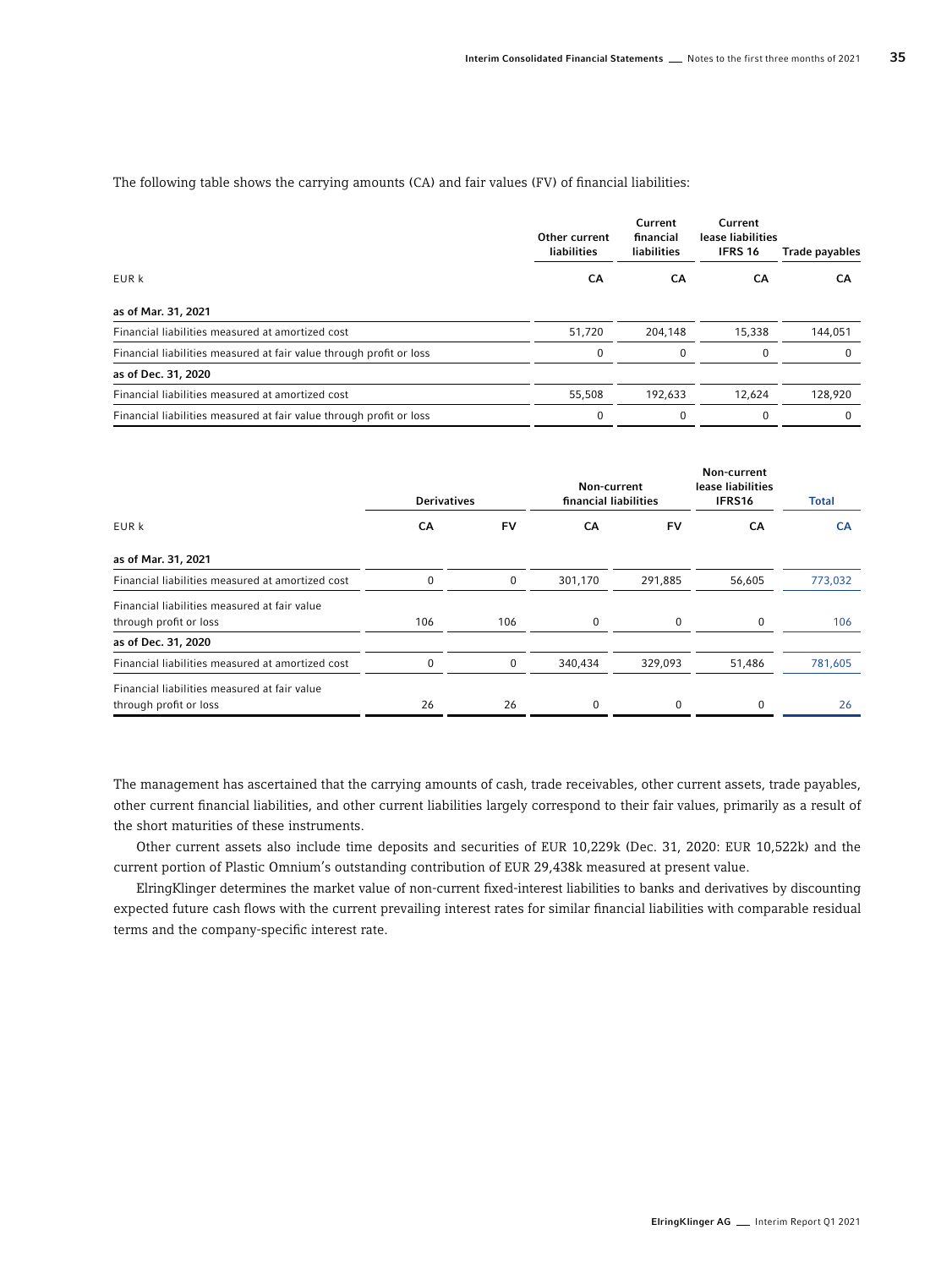Other current liabilities include a liability of EUR 36,913k (Dec. 31, 2020: EUR 36,913k) that is attributable to a written put option with the non-controlling shareholders of ElringKlinger Marusan Corporation, a company with its registered office in Tokyo, Japan. The obligation arising from this agreement is measured at cost in the amount of the fair value. The fair value is determined on the basis of internal estimates relating to the forecast of the company's performance and the choice of the interest rate used with regard to the liability recognized. A change in the enterprise value by 10% would result in an increase/decrease in the put option by approx. EUR 3,691k (Dec. 31, 2020: EUR 3,691k).

Financial assets and liabilities measured at fair value are classified into the following three-level fair value hierarchy as of the end of the reporting period of March 31, 2021:

| EUR k                        | Level 1 | Level 2  | Level 3     |
|------------------------------|---------|----------|-------------|
| Mar. 31, 2021                |         |          |             |
| Financial assets             |         |          |             |
| Non-current securities       | 76      | $\bf{0}$ | 0           |
| Other financial investments  | 8       | 0        | 11,677      |
| Derivatives*                 | 0       | 5,628    | $\mathbf 0$ |
| <b>Total</b>                 | 84      | 5,628    | 11,677      |
| <b>Financial liabilities</b> |         |          |             |
| Derivatives*                 | 0       | 106      | $\mathbf 0$ |
| Total                        | 0       | 106      | $\bf{0}$    |
| Dec. 31, 2020                |         |          |             |
| Financial assets             |         |          |             |
| Non-current securities       | 73      | $\bf{0}$ | $\mathbf 0$ |
| Other financial investments  | 8       | 0        | 11,561      |
| Derivatives*                 | 0       | 8,607    | $\mathbf 0$ |
| <b>Total</b>                 | 81      | 8,607    | 11,561      |
| <b>Financial liabilities</b> |         |          |             |
| Derivatives*                 | 0       | 26       | 0           |
| <b>Total</b>                 | 0       | 26       | $\bf{0}$    |

\*These are derivatives that do not qualify for hedge accounting.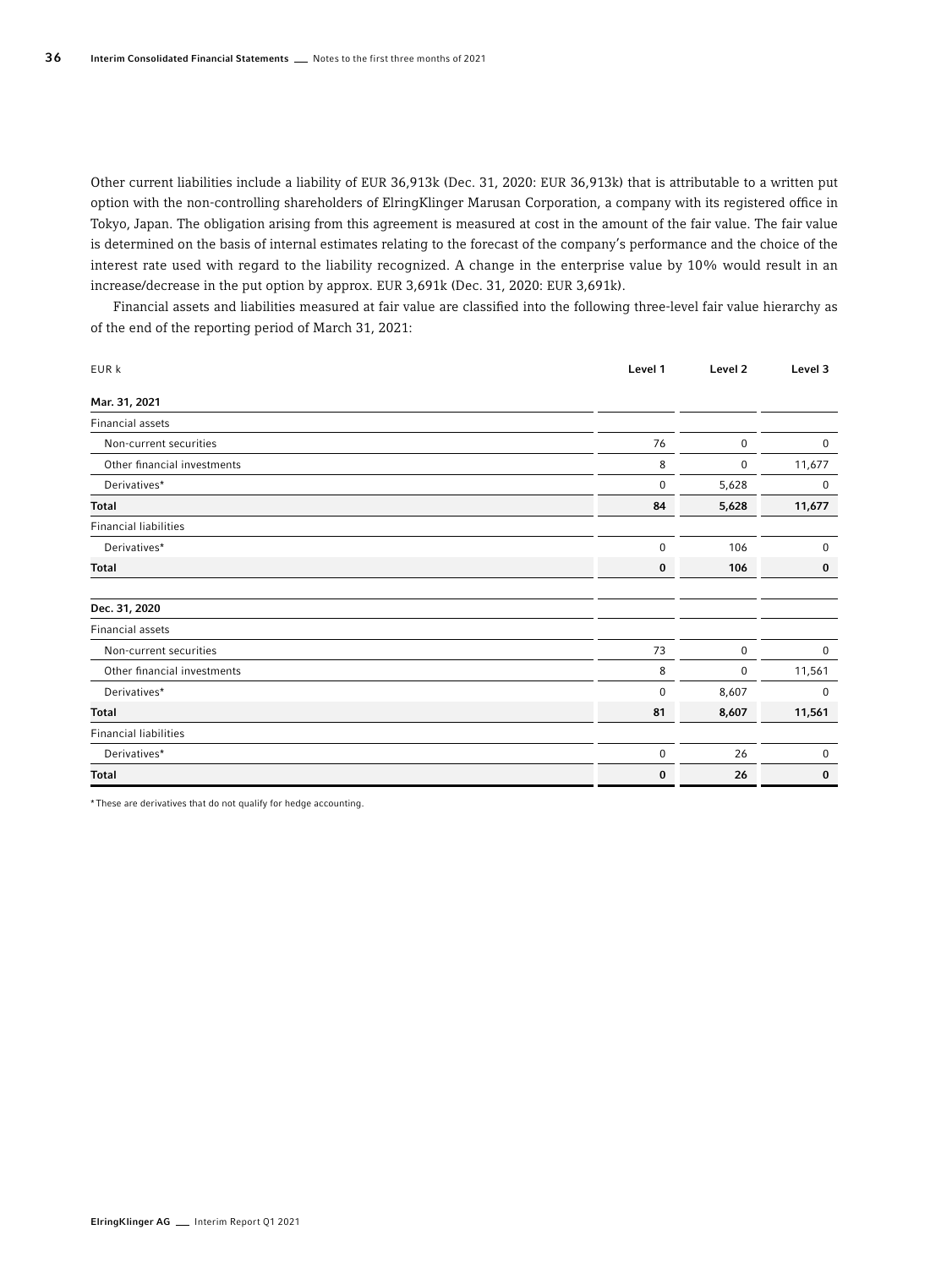The following table provides details of the classification of financial assets and liabilities that are not measured at fair value but for which a fair value has been presented, according to the three-level fair value hierarchy as of the end of the reporting period of March 31, 2021:

| EUR k                                            | Level 1     | Level 2   | Level 3     |
|--------------------------------------------------|-------------|-----------|-------------|
| Mar. 31, 2021                                    |             |           |             |
| Financial assets                                 |             |           |             |
| Non-current securities                           | 1,456       | 0         | 0           |
| Other financial investments                      | $\mathbf 0$ | 0         | 2,008       |
| <b>Total</b>                                     | 1,456       | 0         | 2,008       |
| <b>Financial liabilities</b>                     |             |           |             |
| Non-current financial liabilities                | $\bf{0}$    | 291,885   | $\mathbf 0$ |
| Purchase price liability from written put option | 0           | $\pmb{0}$ | 36,913      |
| <b>Total</b>                                     | 0           | 291,885   | 36,913      |
| Dec. 31, 2020                                    |             |           |             |
| Financial assets                                 |             |           |             |
| Non-current securities                           | 1,451       | 0         | 0           |
| Other financial investments                      | 0           | 0         | 2,008       |
| <b>Total</b>                                     | 1,451       | 0         | 2,008       |
| <b>Financial liabilities</b>                     |             |           |             |
| Non-current financial liabilities                | 0           | 329,093   | $\mathbf 0$ |
| Purchase price liability from written put option | 0           | 0         | 36,913      |
| <b>Total</b>                                     | $\bf{0}$    | 329,093   | 36,913      |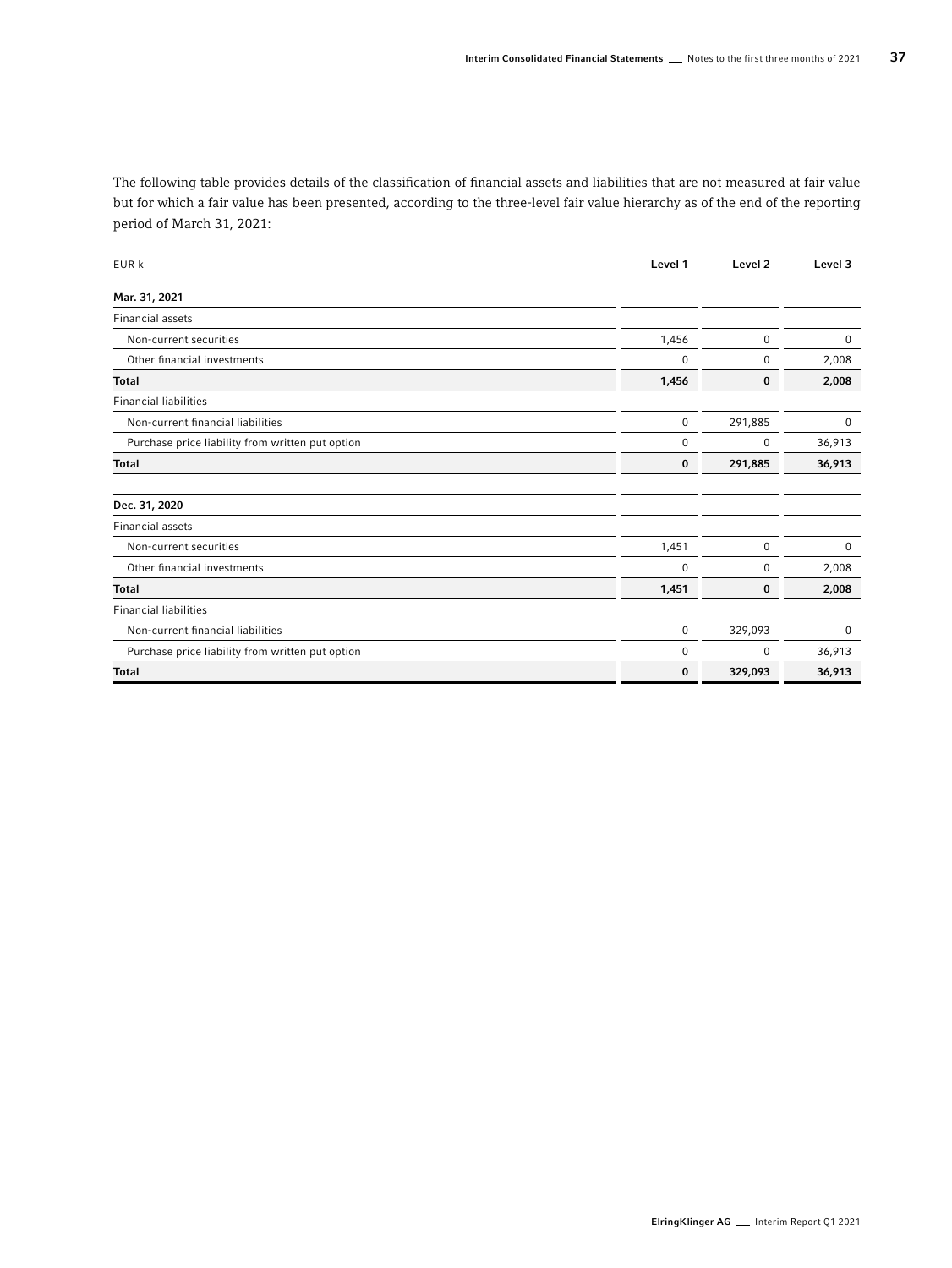The levels of the fair value hierarchy are defined as follows:

- Level 1: Measurement based on quoted prices
- Level 2: Measurement based on inputs for the asset or liability that are observable in active markets either directly or indirectly
- Level 3: Measurement based on inputs for assets and liabilities not representing observable market data

The assessment as to whether a transfer has occurred between the levels of the fair-value hierarchy with regard to the assets and liabilities carried at fair value is conducted in each case at the end of the reporting period. No transfers occurred in the reporting period under review.

#### Contingencies and related-party disclosures

The contingencies and related-party relationships disclosed in the consolidated financial statements for 2020 were not subject to significant changes in the first three months of 2021.

#### Government grants

Other operating income in the first three months of 2021 includes government grants totaling EUR 662k (Mar. 31, 2020: EUR 855k). These grants were attributable primarily to development projects.

#### Events after the reporting period

There were no further significant events after the end of the interim reporting period that would necessitate additional explanatory disclosure.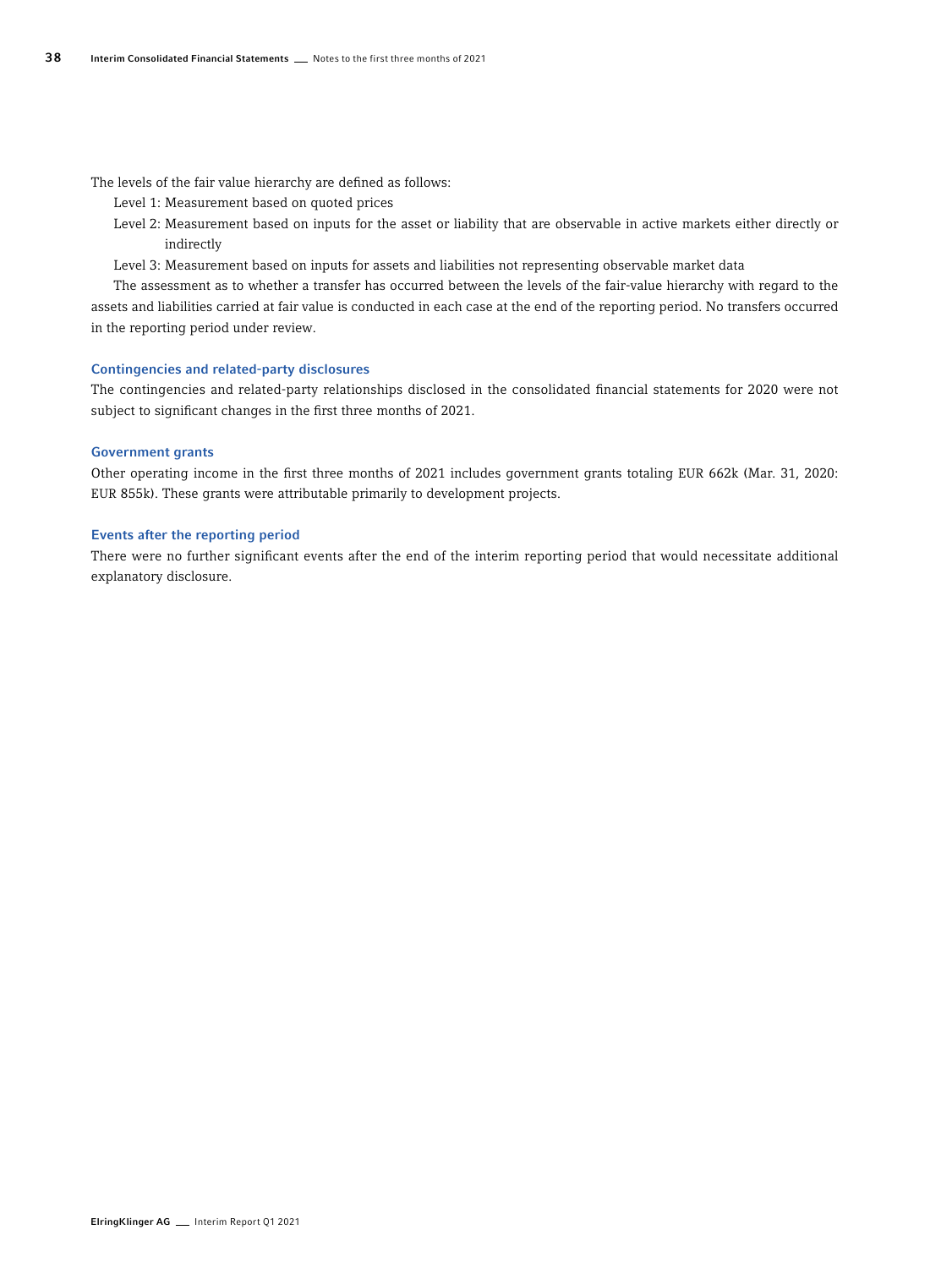### Responsibility statement

To the best of our knowledge, and in accordance with the applicable reporting principles for interim financial reporting, the interim consolidated financial statements give a true and fair view of the assets, liabilities, financial position and profit or loss of the Group, and the interim management report of the Group includes a fair review of the development and performance of the business and the position of the Group, together with a description of the principal opportunities and risks associated with the expected development of the Group for the remaining months of the financial year.

Dettingen/Erms, May 6, 2021

The Management Board



Delle



Dr. Stefan Wolf Theo Becker Thomas Jessulat Reiner Drews CEO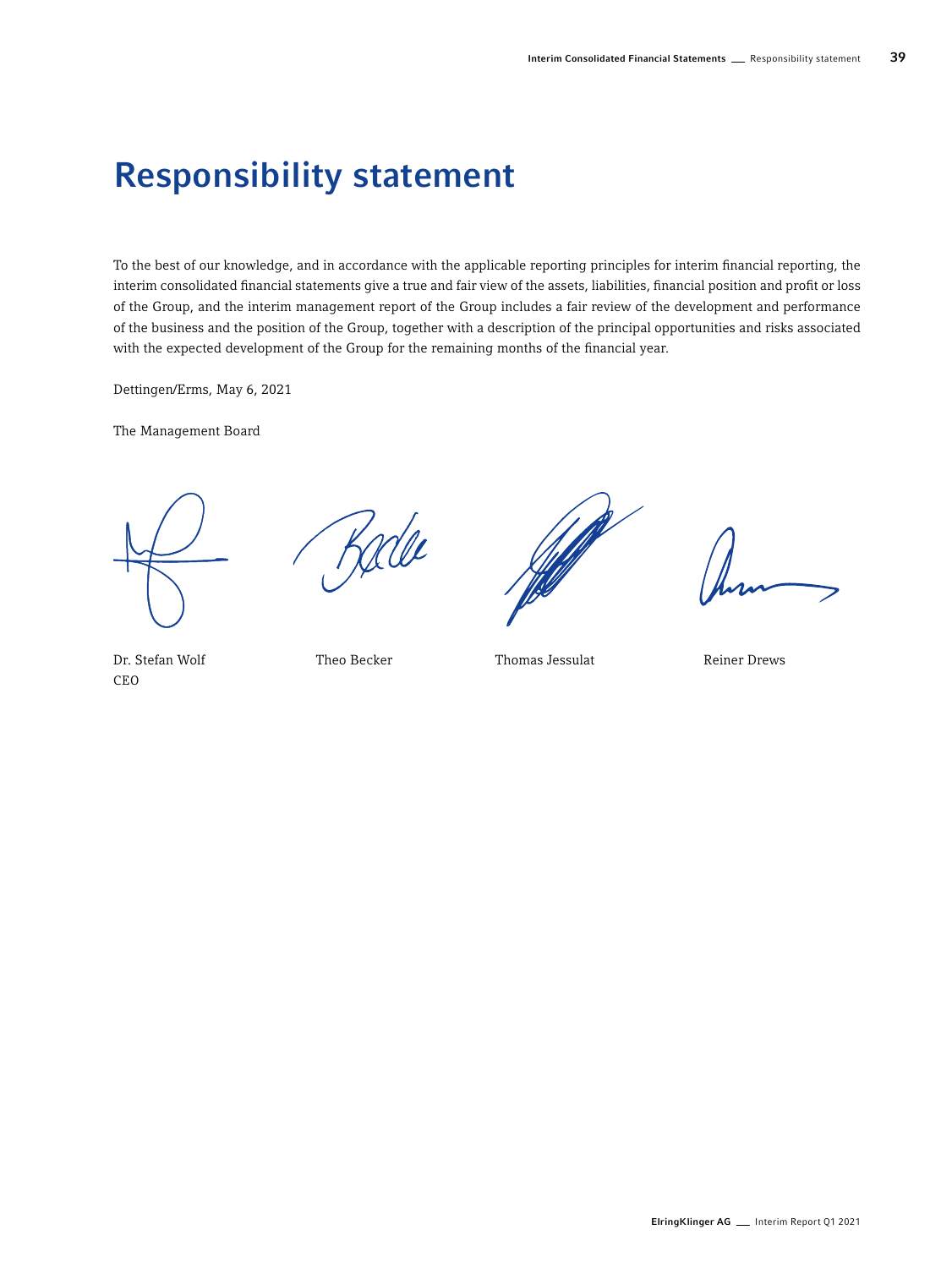# Imprint

#### ElringKlinger AG

Max-Eyth-Straße 2 72581 Dettingen/Erms Germany Phone +49 (0) 71 23/724-0 Fax +49 (0)71 23/724-90 06 [www.elringklinger.com](http://www.elringklinger.com)

#### IR Contact

Dr. Jens Winter Phone +49 (0) 71 23/724-88 335 Fax +49 (0)71 23/724-85 8335 jens.winter@elringklinger.com

ElringKlinger AG assumes no responsibility for data and statistics originating from third-party publications.

Further information is available at [www.elringklinger.com](http://www.elringklinger.com)

#### Disclaimer – Forward-looking Statements and Forecasts

This report contains forward-looking statements. These statements are based on expectations, market evaluations and forecasts by the Management Board and on information currently available to them. In particular, the forward-looking statements shall not be interpreted as a guarantee that the future events and results to which they refer will actually materialize. Whilst the Management Board is confident that the statements as well as the opinions and expectations on which they are based are realistic, the aforementioned statements rely on assumptions that may conceivably prove to be incorrect. Future results and circumstances depend on a multitude of factors, risks and imponderables that can alter the expectations and judgments that have been expressed. These factors include, for example, changes to the general economic and business situation, variations of exchange rates and interest rates, poor acceptance of new products and services, and changes to business strategy.

#### Supplementary Notes

Due to rounding, some of the numbers and percentage figures specified in this document may differ from the actual values, particularly in the case of summation and percentage calculations. For the purpose of readability, we have not used gender specific forms of grammer when referring to general designations of people. Specific terms relate to all people irrespective of gender.

This report was published on May 6, 2021, and is available in German and English. Only the German version shall be legally binding.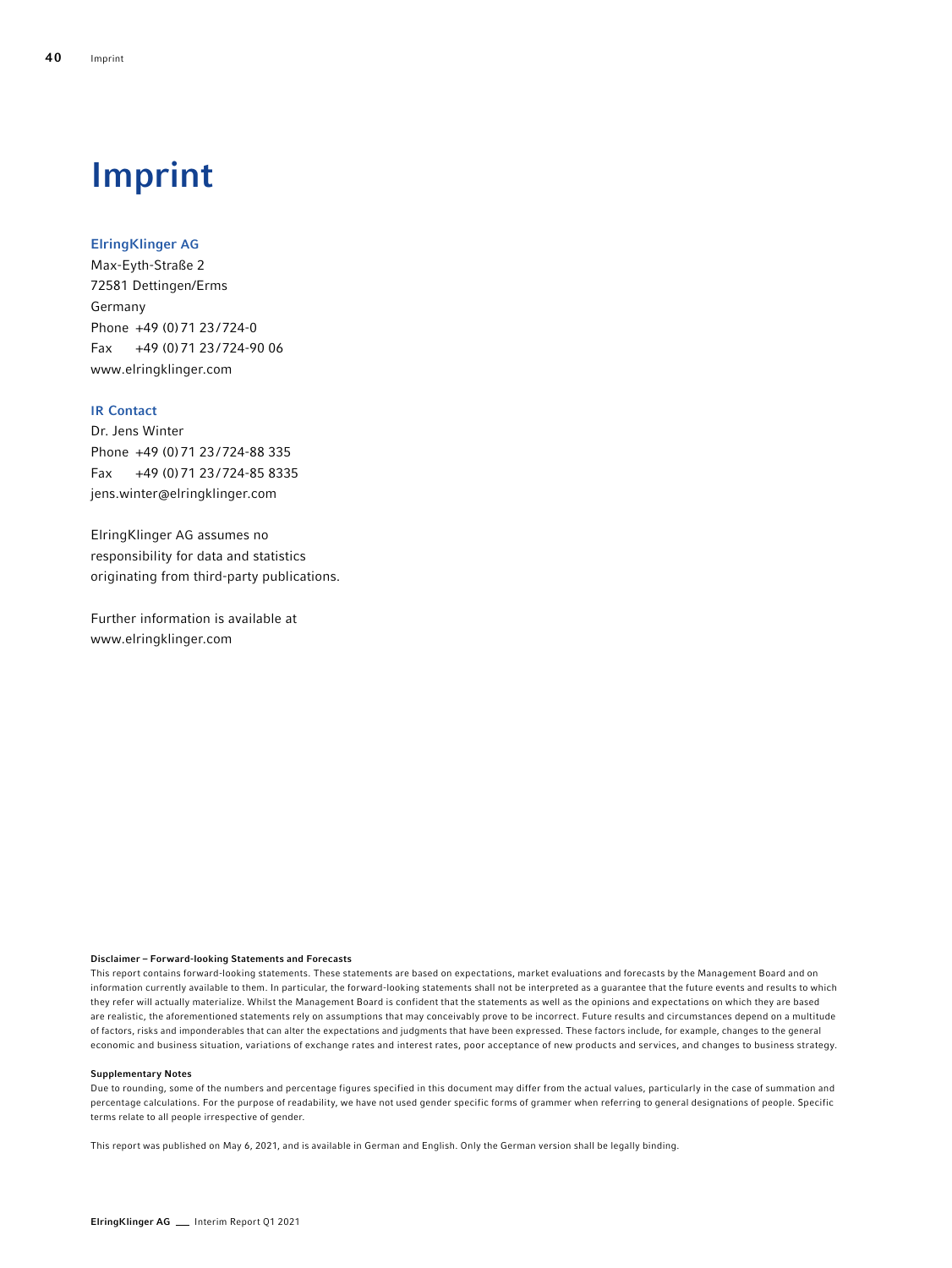## Financial Calendar 2021

#### MAY

116th Annual General<br>Shareholders' Meeting

Shareholders' Meeting, Virtual event

#### AUGUST

Interim Report<br>
on the 2<sup>nd</sup> Quar<br>
1<sup>st</sup> Half of 2021

#### NOVEMBER

Financial Results<br>on the 3rd Quarte<br>1st Nine Months

on the 3rd Quarter and 1st Nine Months of 2021



MAY 2022

Shareholders' Meeting

on the 2nd Quarter and 1st Half of 2021

Changes to the above dates cannot be ruled out.

We therefore recommend visiting our website to check specific financial dates at [www.elringklinger.de/en/investor-relations/financial-calendar](http://www.elringklinger.de/en/investor-relations/financial-calendar)

For trade fairs please visit our websites: [www.elringklinger.de/en/press/dates-events](http://www.elringklinger.de/en/press/dates-events ) [www.elring.de/en/press-events/dates-events](http://www.elring.de/en/press-events/dates-events)